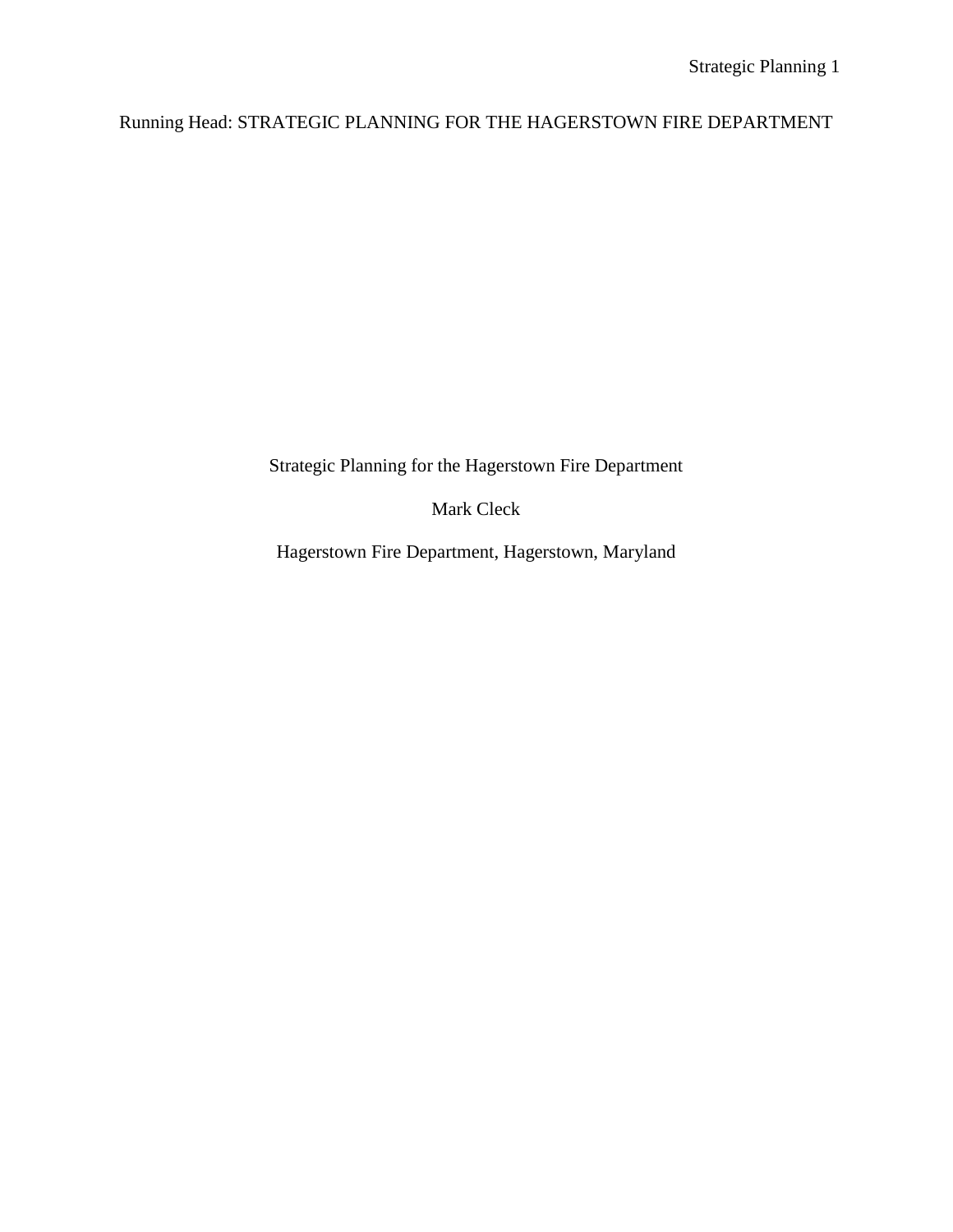## Certification Statement

I hereby certify that this paper constitutes my own product, that where the language of others is

set forth, quotation marks so indicate, and that appropriate credit is given where

I have used the language, ideas, expressions, or writings of another.

 $Signed:$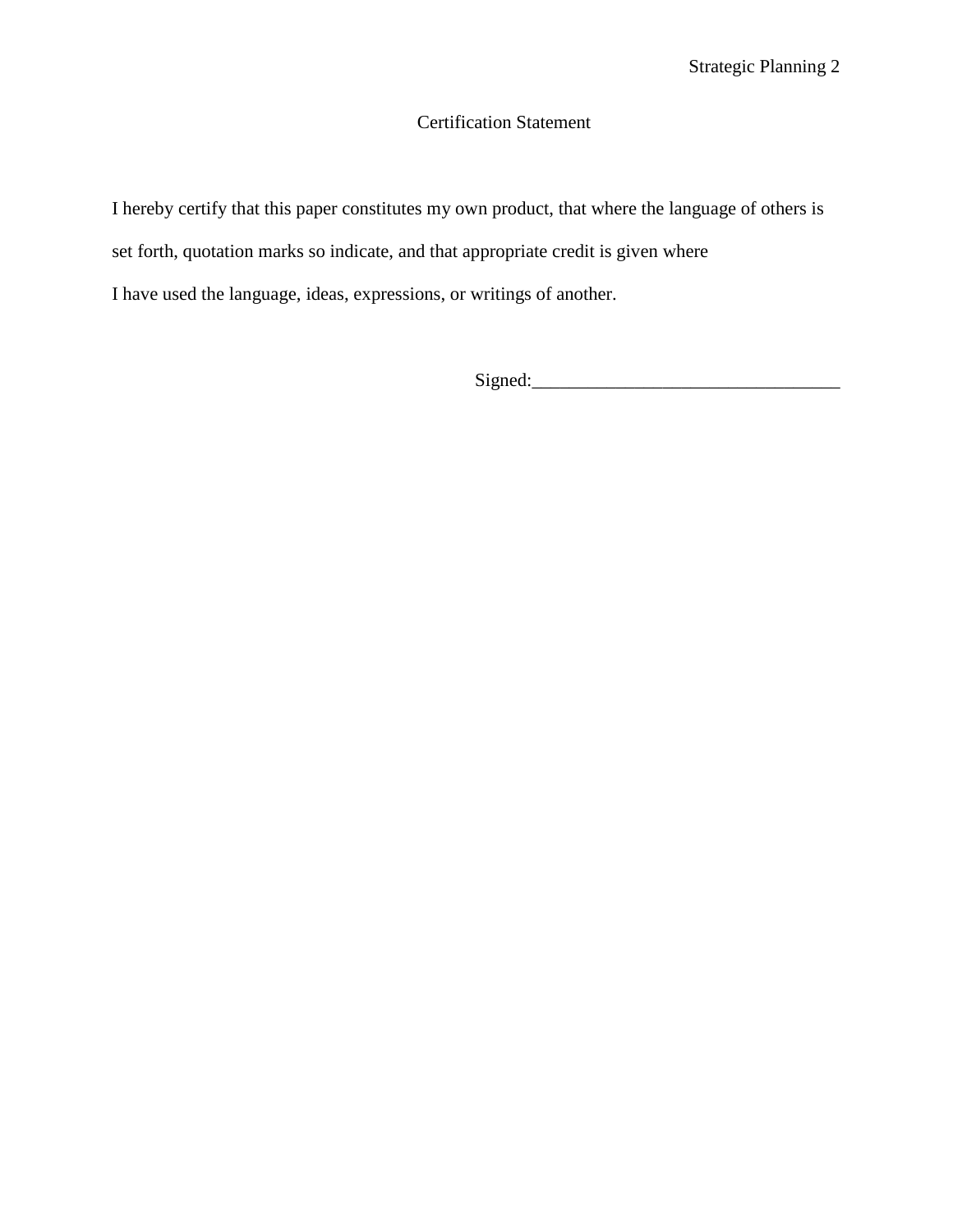#### Abstract

The City of Hagerstown Fire Department does not have a strategic plan to guide the fire department into the future. The purpose of this research was to develop an outline for a strategic plan for the City of Hagerstown Fire Department. The action research method was used to develop a strategic plan outline that provided the foundation for the Hagerstown Fire Department to effectively develop its own strategic plan. Through an extensive literature, a review of strategic plans from other city departments and other fire departments from other jurisdictions, and internal and external questionnaires; the researcher developed a plan for the development of a strategic plan for the City of Hagerstown Fire Department. Strategic issues affecting the department were identified. The identification of the department's core values, a vision for success, strategic goals, and operational objectives, and the development of operational and strategic plans were recommended. An outline and plan for a strategic planning process were developed.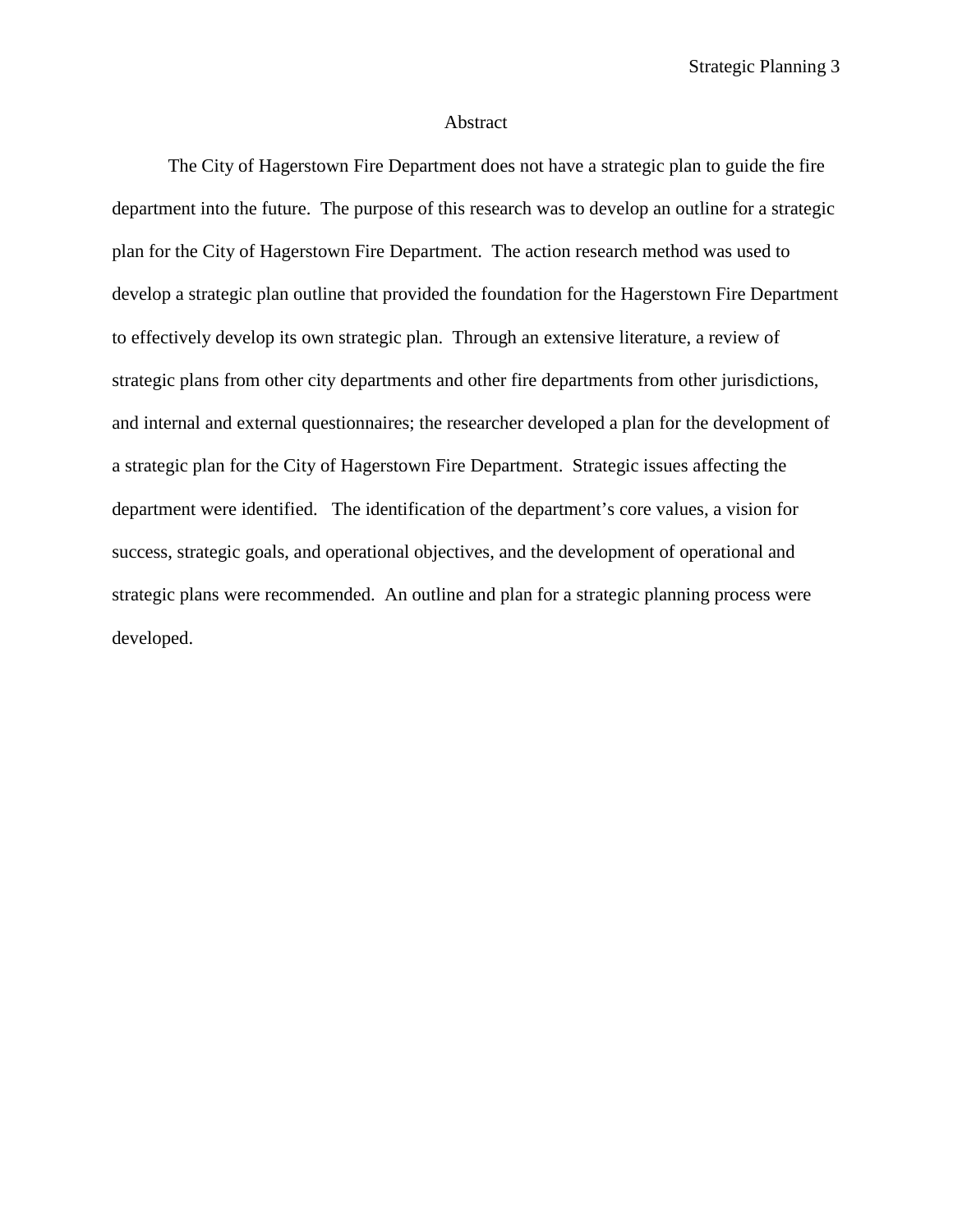|  | <b>Table of Contents</b> |
|--|--------------------------|
|  |                          |

| Appendix E: Hagerstown Fire Department - Public Education Operational Plan |  |
|----------------------------------------------------------------------------|--|
|                                                                            |  |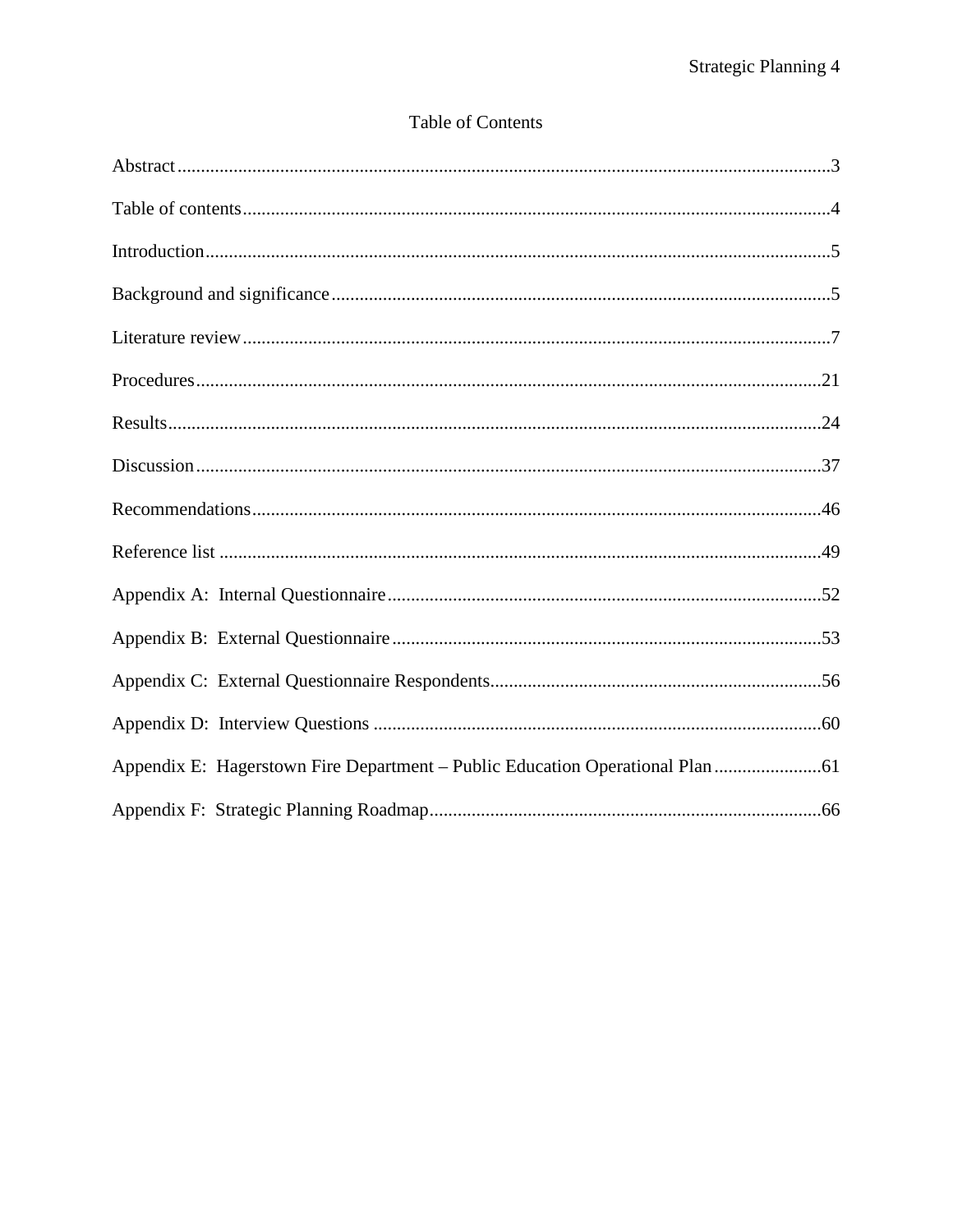Strategic Planning 5

#### Introduction

As organizations, we look collectively into the future with the uncertainty of what factors could affect us. However, a plan for the future provides a guide to follow into the uncertainty. To begin planning, organizations must identify issues that could potentially affect their path into the future. By identifying and addressing strategic issues, issues that arise from external factors that affect our internal organizational operation, we can develop a plan to address these issues before they arise. Strategic planning can serve as a guide for organizations to move into the future. The strategic plan can serve as a roadmap for future organizational progress, allowing the organization to be proactive to issues that they may face. Without such a plan, organizations may continue to be reactionary, bouncing from issue to issue as they arise, and missing critical opportunities to grow and progress. The problem is that the City of Hagerstown Fire Department does not have a strategic plan to guide the fire department into the future.

The purpose of this research is to develop an outline for a strategic plan for the City of Hagerstown Fire Department. The action research method will be used to develop a strategic planning outline that will provide the foundation for the Hagerstown Fire Department to effectively develop its own strategic plan. Questions used to guide this applied research are: (a) what are the critical components of a fire department strategic plan?, (b) what are the current and future needs to be met by the plan?, and (c) how is the plan evaluated?

#### Background and Significance

The City of Hagerstown is Maryland's sixth largest city, with a population of 39,662 and a land area of eleven square miles. Known as the Hub City, it lies on the major intersections of the Norfolk Southern, and CSX railways, and Interstate highways 81 and 70.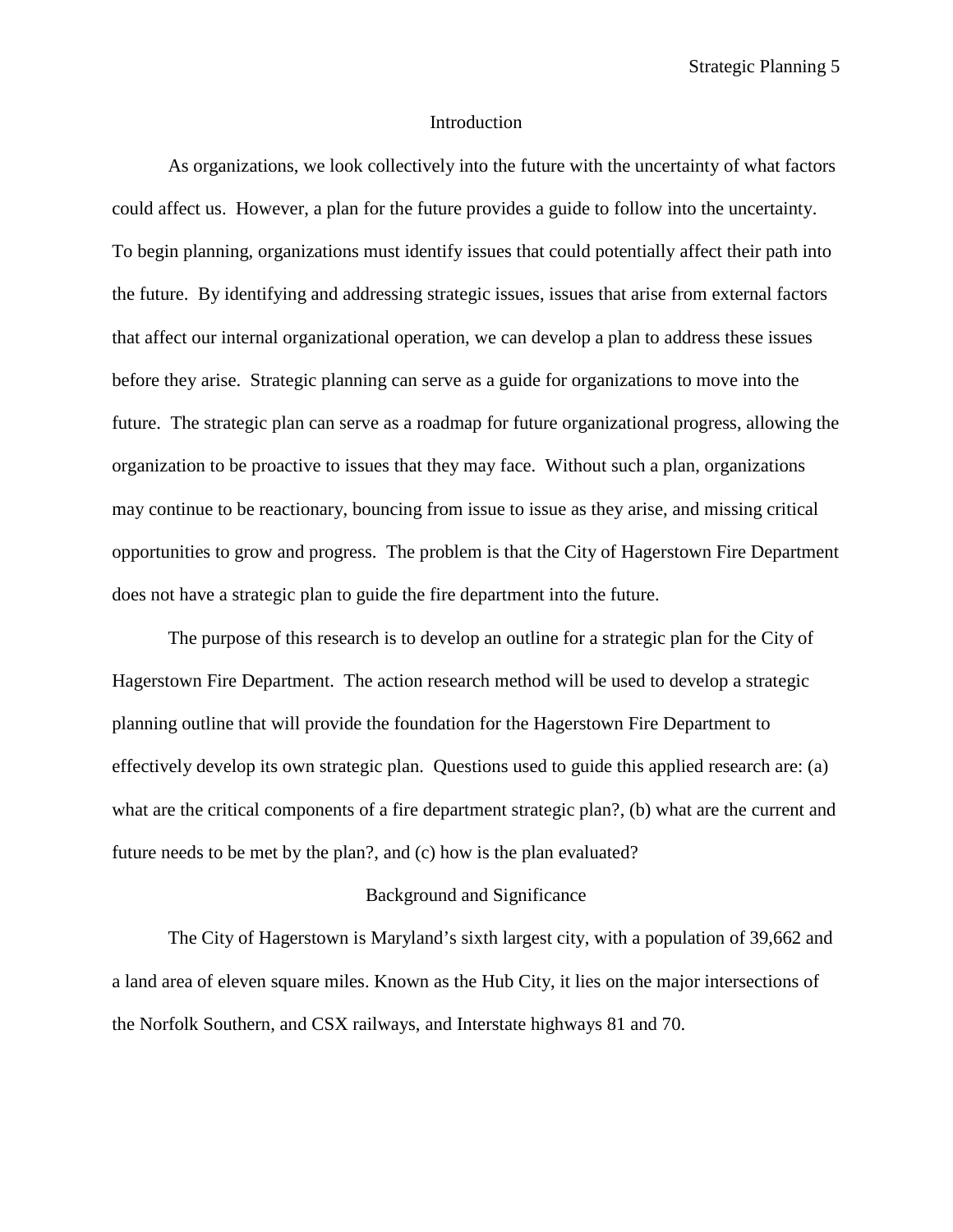The Hagerstown Fire Department is a combination fire department that is predominantly staffed by 75 career personnel, with 15 active volunteers. There are five engine companies staffed with two personnel, two ladder companies staffed with two personnel, and two support vehicles; one staffed by two career personnel and the second staffed by volunteers. All staff operates out of six fire stations. Minimum staffing for each of the three shifts is fifteen firefighters and one shift commander. The city is in the process of relocating one downtown engine company (Engine 2) to the north end of the city. This will be completed in 2012.

The national economic downturn has created several challenges for the City of Hagerstown, and its fire department. In 2007, the city received a SAFER grant that funded nine firefighter positions for a period of five years. This brought the city's total fire department strength to an all time high of 84 career personnel. By 2010, the reduction in property values which are the tax base for the city budget, had fallen to a point where the city could no longer support the services it provided to its residents. Furloughs were implemented city-wide, which resulted in a reduction in minimum staffing in the fire department in FY2010/2011 to fourteen firefighters per day. The city was forced to withdraw from its SAFER grant, and the fire department staffing was reduced by nine positions through attrition, bringing the total staffing to 75 positions. This resulted in a loss of seven administrative/command staff positions (46.1% reduction) and three suppression positions (4.3% reduction). This caused an increased workload for the fire department's administrative and command staff, but minimum staffing was returned to 15 firefighters per day.

From June 2010 to the present, the fire department's Fire Chief of 25 years retired, along with the Deputy Fire Chief, and two Battalion Chiefs. The third Battalion Chief, who has been a career firefighter with the city for 31 years, was promoted to Fire Chief.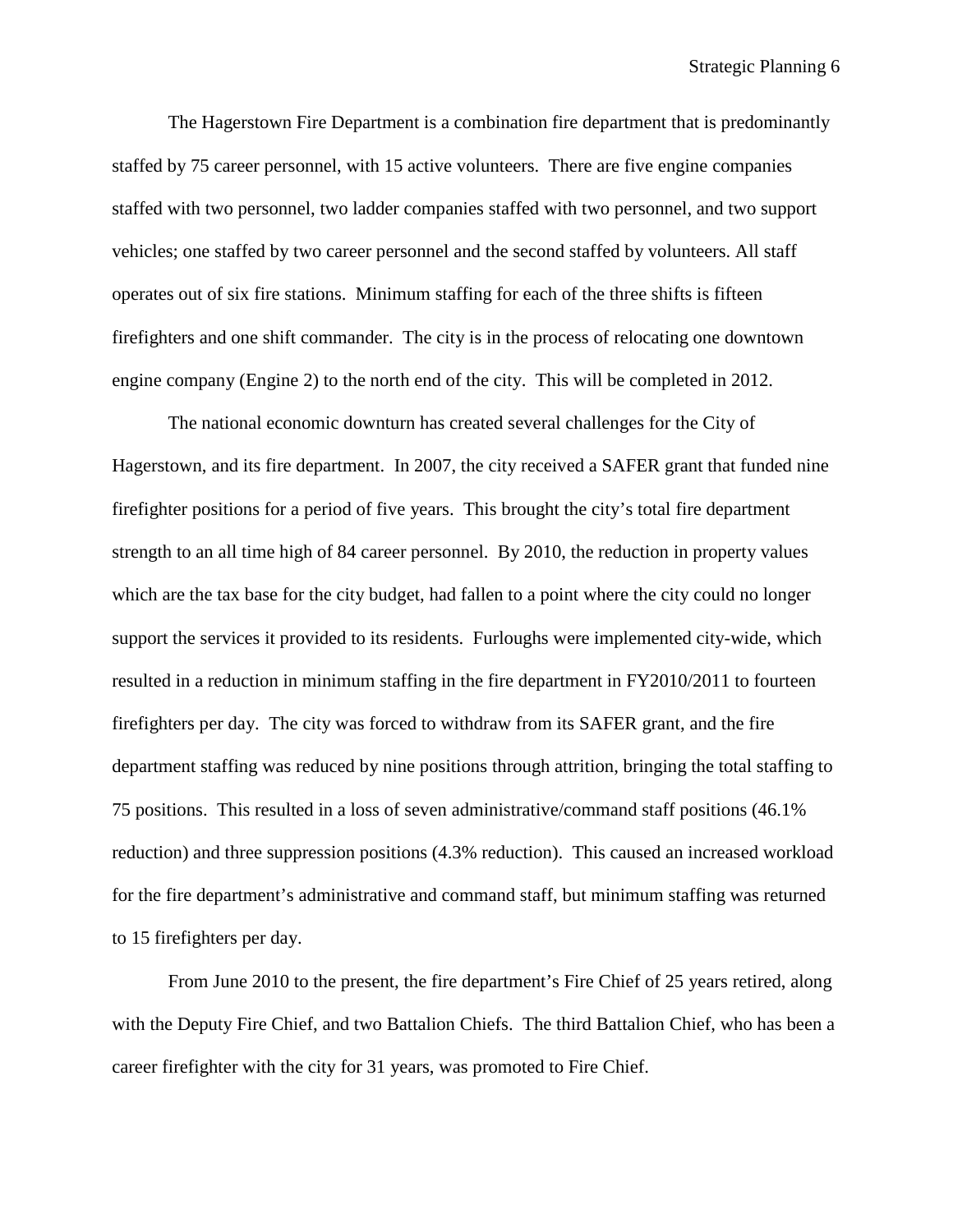The City of Hagerstown Fire Department does not have a strategic plan to address the departments current and future needs. The fire department has experienced dramatic changes in the past three years, and will be forced to address other critical issues in the future. The demand on the fire department to do more with less will continue into the foreseeable future. This research will provide an outline for the development of a strategic plan. Development of such a plan will provide a roadmap for organizational success for the term of the plan and beyond. This research relates to several concepts in the National Fire Academy course, *Executive Leadership,* including thinking politically, decision making, and exercising adaptive leadership. This research also relates to two of the sixteen life safety initiatives: initiative 1, "Define and advocate the need for a cultural change within the fire service relating to safety; incorporating leadership, management, supervision, accountability and personal responsibility", and initiative 3, "Focus greater attention on the integration of risk management with incident management at all levels, including strategic, tactical, and planning responsibilities."

#### Literature Review

Strategic planning in the fire service has evolved from the first recommendations of the National Commission of Fire Prevention and Control (1973, p. 24) which stated that:

A major section of a community general plan of land use should be a Master Plan for Fire Protection, written chiefly by fire department managers. This plan should, first of all, be consistent with and reinforce the goals of the city's overall general plan.

Every community should have its own plan for fire protection, as "each community has a set of conditions unique to itself, and a system of fire protection that works well for one community cannot be assumed to work equally as well for other communities. To be adequate, the fire protection system must respond to local conditions, especially to changing conditions and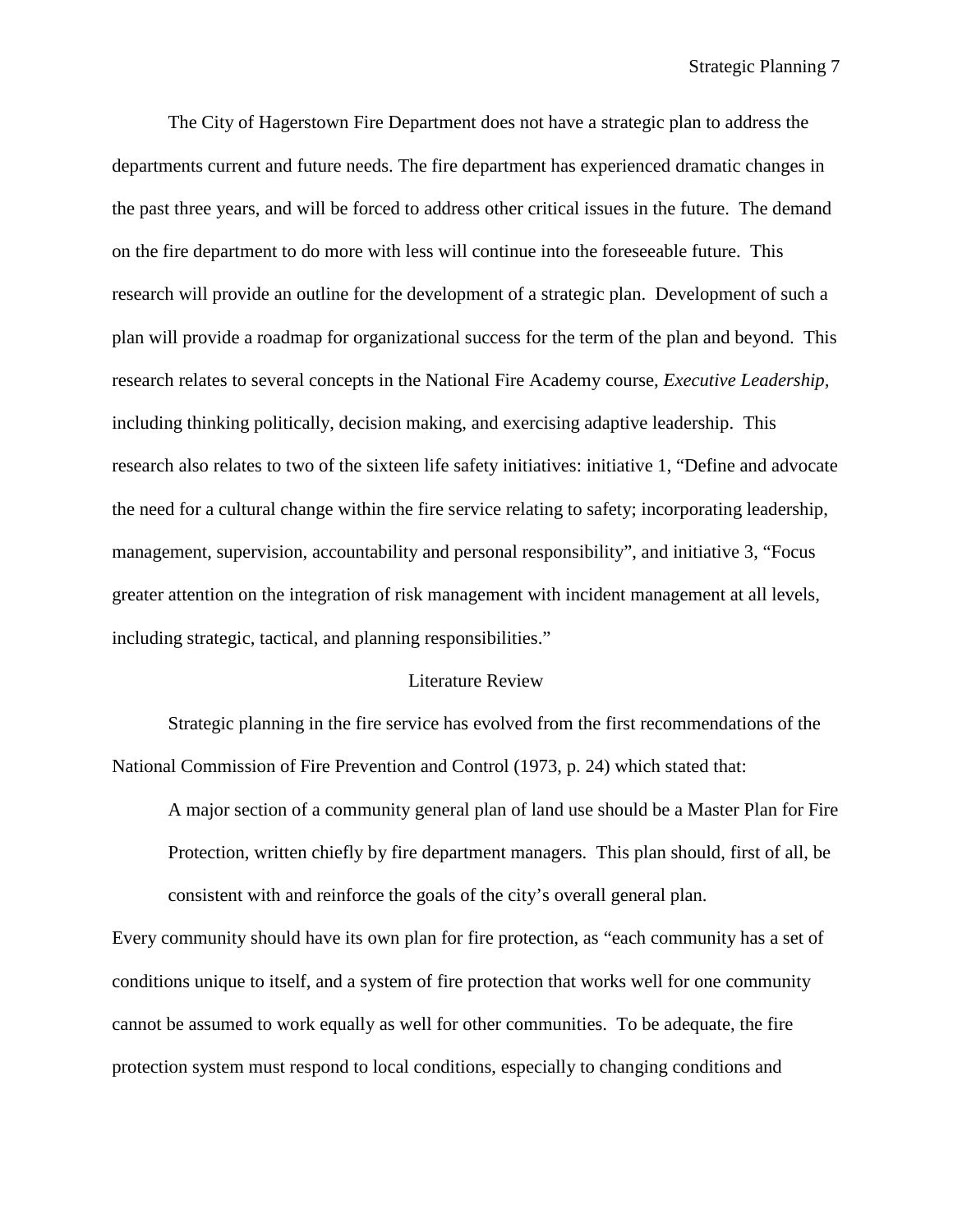community needs" (National Commission of Fire Prevention and Control, 1973, p. 27). Kabir (2007) states that "strategic planning is a very popular decision-making framework and process for public management." "Planning is the key: without local-level planning, the system of fire protection is apt to be ill-suited to local needs and lag behind the changing needs of the community" (National Commission of Fire Prevention and Control, 1973, p. 27). Strategic planning can prompt the kind of imagination and commitment in an organization to deal with life's challenges, and it can best be used as an educational and learning tool, to help leaders figure out what is important and what should be done about it (Bryson, 2004).

Identifying current and future needs of an organization is critical in the strategic planning process. The strategic issues approach to strategic planning has been successfully used and widely adopted in many municipalities and communities (Kabir, 2007). Strategic issues can be thought of as involving some form of conflict within an organization (Wallace, 2006a, p. 173). "The conflicts may involve ends (what), means (how), philosophy (why), location (where), timing (when), and the groups inside or outside the department (who) that might be affected by the way particular issues are resolved" (Wallace, 2006a, p. 173). Wallace (2006a, p. 173) also states that an internal and external approach should be taken to identify and understand the conflicts of main concerns affecting the organization, and that "understanding this difference is one of the critical success factors of effective fire department strategic planning" (Wallace, 2006).

Kabir (2007) discusses the components of the overall strategic plan for the City of Toronto. The City of Toronto has a "Council's Strategic Plan", approved in October of 1998 which enumerates council's strategic agenda and guides all other planning initiatives and service delivery activities for the city (Kabir, 2007). It contains the council's vision for Toronto, a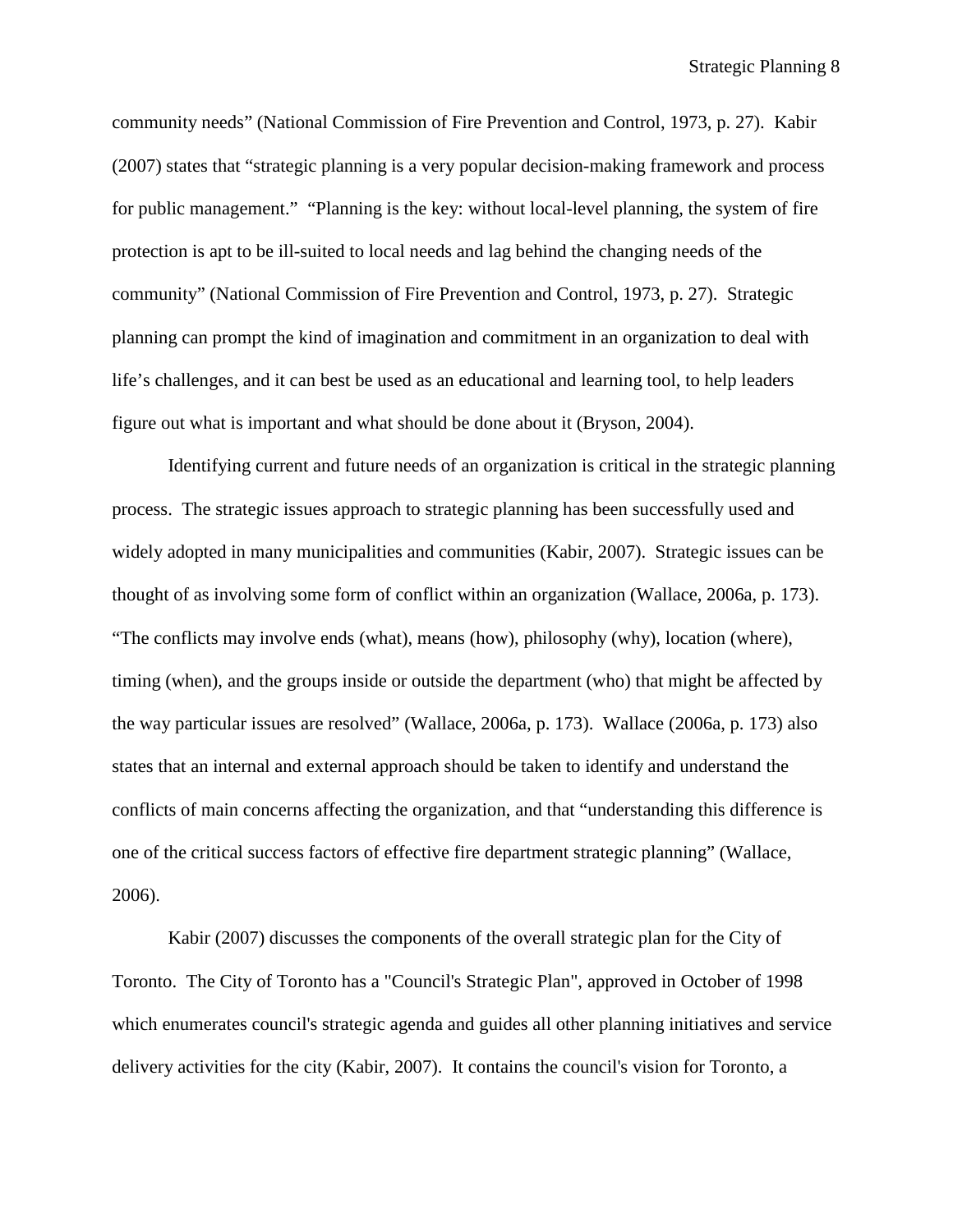mission statement for the city government, and council's goals for the community (Kabir, 2007). A strategic planning cycle is designed to organize participation by building winning coalitions among participants in the process, who create ideas for strategic interventions that implement strategies, and affect change (Bryson, 2004). Wallace (2006a) identifies the following components of a fire department strategic plan: a) understanding and applying the values of the department, b) identifying the department's mandates, which are the statutes and regulations, c) developing the mission of the department, d) understanding and developing the philosophy of operation, e) assessing the challenges and opportunities of the external environment, assessing the weaknesses and strengths of the internal environment, f) identifying strategic issues faced by the department, g) creating strategic goals for the strategic issues, h) creating the ideal future through proactive futuring, i) operational planning from a strategic perspective. Siarnicki (2002) provides a similar work plan that he used to develop the strategic plan for the Prince George's County (Maryland) Fire Department. They included: a) conduct a values scan of the fire/ems department, b) formulate and adopt mission and vision statements, c) select a business modeling plan, d) conduct a performance audit of staff and absent stakeholders, e) conduct a gap audit of resources and ideas, f) conduct detailed planning as a decentralized activity, g) conduct contingency planning, including conflict resolution, and finally, h) identify implementation, feedback, and critical success outcomes (Siarnicki, 2002).

Compton and Grantino (2002, p. 63) identify the fire department's mission statement as the foundation for the organization's strategic plan. "One of the best compass bearings or way of establishing direction in an organization is the mission statement" (Coleman, et al, 2003, p. 3). The mission statement is the basic reason for the organization's activities. For the mission to be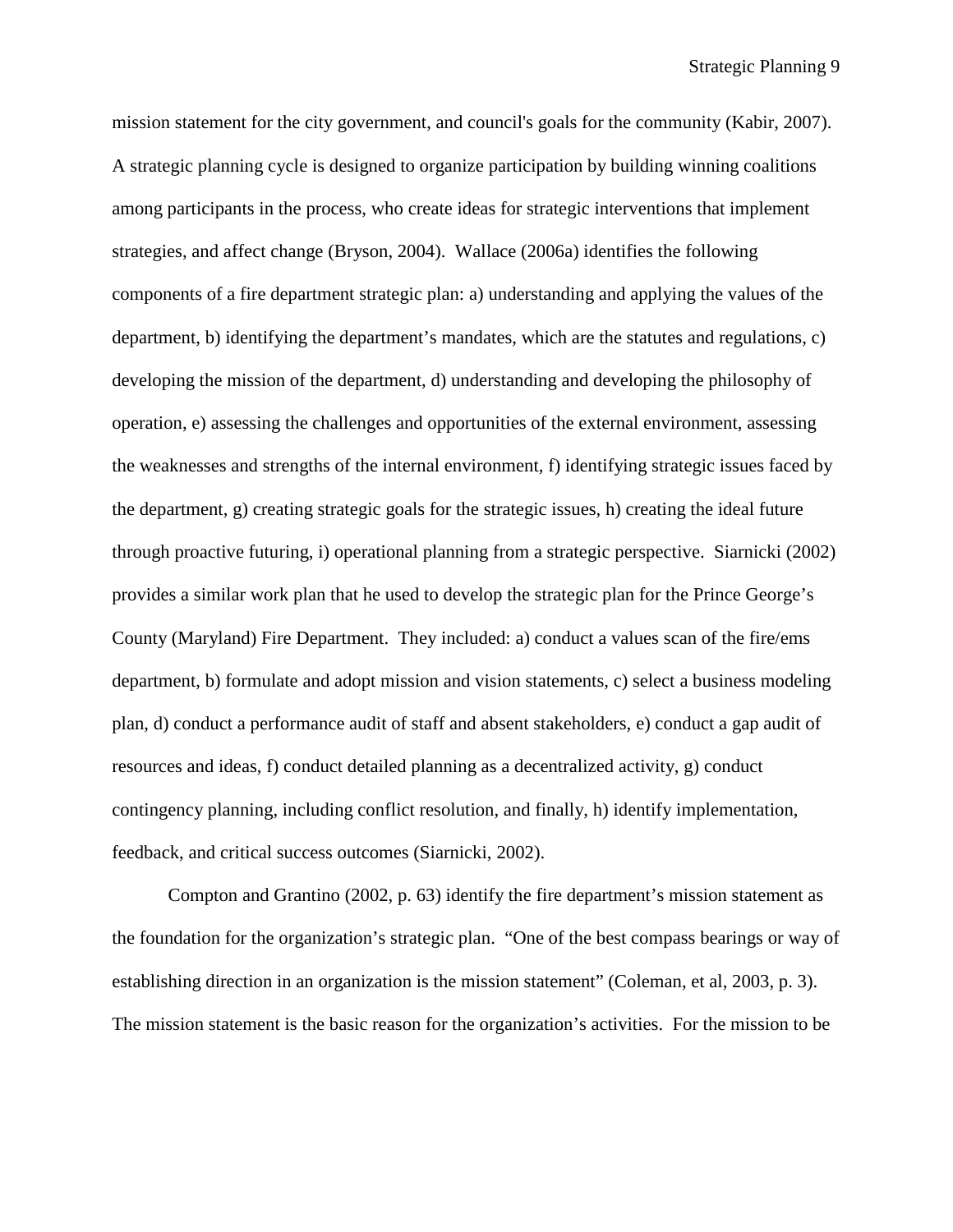accomplished, the organization must accomplish the objective and reach the goals that take the organization in a specific direction (Coleman, et al, 2003, p. 3).

The mission statement of an organization coupled with the goals and objectives is like a flight plan for an airplane. You might have to deviate for bad weather, but you always end up at the right airport after a period of time (Coleman, et al, 2003, p. 3).

Conducting an evaluation of the organization and its environment is critical in identifying the future needs of the department.

A fundamental concept of any strategic planning process in the past involved conducting a "SWOT Analysis," an evaluation of the strengths, weaknesses, opportunities, and threats of an organization. The traditional SWOT Analysis was developed for the business community and considers these four factors of five different "environments": the macro environment, the industry environment, the competitive environment, the customer environment, and the internal organizational environment (Wallace, 2006).

However, Wallace (2006) contends that a fire department involved in strategic planning, thinking in terms of COWS changes the old concept of a SWOT Analysis. The challenges and opportunities of the external environment and the weaknesses and strengths of the internal environments determine the future of the organization (Wallace, 2006). Bryson (2004) utilizes a similar SWOC analysis; strengths, weaknesses, opportunities, and challenges.

"Assessing the strategic environment is an important component of strategic planning" (Wallace, 2006). Bryson (2004) indicates that identifying organizational mandates, clarifying the organization's mission and value, and assessing the external and internal environments can help identify the strategic issues facing the organization.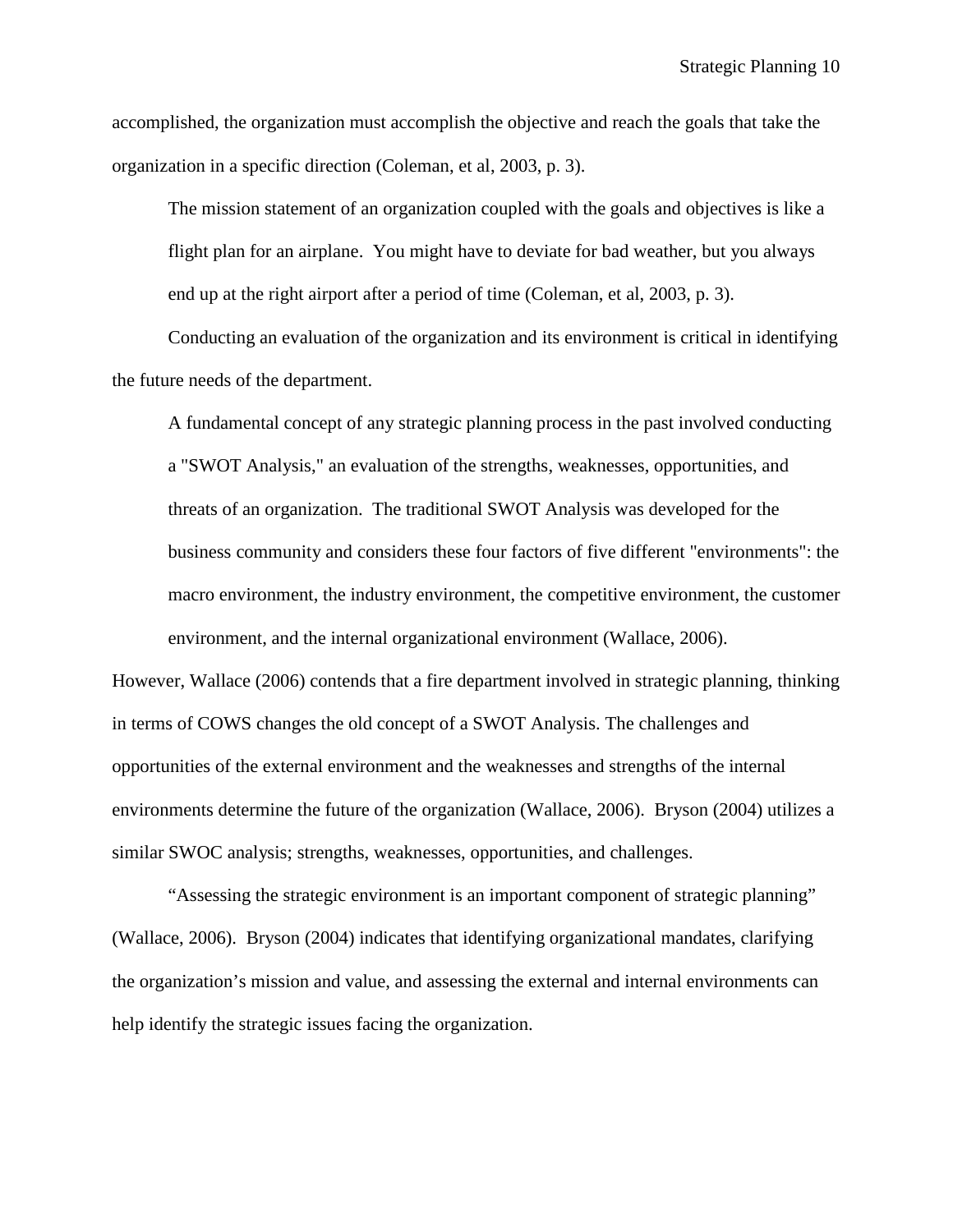If you intend to develop a strategic plan, a clear understanding of the challenges and opportunities of your external environment and how they drive your internal environment so that you may maximize your strengths and minimize your weaknesses is critical to the success of your department (Wallace, 2006).

"Strategic planning is concerned with finding the most advantageous fit between an organization, and its environment, based on an intimate understanding of both" (Bryson, 2004, p. 125).

Wallace (2006) states that "challenges to the department often will include issues that may reduce the department's ability to maintain the status quo" He includes that they often have a financial influence and may be the result of a community's changing need, such as an increase or a decrease in the need for fire department services (Wallace, 2006). Challenges are different considerations than threats, as threats have a negative connotation, but challenges can be positive and negative (Wallace, 2006). "No one in your community wants to be viewed as a threat to the government they fund with their taxes; they want to challenge government to meet their needs and desires" (Wallace, 2006). Thinking in terms of challenges instead of threats creates a positive mindset when assessing the department's external environment, and makes a significant difference in the outcome of the analysis (Wallace, 2006).

"Opportunities are issues that may allow the department to improve its service level, program offerings, or performance standards, and may be program specific or impact the department as a whole" (Wallace, 2006). Opportunities may be determined by the ability to expand the department or its budget, but may also deal with the department's effectiveness (Wallace, 2006). "The planning team may want to set some parameters for determining if an issue listed is an opportunity or a challenge" (Wallace, 2006).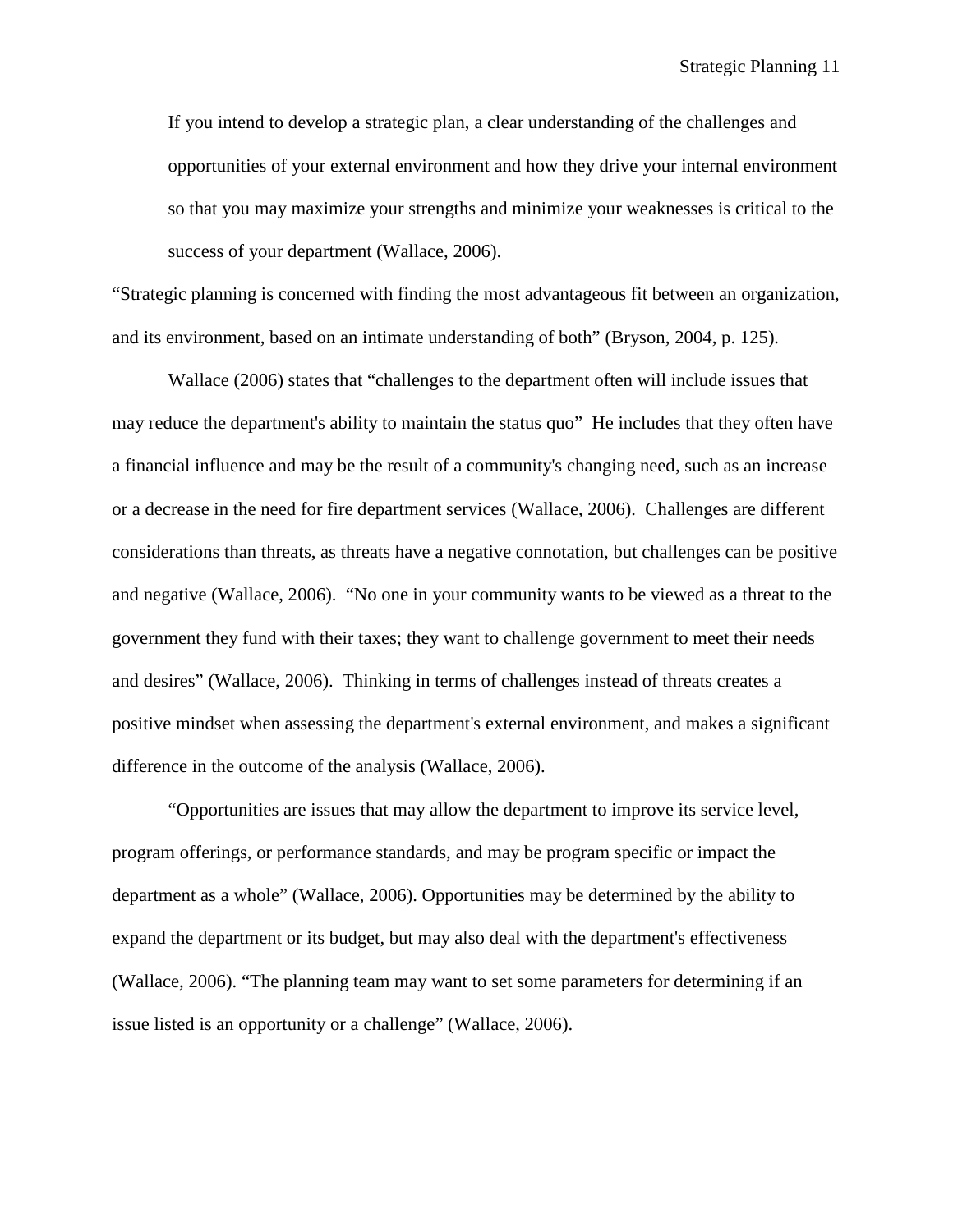Although it is difficult to evaluate a strategic plan due to the broad scope of the overreaching strategic issues, it is possible to evaluate its effectiveness.

Evaluation at some level should occur continuously, after each response, but a more formal evaluation may take place as part of the local government's annual goal-setting and budgeting cycle, as part of the a community-wide strategic planning process, or at specified intervals when a more comprehensive review of organizational goals is conducted (Compton & Grantino, 2002, p. 58).

"Goals and objectives of a strategic plan are worthless if they are impossible to attain and equally worthless if they are so easy to reach that it takes no effort whatsoever" (Fire, 1997). "The strategic plan is just entertainment unless it results in action" (Wallace, 2009). These actions result from effective operational planning (Wallace, 2009). Wallace (2009) also indicated that "the best operational plans are developed using the guidance provided in the strategic plan, and these plans can then be broken down into long-range plans, mid-range plans, short-range plans, and action plans."

Strategic planning does not require a comprehensive integrated set of goals and sub goals; the approach encourages officials to obtain a limited agreement on some strategic issues, thus talking a middle ground approach (Kabir, 2007). "The planning team's objective is to describe each strategic issue in a single paragraph, noting the factors that make the issue a fundamental policy question for the department" (Wallace, 2006a, p. 173). Strategic issues can be phrased in the form of a question in order to provide a better understanding (Bryson, 2004, p. 43). For example, Fire (1997) asks "Over the planning period, what must the fire department offer and deliver to its customers to achieve the goals the planning team wants it to achieve at the end of the period?"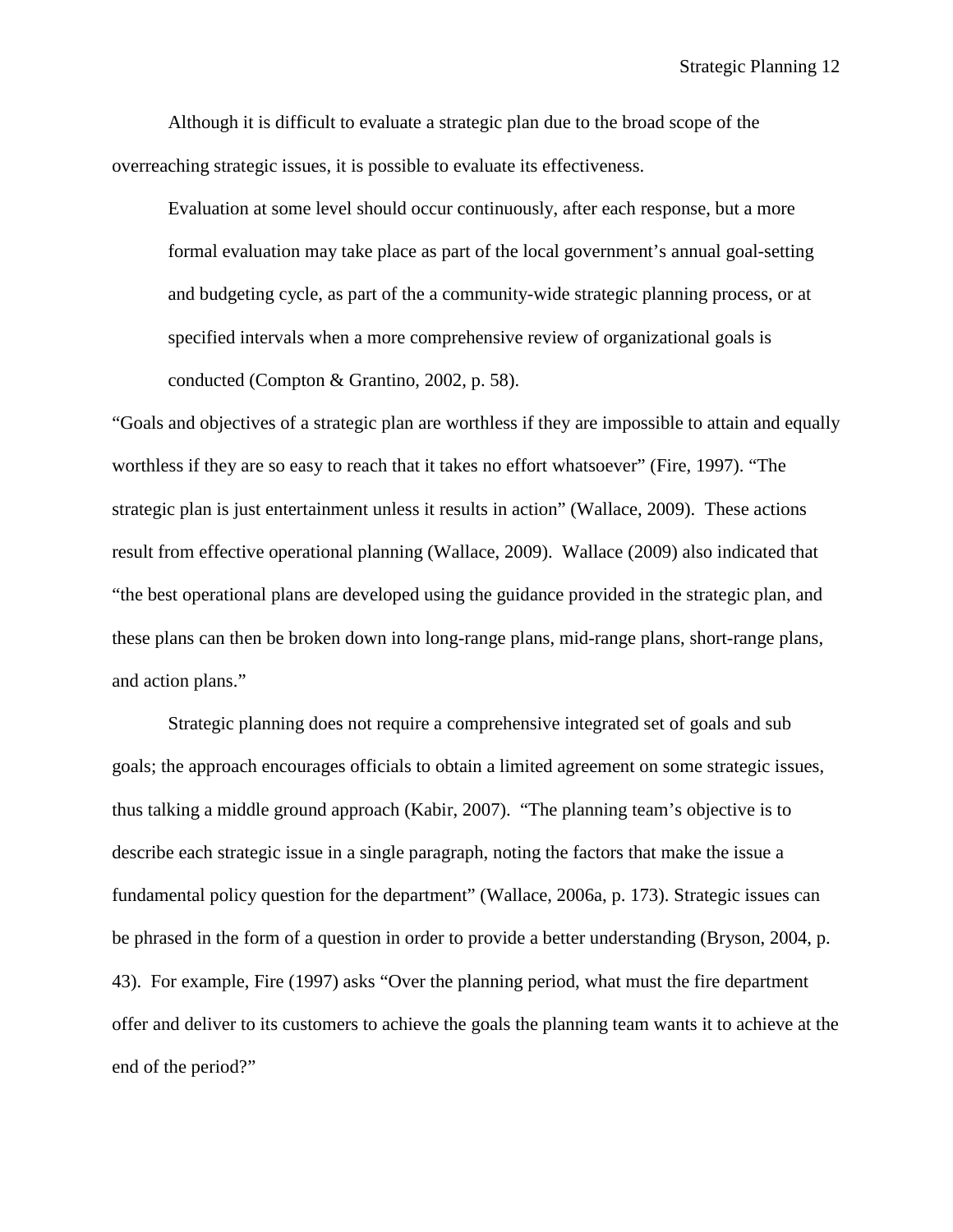In recent years, planning has become critical in all forms of government, so that they may be proactive, rather than reactive to political and economic situations. According to Poister and Streib (2005) a substantial number of city governments in the United States are using or have considered strategic planning to establish direction, determine priorities, and guide decision making in their organizations. "However, formal strategic planning has yet to become regular and standard practice in municipal jurisdictions in the United States" (Poister & Streib, 2005). "The emergent urbanization and globalization have resulted in municipal governments moving towards strategic planning" (Kabir, 2007). Kabir (2007) also states that "the process of strategic planning is multi-layered and complex, and should be tied to strategic management to achieve strategic goals and objectives." As a critical part of the fire protection master plan, the strategic plan helps guide the department into the future. The master plan of a fire department is a composite of the strategic plan, which sets goals, and the operational plans, which establish a means to reach those goals (Wallace, 2009).

Operational plans are critical to implement the goals established by the strategic plan. Wallace (2009) identifies operational plans as SMART, or specific, measurable, achievable, results-oriented, and time-limited. He states that "for emergency incidents, we usually call them tactical plans, but for management or non-emergency purposes, we refer to them as operational plans" (Wallace, 2009). Schmidt (2011) notes that:

Many fire departments tend to complete their operational planning at the top, excluding the subject matter experts (SME) who are best positioned to present current organizational issues that can synchronize operational requirements to perform safely, effectively, and efficiently. Those SMEs are the field personnel operating every day on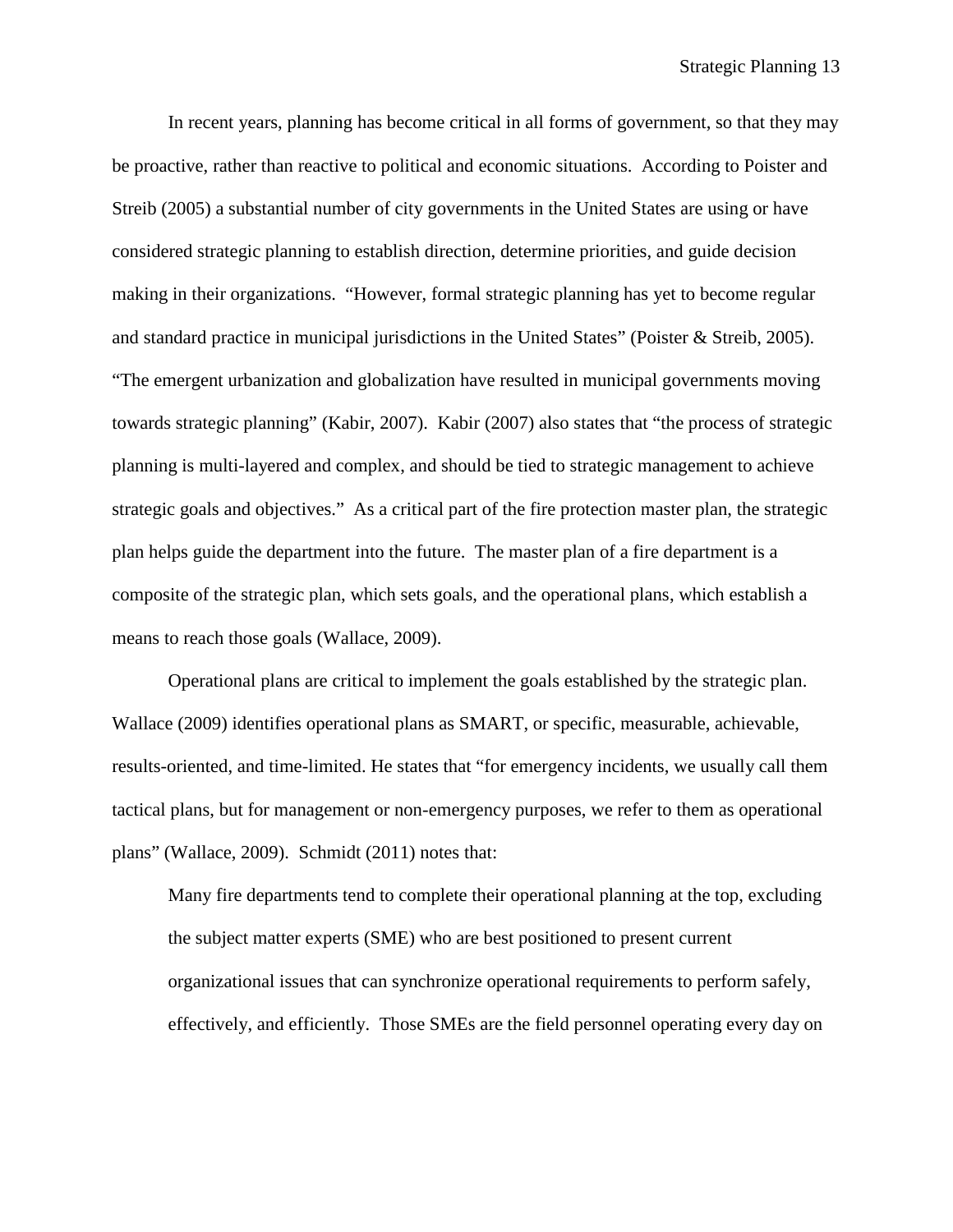the front lines. Change, or implementing a plan, occurs at the level where the business of the business is actually performed not at the top where the ideas begin.

He contests that successful execution of a plan requires buy-in from all members within the organization (Schmidt, 2011).

Compton & Grantino (2002, p. 59) identify the strategic plan as the organization's roadmap for the future. Wallace (2009a) supports this when he states "strategic planning can assist with justifying and producing effective training and professional development programs and increasing firefighter safety, wellness, and knowledge by advancing the agency's effectiveness."

Understanding the organization's values is a critical component of the strategic planning process. In the Prince George's County Fire Department strategic plan development process, identifying the organizational values, which revealed how the organization felt about itself and how it was perceived by the public (Siarnicki, 2002). This is critical information in strategic planning "because it is intended, in the process of change, that these perceptions be transformed into a positive endowment" (Siarnicki, 2002). Wallace (2009) states that "understanding the core values of an organization and its philosophy of operations is often all you really need to know about an organization to determine its distinctive competencies." He states that the McKinney Fire Department (Texas) "uses three simple philosophies that are the guiding principles of the department and the basis for all actions, including the after-action evaluation of performance" (Wallace, 2006a, p. 129). These three simple philosophies are a) do the right thing, b) do your best, and c) treat people the way you want to be treated (Wallace, 2006a, p. 129).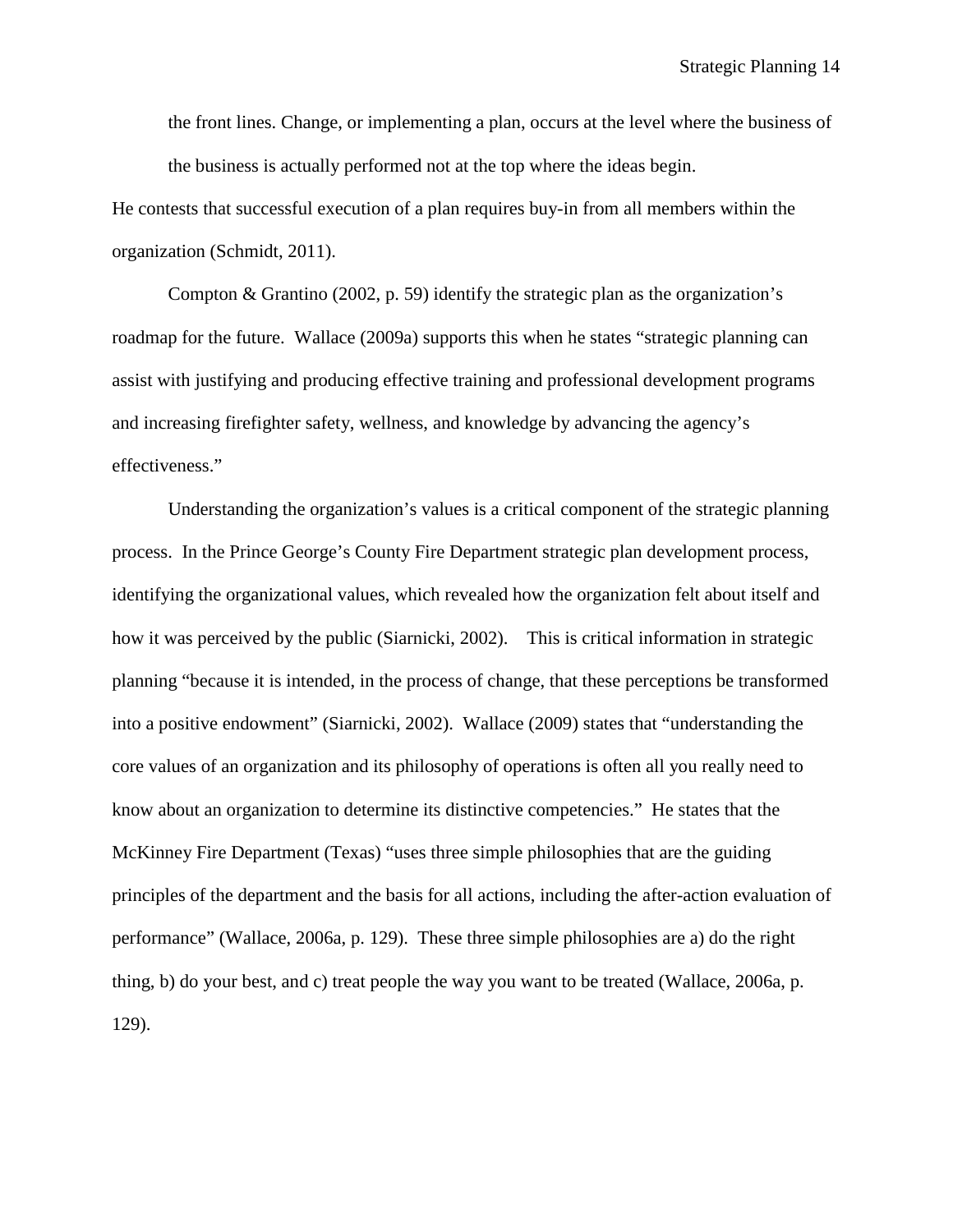The philosophy of operations of a fire department is based on its values, beliefs, culture, and mission. This is the foundation for all aspects of the department actions. Any specific strategy, operation, and decision made should be based on this philosophy (Wallace, 2006a, p. 125).

The Prince Georges County Fire Department utilized a similar philosophy of operations, by asking the one key question every time a decision concerning the department was to be made: "is the decision to be made the best possible solution for promoting the good of the citizens whom we have sworn ourselves to serve and protect" (Siarnicki, 2002)?

Linking performance management and measurement process to strategic plans of municipal governments are also very crucial (Kabir, 2007). "The master plan should set goals and priorities for fire services, designed to meet the changing needs of the community" (National Commission on Fire Prevention and Control, 1973, p. 29). The plan should seek to allocate resources for maximum payoff in fire protection, and it should provide as system for data collection for continual monitoring of effectiveness (National Commission on Fire Prevention and Control, 1973). Strategic planning is more of a cyclic progression, rather than a linier path toward the ultimate goal (Wallace, 2009a). Simply stated: "Set Goals, Plan, Do, Reflect (repeat)" (Wallace, 2009a).

There is a multitude of ways to evaluate the effectiveness of a strategic plan. Fire (1997) states, "we must know what we want our organization to look like at a particular point in the future. To attain that vision, we must set certain mileposts and endpoints to measure against when we reach the desired results." Wallace (2006a, p. 125) contends that any evaluation of performance should have its roots within the philosophy of operations of the department, which is based on the established mission and vision.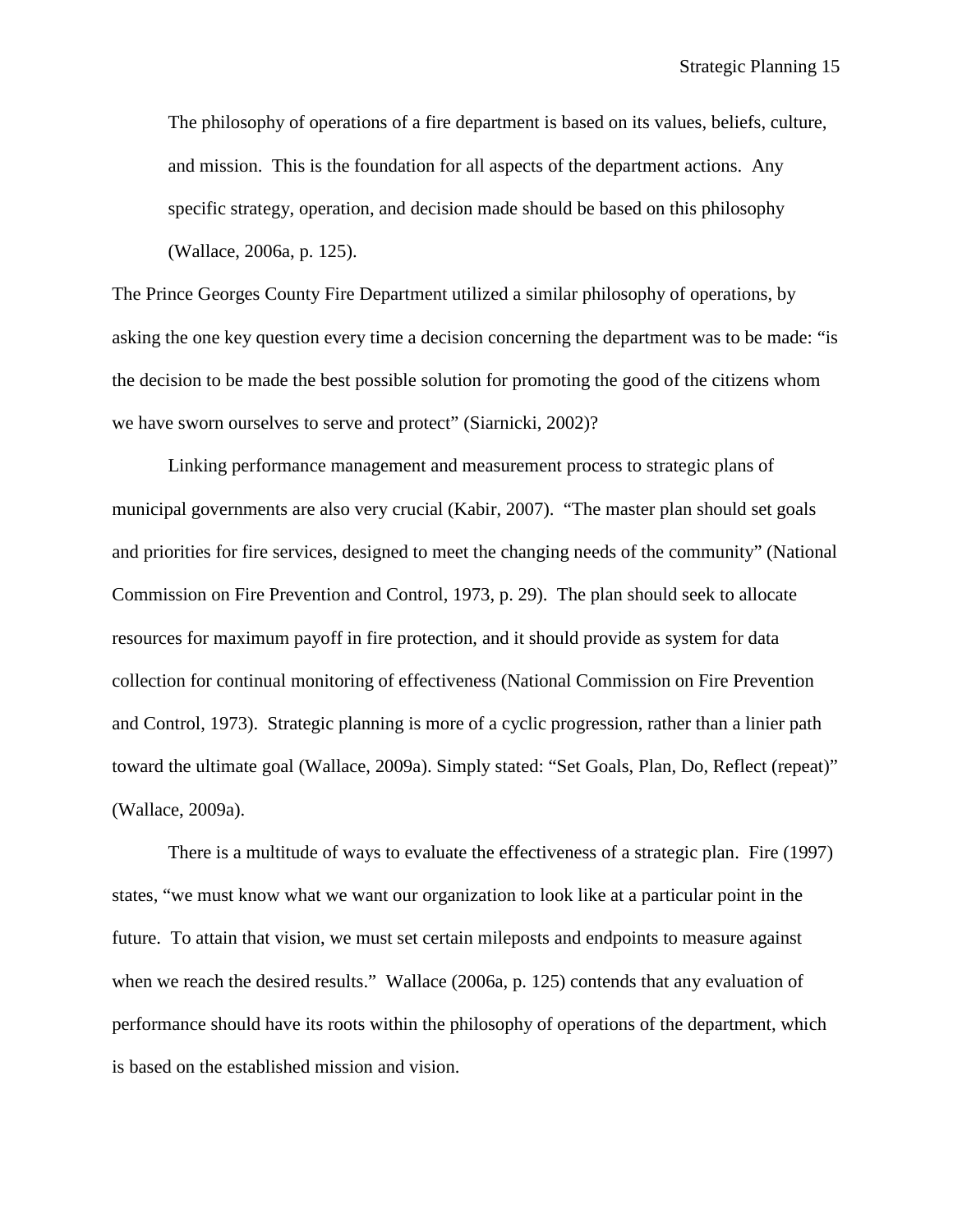Fire's concept of Key Result Objectives can also be used as a form of evaluations. He states:

One fire department KRO could be attaining a certain number of fire runs. The goal in this case would be to reduce the number each planning period through the delivery of other services, such as fire prevention programs, smoke detector distribution, and increased inspections. Each method to reduce the runs would be goals in themselves – if each is reached, the KRO would be achieved (Fire, 1997).

This key result objective provides a measurable result that can be used to measure one aspect of a strategic plan's effectiveness. Fire (1997) provides additional questions to test the validity of a key result objective. These include: a) is "stretch" built in?, b) what are the rewards for attaining our KROs?, c) what are the ramifications of not attaining the KROs?, d) will our organization's culture change in attaining our KROs?, e) will our success force the department to change?, f) must we change to fit the strategic plan?, g) will our management style change in attaining our KROs?, h) will our success force us to change?, i) must we change to fit our strategic plan? (Fire, 1997).

"Where do we want to go?" is at the heart of strategic planning and the main reason for the strategic planning process (Fire, 1997). "It represents the ultimate goal of the organization for the immediate future, and it is the essence of the vision of the future of the department" (Fire, 1997). Kabir (2007) discusses the vision approach to strategic planning, in which stakeholders get very general and broad guidance from the top managers. Siarnicki (2002) discusses his vision for the PGFD, which:

…Included a business-like approach to operating and managing the fire department and the developing of a strategic planning process that would stabilize the organization. The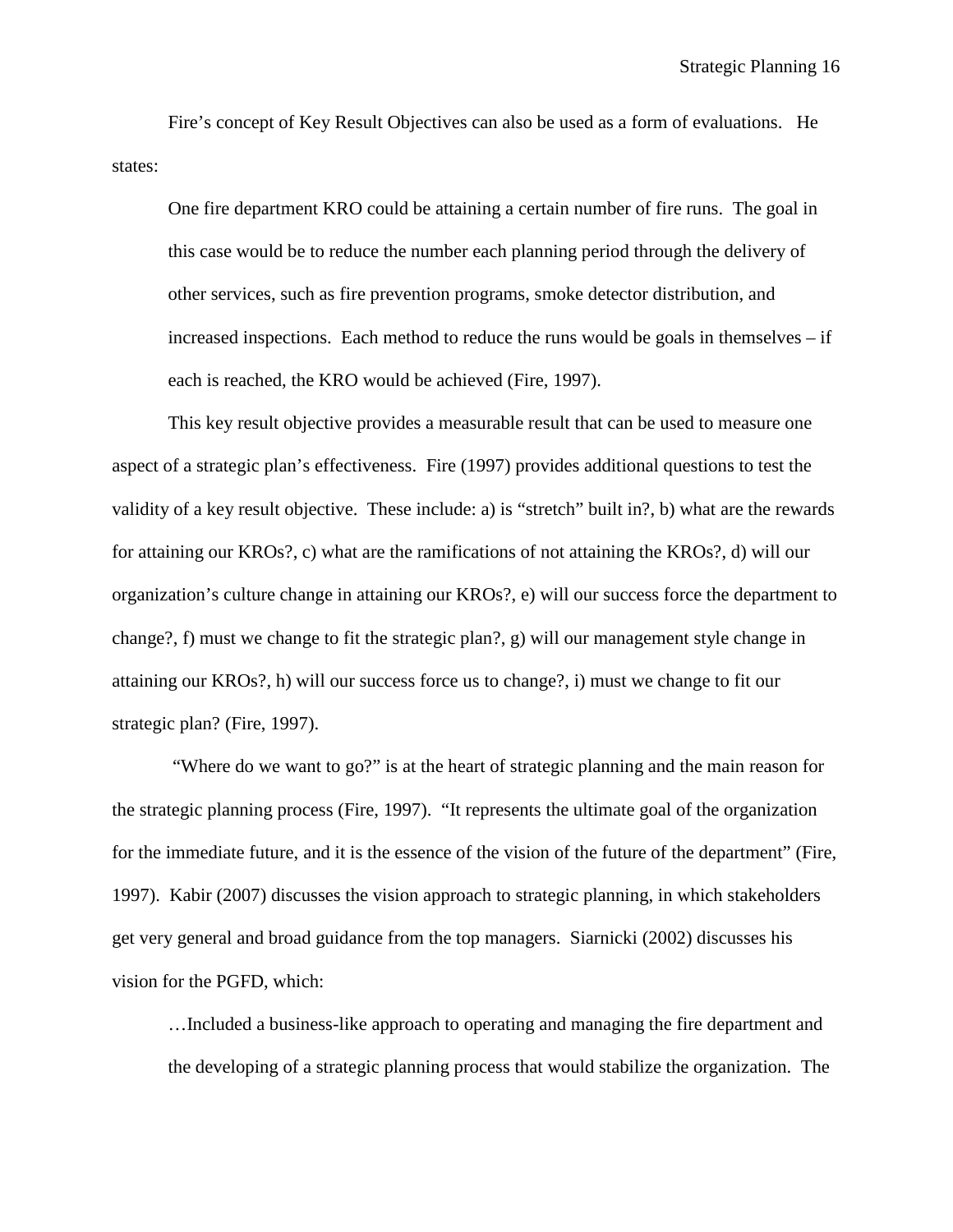objectives were to make the process reflect the department as it is now, make the process value driven, establish clear and obtainable milestones, and make the results inescapable for everyone in the organization.

Wallace (2009) identifies this process as proactive futuring, which involves creating the future rather than simply reacting to it. It is a process of confirming the direction of the department as compared to its vision (Wallace, 2009). "Proactive futuring can help you plan for tomorrow" (Wallace, 2009a). Fire (1997) also notes that the vision must coincide with that of the customers (the citizens and organizations within you protection district) and the government leaders of the jurisdiction within which the fire department operates, which very often, are completely different from each other.

The strategic plan involves looking forward to the future (Coleman, et al, 2003, p. 3). Wallace (2006a) identifies plans as short term, medium term, and long term. "Short term plans are active action plans, and plans in the current timeframe of the operating budget" (Wallace, 2006, p. 48). Wallace (2006a, p. 48) states that medium term plans have timeframes congruent with the current term of the jurisdiction's city council or board of directors, and typically change with each election cycle. "Theoretically, the election of a new set of elected officials or governing body could bring about a significant change in future operational plans" (Wallace, 2006a, p. 48). Wallace (2006a, p. 48) also states that long term plans extend beyond the terms of the organization's governing body. "Typically, long-term plans become a chronological plan that includes all three time parameters" (Wallace, 2006a, p. 48). These long-range plans can be considered strategic plans and Coleman, et al, (2003, p. 3) note that "an even longer-range plan is called either a master plan or strategic plan."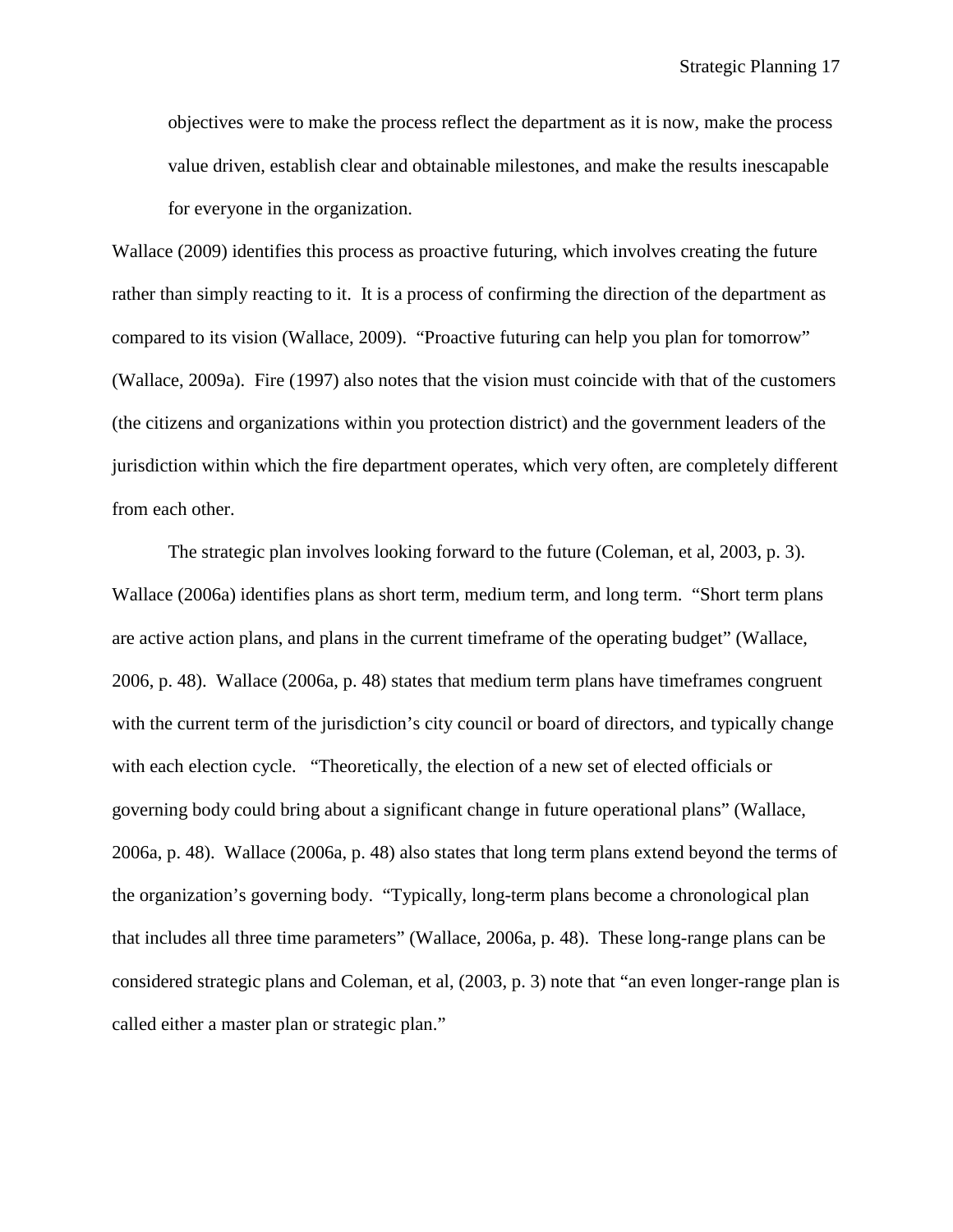Fire (1997) poses the question: "What are our Key Result Objectives (KROs) for the Future?" He continues by stating "We may have literally hundreds of goals - some big, some small. Key Result Objectives are those objectives and goals that, if not successfully completed, will prevent fulfillment of the plan" (Fire, 1997). This is similar to the planning approach supported in *America Burning* in which the National Commission on Fire Prevention and Control (1973, p. 24) stated that "Having established goals, the plan should seek to establish "management by objectives" within the fire department." This operates on the principle that management is most effective when each person is aware of how his tasks fit into the overall goals and has committed himself to getting specific jobs done in a specific time (National Commission on Fire Prevention and Control, 1973). Compton and Grantino (2002, p. 171) make a similar supporting statement that "the plan will serve as a communication tool for the policy makers within the local government and to department members, in an effort to define the organizational vision and to chart the progress."

Wallace (2006a) states that "at the beginning of the strategic planning process, the leadership must believe that there is a better method to create future excellence." For the strategic planning process to work, the fire chief and other officers must be committed to excellence (Wallace, 2006a, p. 63). Bryson (2004) indicates that "when leaders are strategically minded and experienced, there may be no need for strategic planning." However, it is rare for one leader to have all the information to develop an effective strategy, and rare for a strategy developed by one leader to be effectively implemented (Bryson, 2004, p. 14). "Organizations that plan successfully draw on the combined wisdom of their various teams in an atmosphere of collaboration" (Jordan, 2006). Schmidt (2011) notes that every system in a fire department includes three levels of leadership, and it takes all three levels, working in unison, to bring a plan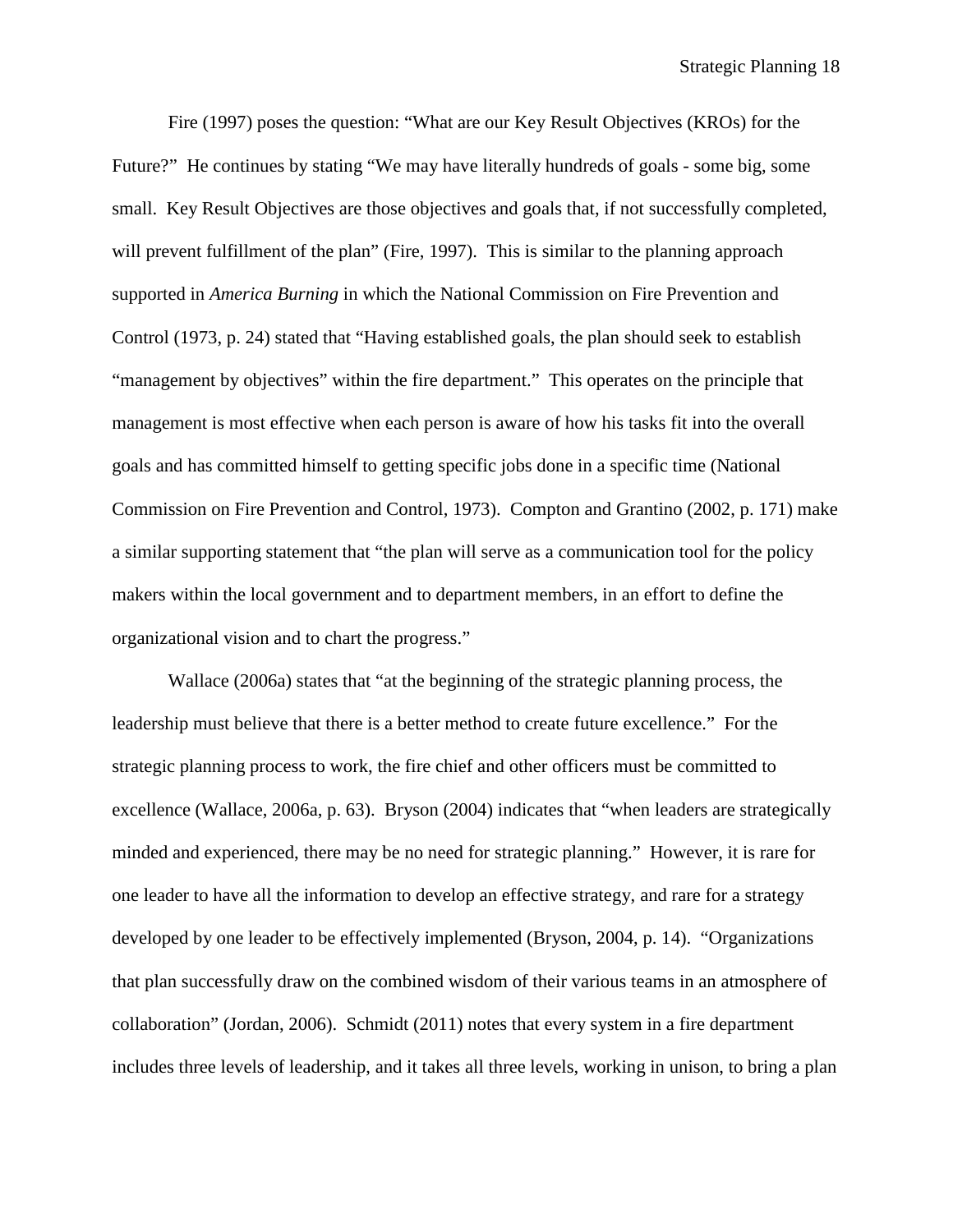to life. He contests that these three levels consist of the administrative chiefs working at the organizational level, primarily on creating the future; the operational chiefs or shift commanders, operating at the process level*,* overseeing the daily operations of the system and communicating and monitoring change; and the company officers, supervisors, firefighters, paramedics, and so forth, working at the performance level, where the operations on the street actually happen (Schmidt, 2011).

Creating the future and change may begin at the top, but real change occurs at the performance level, or the point of delivery, which is on the street. Therefore, input and participation from all members, especially those at the process and performance levels, is needed to execute the department's plans (Schmidt, 2011).

However, initiating and facilitating the planning process is ultimately the responsibility of the fire chief (Compton & Grantino, 2002, p. 63). "In smaller organizations, the chief is often the person responsible for managing the planning process, whereas in larger organizations, facilitating the process is often delegated to a staff member" (Compton & Grantino, 2002, p. 63).

When strategic planning is focused on an organization, it is likely that most of the key decision makers will be insiders, but when it is focused on the community, almost all key decision makers will be outsiders (Bryson, 2004, p. 9). Siarnicki (2002) believes that an open and honest dialogue is needed to develop an accurate list of issues to be addressed by the strategic plan. Kabir (2007) states "stakeholder involvement has become an important issue in strategic planning for municipal governments." Wallace (2006) states "the fire department exists to serve our community, our external environment." The driving force of a for-profit business is its internal environment, and in the case of the fire department, the external environment drives our internal environment (Wallace, 2006). Siarnicki (2002) made stakeholder involvement a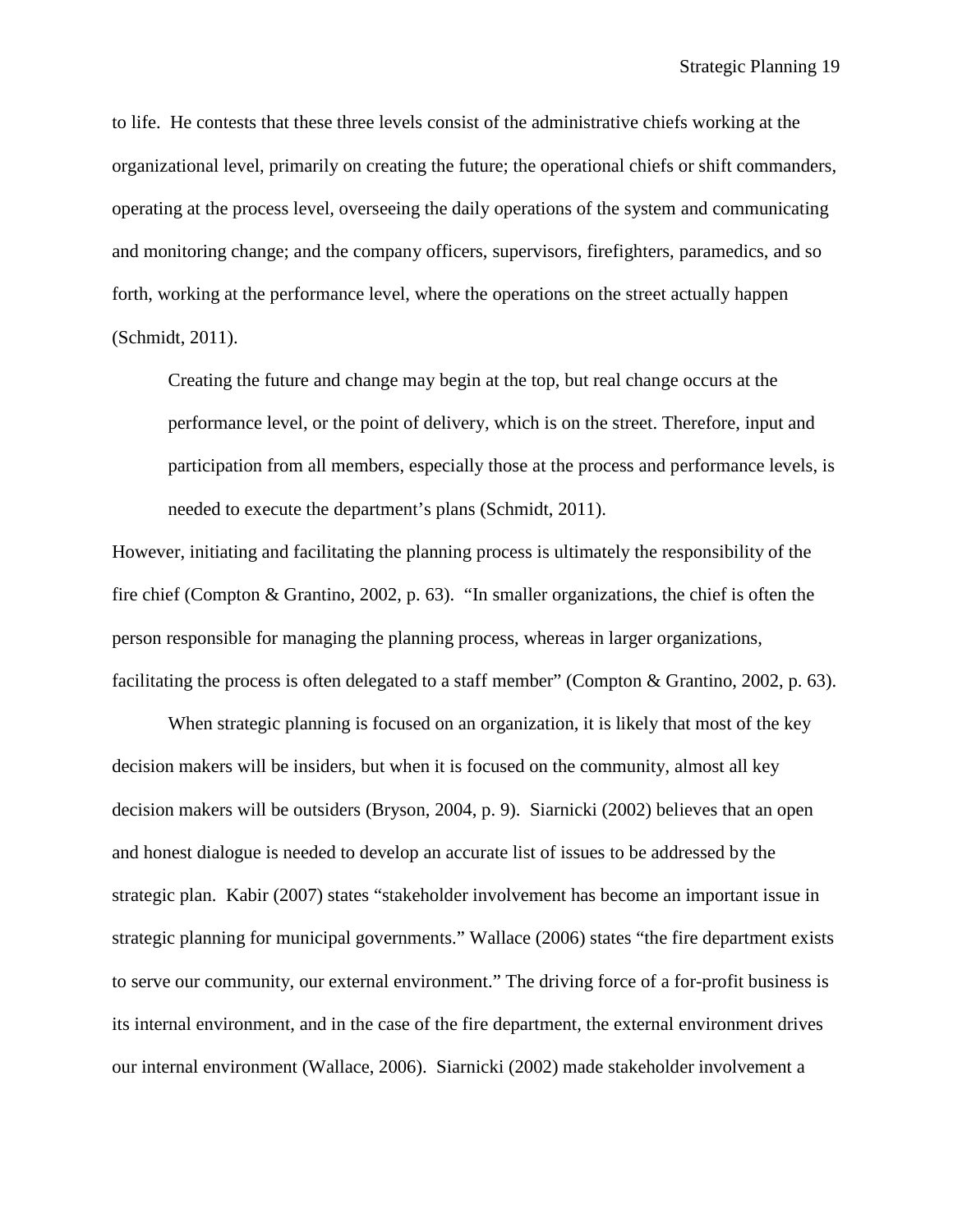critical component of the PGFD strategic planning process; "Throughout the process, it was stressed that the department did not belong to any one person but that everyone was a stakeholder in the organization."

Siarnicki (2002) notes that unless the organization's governing body supports the strategic plan it is doomed to fail. "Government leaders' rejection of the finished product or, even more devastating, their refusal to fund the plan, will be a sign of failure" (Siarnicki, 2002). However, "the existence of a local political community capable of informed governance is invaluable" (Morehouse & O'Brein, 2008).

Finally, feedback from stakeholders can be used to measure a plan's effectiveness. Compton and Grantino, (2002, p. 63) stress that soliciting participation from stakeholders, both internal and external, is important. From his experience in the Prince George's County Fire Department strategic planning process, Siarnicki, (2002) concludes that "the information (from meetings with informal leaders) provided benchmarking criteria to evaluate whether the strategic plan ultimately adopted addressed the organization's objectives and the customer's needs."

In developing a final draft of a strategic plan, Wallace (2006a, p. 51) provides a simple table of contents for a strategic plan, which includes, in order: a) the title page, b) table of contents, c) executive summary, d) core values explanation, e) summary of mandates, f) department mission statement, g) philosophy of operations, h) vision of the department's ideal future, i) environmental assessment summary, and j) strategic goals.

"Overall, the strategic plan is designed to be reader friendly and guide the department through major issues" (Compton & Grantino, 2002, p. 171). The strategic plan provides general guidance, and may not address every specific issue (Compton & Grantino, 2002, p. 171). Strategic planning takes time. "It is safe to say that strategic planning will take longer than you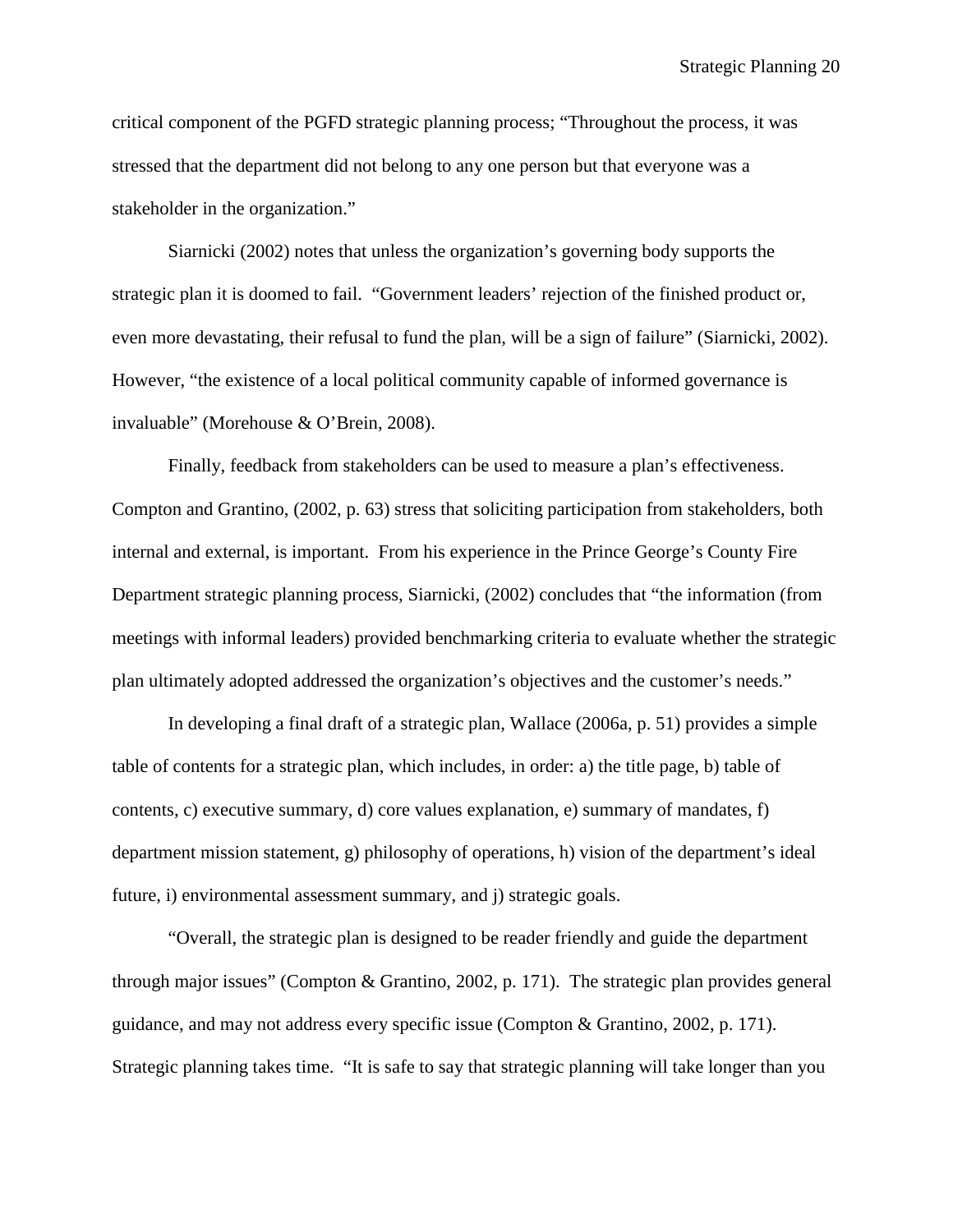think it *should* take" (Wallace, 2006a, p. 69). Siarnicki (2002) states that the strategic planning process and resulting action plan for the Prince George's County Fire Department took a little over a year to complete. "At least a year or up to two years may be required to conduct the twelve steps through the entire department. This is especially true if sub-plans are developed for each of the department's functional divisions." (Wallace, 2006a, p. 69).

The literature reviewed for this applied research project had significant influence to the design and outcome of the research. As stated in the previous paragraph, strategic planning takes time. Sources indicated that a minimum of one year is needed to complete the entire process. Since this is twice the timeframe allotted for the applied research, the action research focus and goal is to develop an outline for a strategic planning process for the Hagerstown Fire Department, who in turn, will be able to complete the actual process and develop the strategic plan at their desired pace. The literature also influenced who would be considered for input in the internal questionnaire. Although the literature indicated that input should be considered from personnel from across all levels of the organization, input for this research was only solicited from the Hagerstown Fire Department command staff. This was due to the time limitations to the applied research. Input provided from the command staff provided an example of true strategic issues facing the organization, which are included in the strategic planning outline. This was done to provide an example and direction in the planning process. Ultimately, input personnel from across the organization will be solicited in the development of the actual strategic plan, as the recommendations from this research will indicate.

#### Procedures

The action research method was utilized for this applied research project. The Hagerstown Fire Department does not have a strategic plan to guide the fire department into the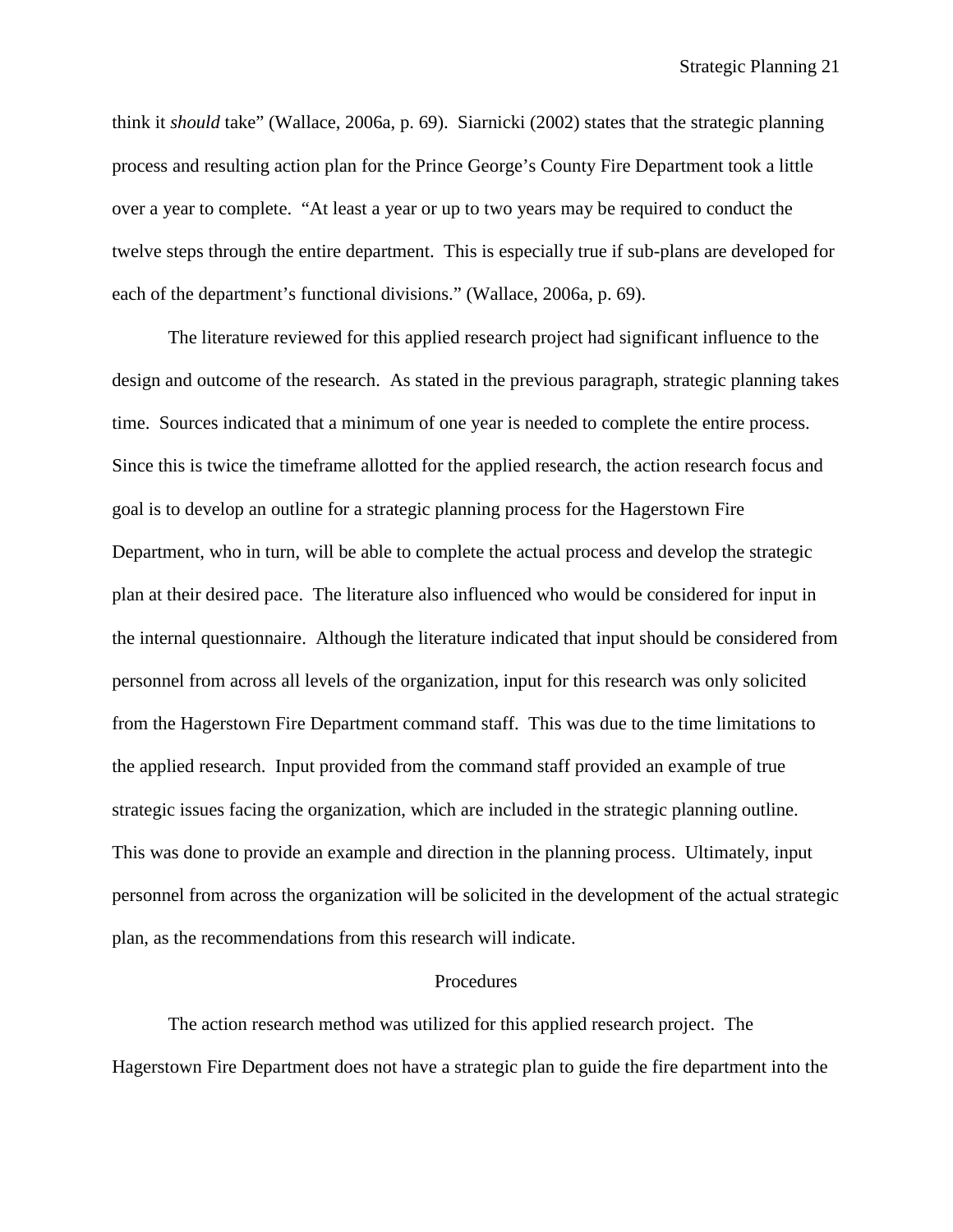future. The purpose of this research is to develop an outline for the strategic planning process for the Hagerstown Fire Department. Three research questions were developed to support the purpose of this research. These questions were answered with a combination of an extensive literature review, a review of strategic plans form other jurisdictions both in and outside of the fire service, an internal questionnaire distributed to fire department command staff in the city of Hagerstown, and an external questionnaire distributed to fire service leaders from across the country.

The internal questionnaire (Appendix A) was distributed by email to the leadership of the Hagerstown Fire Department. The questionnaire was distributed to five fire department command staff members, the Fire Chief, two Battalion Chiefs, one Captain, and the Chief Fire Marshal. These personnel represented the entire career leadership staff in the fire department at this time, excluding the author.

The external questionnaire (Appendix B) was distributed by email via the National Association of Executive Fire Officers to 754 fire service leaders from across the United States and around the world. The external questionnaire consisted of ten questions, which were a combination of open- and closed-ended questions. The open-ended questions allowed for thoughtful, in-depth responses. Respondents were asked to complete the questionnaire, which was developed through the commercial website: www.surverymonkey.com. Responses were collected from December 1, 2011 to December 31, 2011. Respondents were also asked to share their organization's strategic plan. Space was provided in the external questionnaire to post a web link if available online. Others chose to mail their strategic plan directly to the researcher. The list of external questionnaire respondents (Appendix C) does represent departments from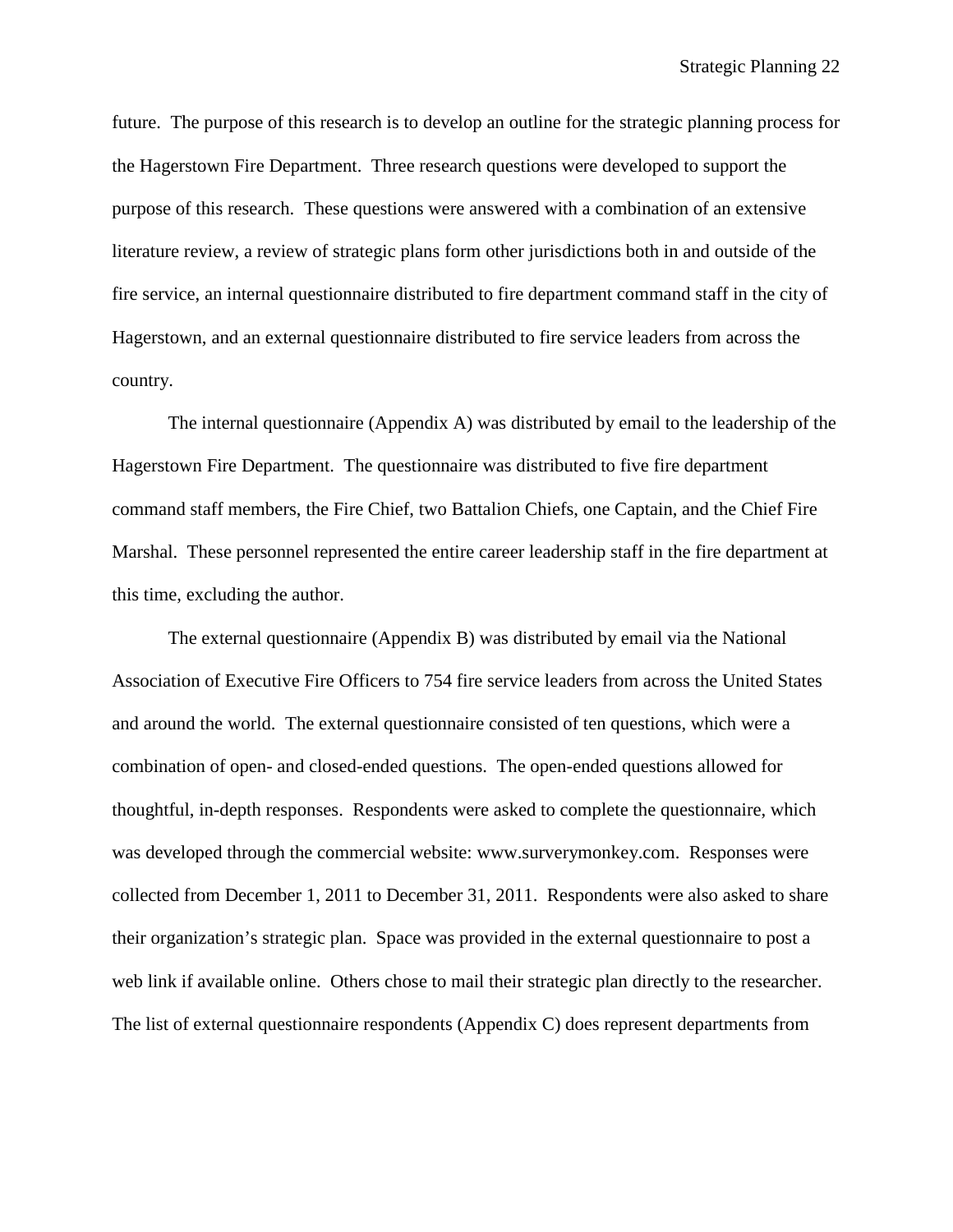across the country, but they were not scientifically selected to provide a specific cross-section of the departments in the United States based on size or location.

Both the internal and external questionnaires have limitations for this research. The questionnaires provided open-ended questions to allow respondents to provide thoughtful, indepth answers. The desired feedback would provide qualitative results that could be included in the research. However, the depth and format of answers varied between respondents.

An interview was conducted on December 16, 2011 with Mr. Bruce Zimmerman, City Administrator for the City of Hagerstown. These interview questions are located in Appendix D.

Strategic plans were obtained through respondents to the external questionnaire. Eleven strategic plans were reviewed from the following jurisdictions: (a) Bellevue Fire Department – Bellevue, Washington, (b) Castle Rock Fire & Rescue Department – Castle Rock, Colorado, (c) Fire Department of New York – Brooklyn, New York, (d) Graham Fire & Rescue – Graham, Washington, (e) Kansas City Fire Department – Kansas City, Missouri, (f) Navato Fire Protection District – Navato, California, (g) Orange County Fire Authority – Orange County, California, (h) Rapid City Fire Department – Rapid City, South Dakota, (i) South Metro Fire Rescue Authority – Centennial, Colorado, (j) West Manatee Fire Rescue – Bradenton, Florida, and (k) West Metro Fire Rescue – Lakewood, Colorado.

To answer the first research question, "what are the critical components of a fire department strategic plan?" a review of current strategic plans from the City of Hagerstown, other departments within the city of Hagerstown, and other fire departments from across the country were reviewed. Additionally, information gathered from Questions 4 through 7 of the external questionnaire was utilized to provide information to answer this research question.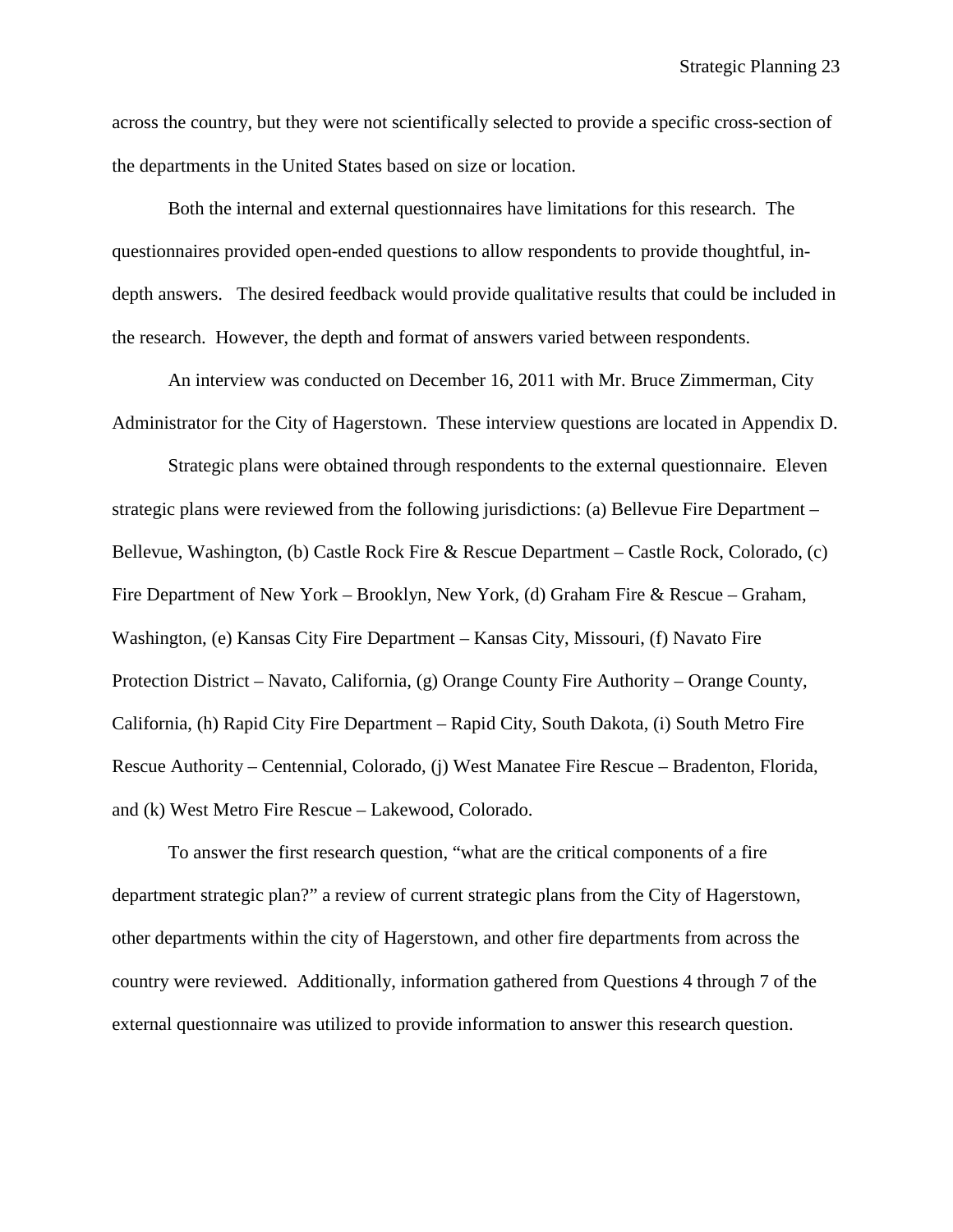The second research question, "What are the current and future needs to be met by the plan?" was answered by interviews of key city leaders (the Fire Chief and City Administrator) and by responses provided the Hagerstown Fire Department Command Staff through the internal questionnaire. Information gathered from these interviews and questionnaires provided information on the needs of the department, and helped begin to identify the strategic issues faced by the Hagerstown Fire Department.

To answer the third research question, "How is the plan evaluated?" Information was gathered through Question 8 of the external questionnaire. Information on strategic plan evaluation was also obtained through a review of strategic plans provided by several respondents to the external questionnaire.

#### Results

The external questionnaire provided information toward the development and evaluation of a strategic plan, providing information to answer applied research question 1: "what are the critical components of a fire department strategic plan?" and applied research question 3: "how is the plan evaluated?" Question 2 of the external questionnaire asked "Does your fire department have any operational plans?" Of the 75 respondents, 61 (81.34%) utilize operational plans in the management of their organization. This is slightly higher than the 58 respondents (77.34%) who provided a positive response to question 1 for the external questionnaire, which asked "Does your fire department currently have a strategic plan?"

Question 5 of the external questionnaire was open-ended, and asked, "Who participated in your strategic plan/development process?" Responses varied, but over half (52%) provided a response that included either the entire internal membership, or a cross-section representing all members of the organization. Question 7 of the external questionnaire asked respondents to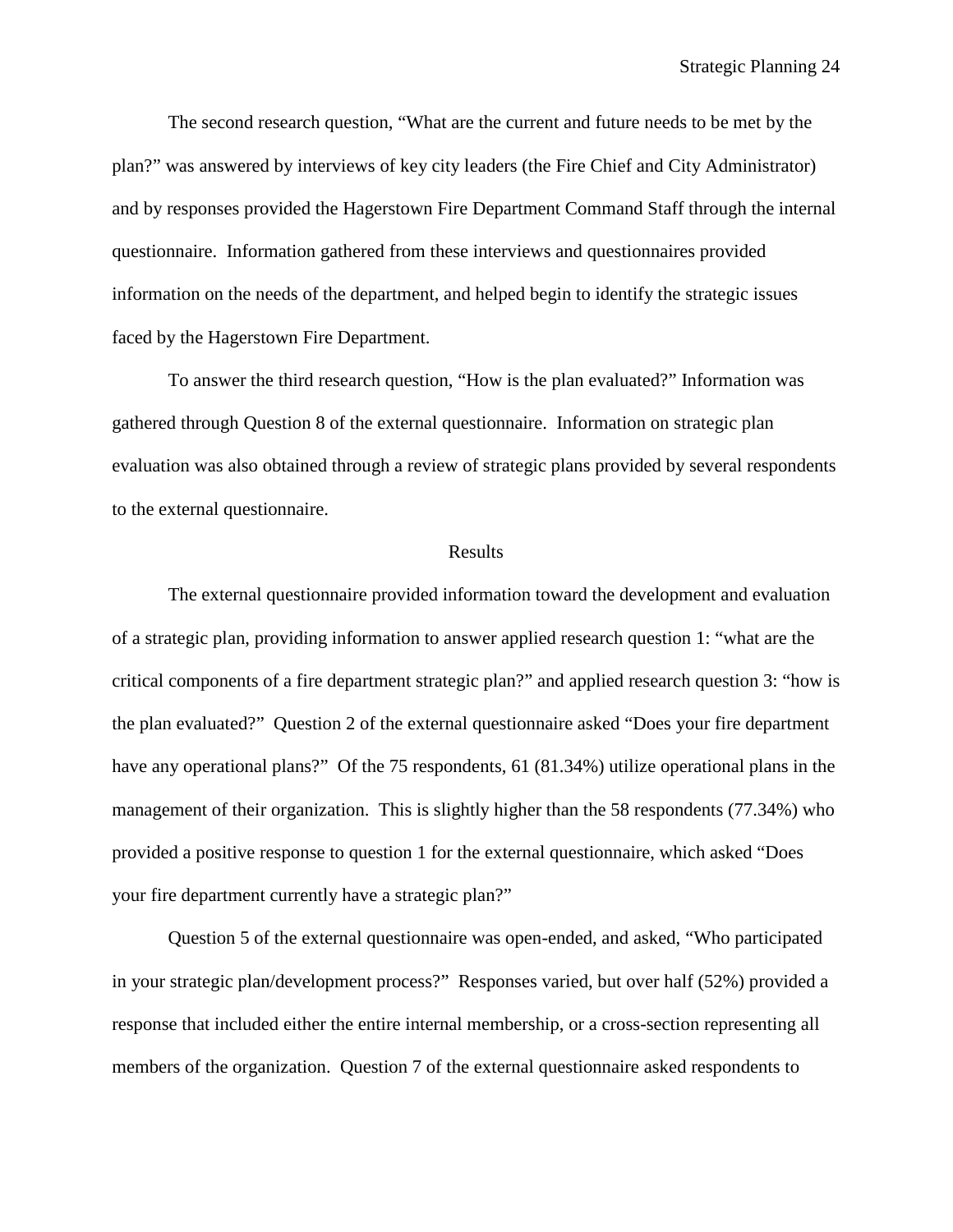select individuals or groups that had input in the development of the fire departments strategic

plan. Table 1 indicates the responses provided for Question 7 of the external questionnaire.

Table 1

*Participants in the Strategic Planning Process*

| Position                        | <b>Response Percent</b> | <b>Response Count</b> |
|---------------------------------|-------------------------|-----------------------|
| Fire Chief                      | 97.0%                   | 65                    |
| <b>Senior Command Staff</b>     | 95.5%                   | 64                    |
| Company Officers                | 83.6%                   | 56                    |
| Line Uniformed Personnel        | 70.1%                   | 47                    |
| Governing Body                  | 56.7%                   | 38                    |
| <b>Community Members/Groups</b> | 53.7%                   | 36                    |

A review of internal strategic plans from the City of Hagerstown and strategic plans from fire departments across the country were utilized to answer applied research question one and question three of this applied research project. The internal strategic plans were the overall strategic plan for the City of Hagerstown, and the City of Hagerstown Information Technology Strategic Plan 2005-2009.

The City of Hagerstown Strategic Plan is a simple, one-page plan. There are brief, onesentence mission and vision statements. There are four focus areas, each with one goal statement. Each of the four goals statements had seven to ten detailed objectives listed, aimed in achieving the goals. Most, but not all of the objectives have completion dates within three years of the plan's publication date of September 2010.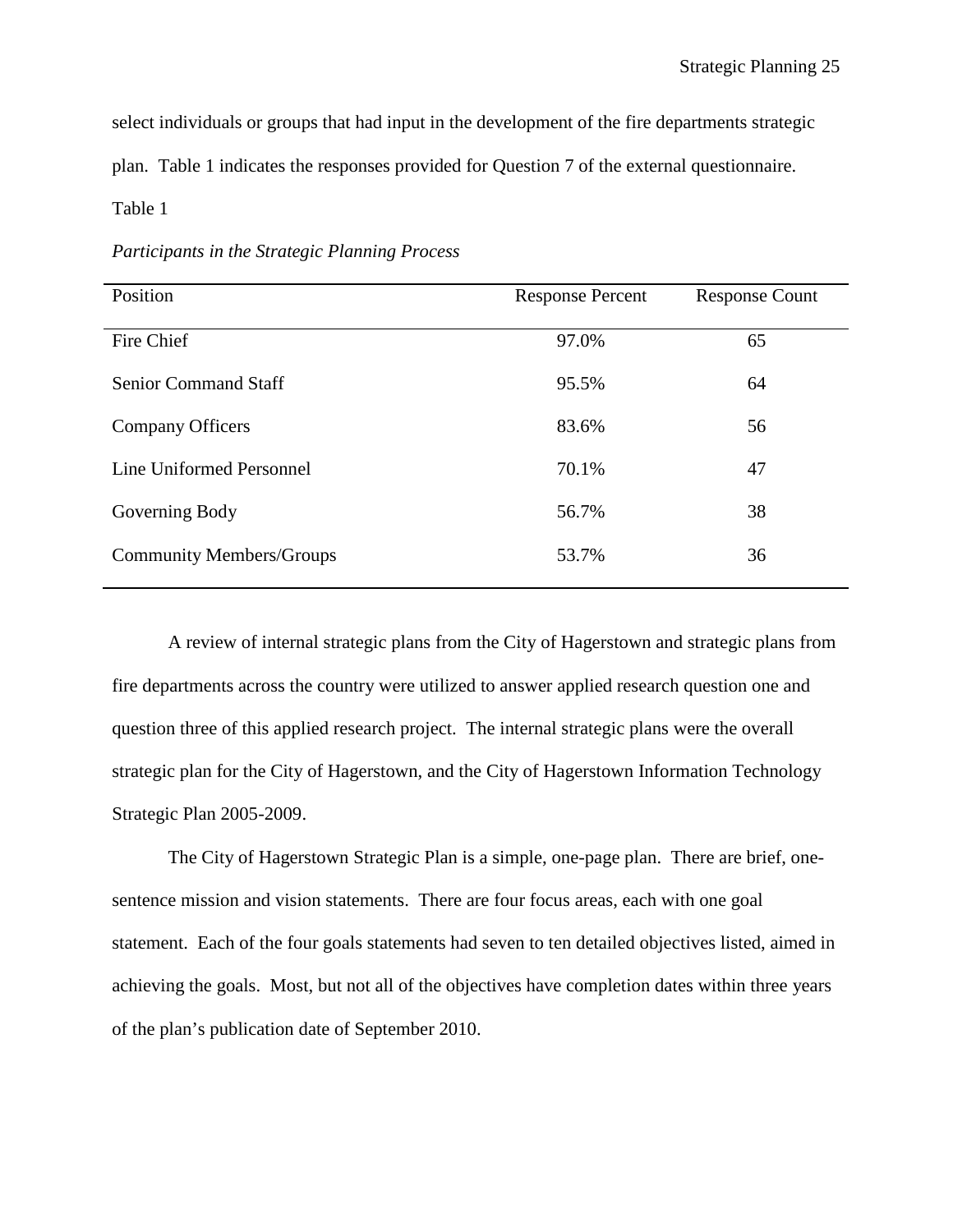The City of Hagerstown Information Technology Strategic Plan is a five year plan, spanning from 2005-2009. The plan has detailed mission and vision statements. Supporting points are also listed for each statement. The plan states "Information Technology will be guided by the following strategic principles that will provide the channel and philosophy to move the city forward" (Hagerstown, 2005). Five strategic principles are listed. The plan then expands each of these principles. A diagram for implementation which provides a completion timeline is included in the plan.

The Bellevue Fire Department (Washington) strategic plan is a comprehensive, five-year strategic plan. The plan lists a mission and vision statement and core values, as well as guiding principles, similar to a philosophy of operations. The plan lists thirteen areas of focus, each explained in detail. These areas include performance and accountability, organizational design, administration, financial management, information technology, fire prevention, emergency preparedness, operations and emergency response, human resources, safety and training, facilities, apparatus and equipment, and organizational relationships. General strategies, as well as challenges, recommendations, and performance objectives and/or performance measures are listed for each focus area. The plan notes that results monitoring will be conducted to track the department's success in achieving the goals of the plan (Bellevue Fire Department, 2007).

The Castle Rock (Colorado) 2010-2015 Strategic Plan was facilitated by the Center for Public Safety Excellence. The plan was developed by using a community-driven strategic planning process, which places a strong focus on the external environment and the views and input of external stakeholders throughout the planning process. This helped to establish community priorities, expectations, and concerns for the fire department. The plan includes mission and vision statements, and a list of organizational values. Results from a SWOT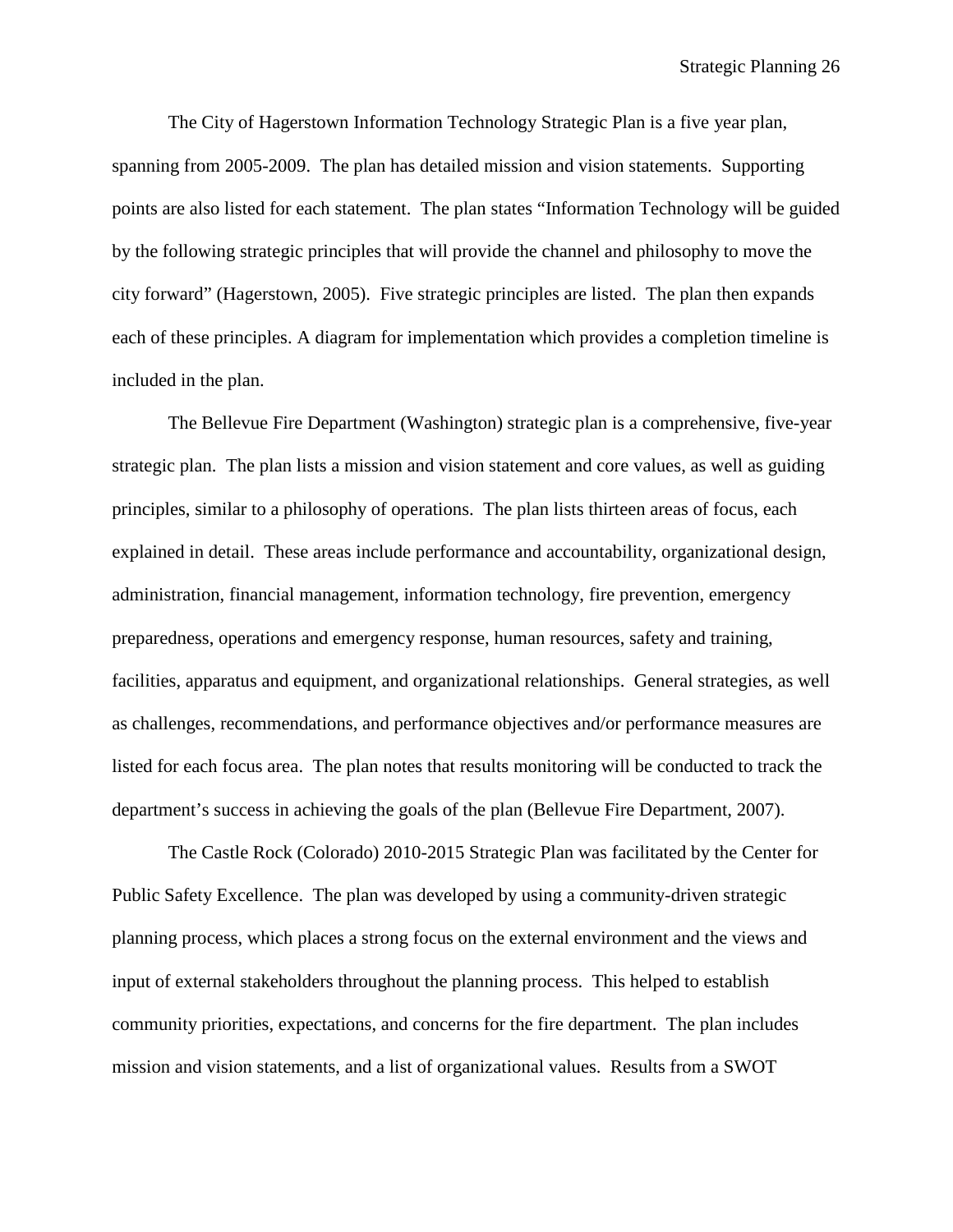analysis are included in the plan. The plan lists seven strategic goals for the department, and objectives for each. Critical tasks are listed for each objective, along with funding estimates. A process for performance measurement is identified in the plan. "Managing for results" is a concept that considers the identification of strategic goals and objectives, the determination of resources necessary to achieve them, the analysis and evaluation of performance data, and the use of data to drive continuous improvement in the organization as points to consider for the evaluation of the strategic plan (Center for Public Safety Excellence, 2010).

The Fire Department of New York Strategic Plan 2011-2013, is a simple strategic plan. It lists the FDNY mission statement, the core values of the department, and five strategic goals. Each goal is then broken down into one to five objectives. Each goal and subsequent objective is then explained in detail. Some objectives list anticipated completion dates. A list of key performance statistics are presented, but no form of evaluation of the strategic plan is mentioned in the document.

The Graham Fire & Rescue (Washington) strategic plan outlines the strategic planning process which focuses on four primary areas: a) where are we now?, b) where do we want to be?, c) how do we get there?, and d) how do we measure progress (Abel, 2009)? The plan provides a simple mission statement, vision for excellence, and organizational values. The plan utilizes the COWS process to identify challenges, opportunities, weaknesses, and strengths of the organization. The plan cites active community participation by the Fire Commissioners and the Fire Chief as a means of gathering input from customers on the expectations of the fire department by the public (Abel, 2009). The plan lists six strategic goals and a number of objectives for each. Each objective lists critical tasks for completion, as well as a timeline for completion, and performance measures.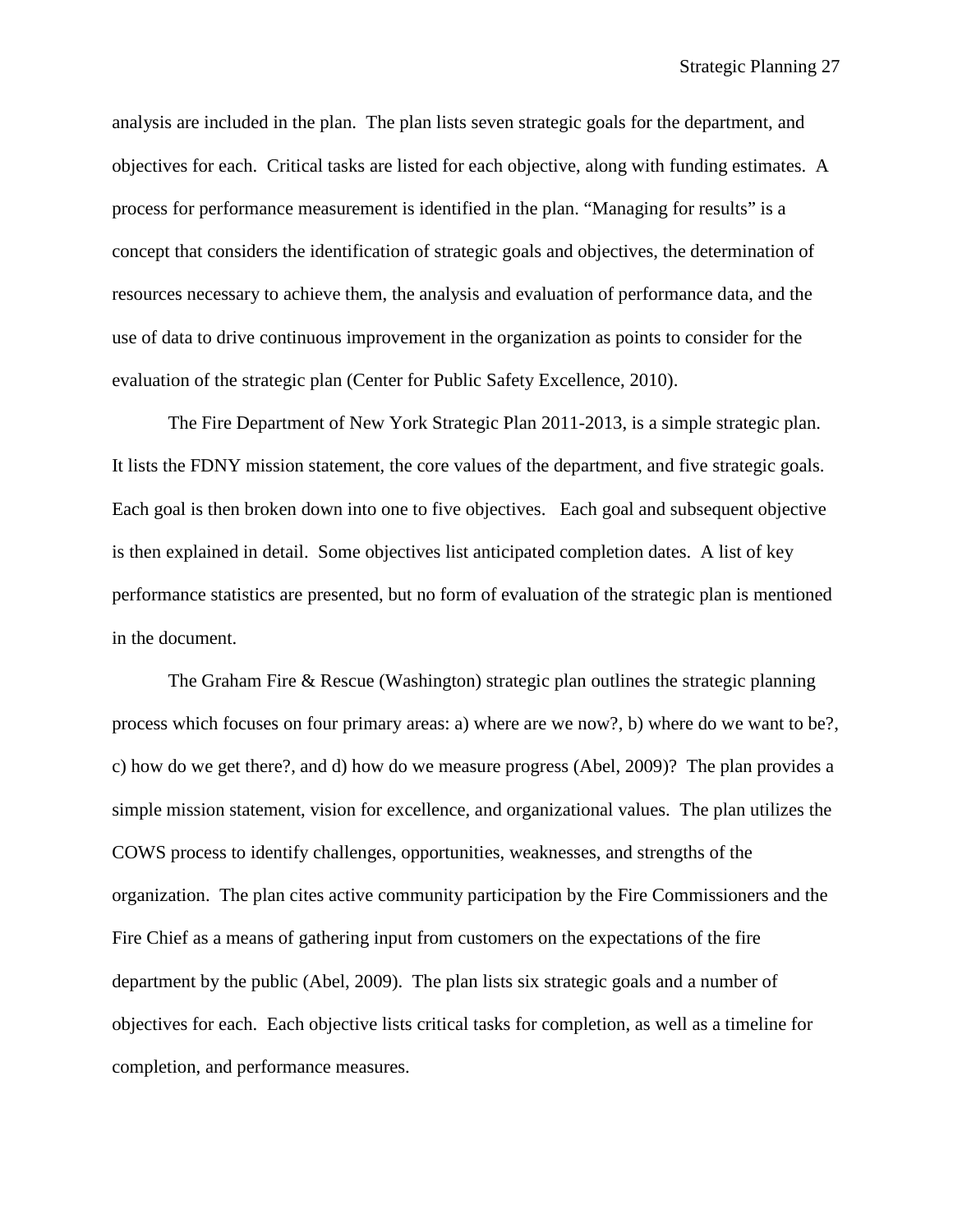The Kansas City (Missouri) Fire Department Strategic Plan is a detailed plan that lists a mission statement, vision statements, and values Valor, Excellence, Selflessness, and Integrity, each with an explanation (Emergency Services Consulting, 2003). The department uses a modified SWOT analysis, identifying Strengths, Weaknesses, Opportunities, and Challenges to "fully understand the scope and limitations of its environment" (Emergency Services Consulting, 2003). The plan identifies six goals, each with strategic initiatives, objectives, timelines, and critical tasks for completion.

The Navato Fire Protection District (California) Strategic Plan (2009) was developed by using a community-driven strategic planning process, which places a strong focus on the external environment and the views and input of external stakeholders throughout the process. The plan includes mission and vision statements, and also lists guiding principles for the organization. The plan lists eight strategic goals for the department, objectives for each, and critical tasks for each objective. The Navato Fire Protection District Strategic Plan (2009) utilizes "managing for results" as the performance measurement tool in its strategic plan.

The Orange County Fire Authority Strategic Plan 2010-2015 (2010) identifies the department's mission, vision and guiding principles. The strategic goals of service delivery, performance and accountability, and technology are identified, along with objectives for each. Each objective is broken down into sub-objectives, each with its own timeline, critical tasks, performance indicators, and anticipated outcomes. Evaluation of the plan's progress is conducted at regular intervals: the Executive Management Bi-Monthly Strategic Planning Meeting, the Bi-Annual Review, the Executive Management Yearly Planning Session, the Three-Year Review, and the Five-Year Review (Emergency Services Consulting, 2010).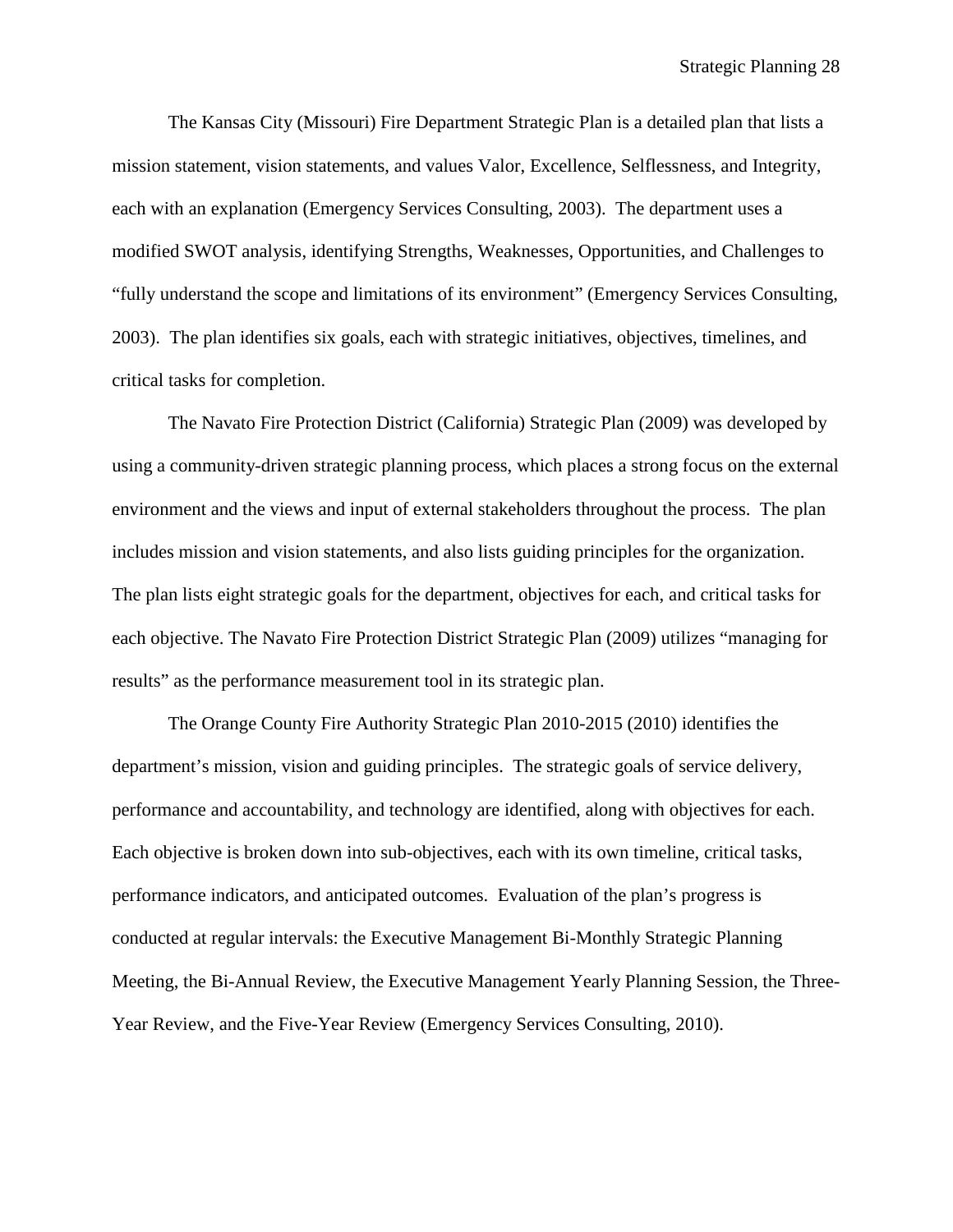The Rapid City Fire Department 2010-2020 Strategic Plan (2010) identifies the mission, vision, and core values of the Rapid City (South Dakota) Fire Department. These values: professionalism, reliability, service, pride, integrity, and loyalty, are listed with explanations. The plan identifies the strategic planning process, which utilized a SWOT analysis to identify the department's needs. The plan identifies ten strategic goals for the organization, and outlines specific objectives, influences, and measures for each (Rapid City Fire Department, 2010).

The South Metro Fire Authority Strategic Plan 2011-2015 (2010) first identifies significant challenges and threats identified in the strategic planning process. Organization philosophies are identified in their mission, vision, and values. The plan also identifies general operating initiatives. The plan lists six master strategic goals. The plan then lists organizational goals in and sub-goals in ten major areas. Many of these sub-goals are measureable and timelimited. Appendices provide information on stakeholder input, critical issues, service gaps, and apparatus replacement.

The West Manatee Fire & Rescue 2011-2016 Strategic Plan (2010) is a stakeholderdriven strategic plan developed over a four day planning session with significant input from external stakeholders. The plan defines strategic planning as "the process of utilizing available and relevant information to establish current orientation, determine goal points, and define directions. In other words: where are we now, where do we want to be, and how do we get there?" (West Manatee Fire & Rescue, 2010). The plan utilizes external stakeholder input to prioritize services, establish expectations, and identify concerns and praise for the organization. The plan identifies the organization's mission, vision, and values. A SWOT analysis was used to identify internal and external factors that affect the organization. The plan also contains thirteen strategic goals with related objectives.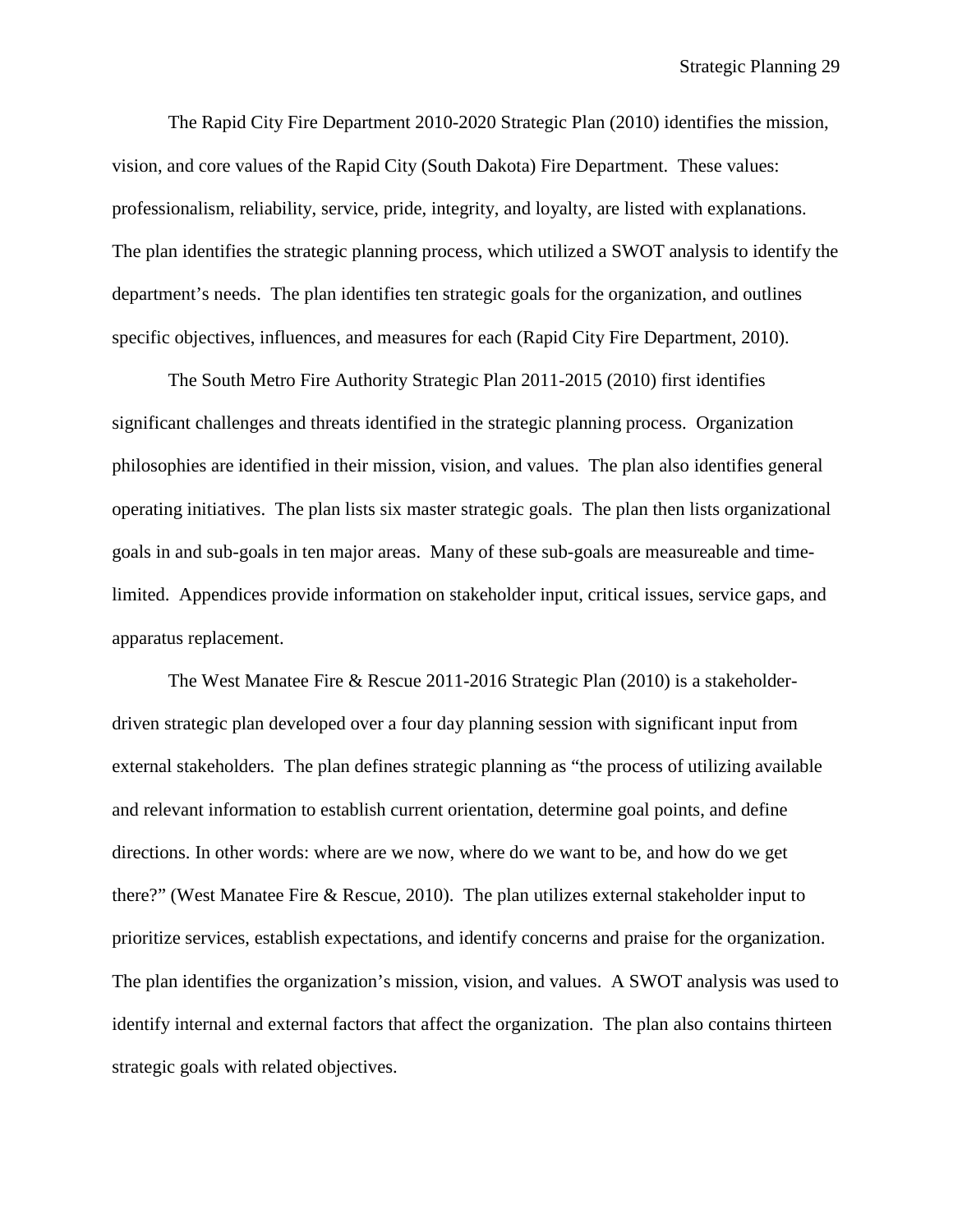The West Metro Fire Rescue Strategic Plan (2010) was written in conjunction with the fire service accreditation process. It is a five-year plan that identifies a mission, vision, and values, strategic goals, and outcomes. In addition to the general vision statement, there is a separate vision statement for each year covered in the plan, from 2011 to 2016. The values of people, compassion, communications, service, safety, commitment, excellence, strategic management, diversity, prevention, and lifelong learning are explained in detail (West Metro Fire Rescue, 2010). Each of the seven goals has accompanying objectives, critical performance tasks, performance indicators, and outcomes. The principles for strategic goals and outcomes states that the goals and outcomes should be aligned with the mission, vision, and values, should be measureable, wide in scope, built on consensus and common ground, and few in number (West Metro Fire Rescue, 2010).

The second research question for this applied research project asked, "what are the current a future needs to be met by the plan?" An interview was conducted with Mr. Bruce Zimmerman, Administrator for the City of Hagerstown. Mr. Zimmerman has been the City Administrator since June 1994. Mr. Zimmerman was first asked to discuss the strategic planning process used to develop the city's most recent strategic plan in 2010. Mr. Zimmerman (personal communication, December 16, 2011) stated that a SWOT analysis was conducted with the six elected officials (Mayor and five council members elected at-large) and the city's department heads. The council was given an outline of the strategic plan, and much of their input came in at the objective level. Mr. Zimmerman (2011) noted several limitations to the city's strategic plan and planning process. City elected officials placed very little emphasis on the mission and vision of the strategic plan, but were more focused on specific objectives and objective completion (Zimmerman, 2011). He stated that "the plan also made many assumptions" (Zimmerman,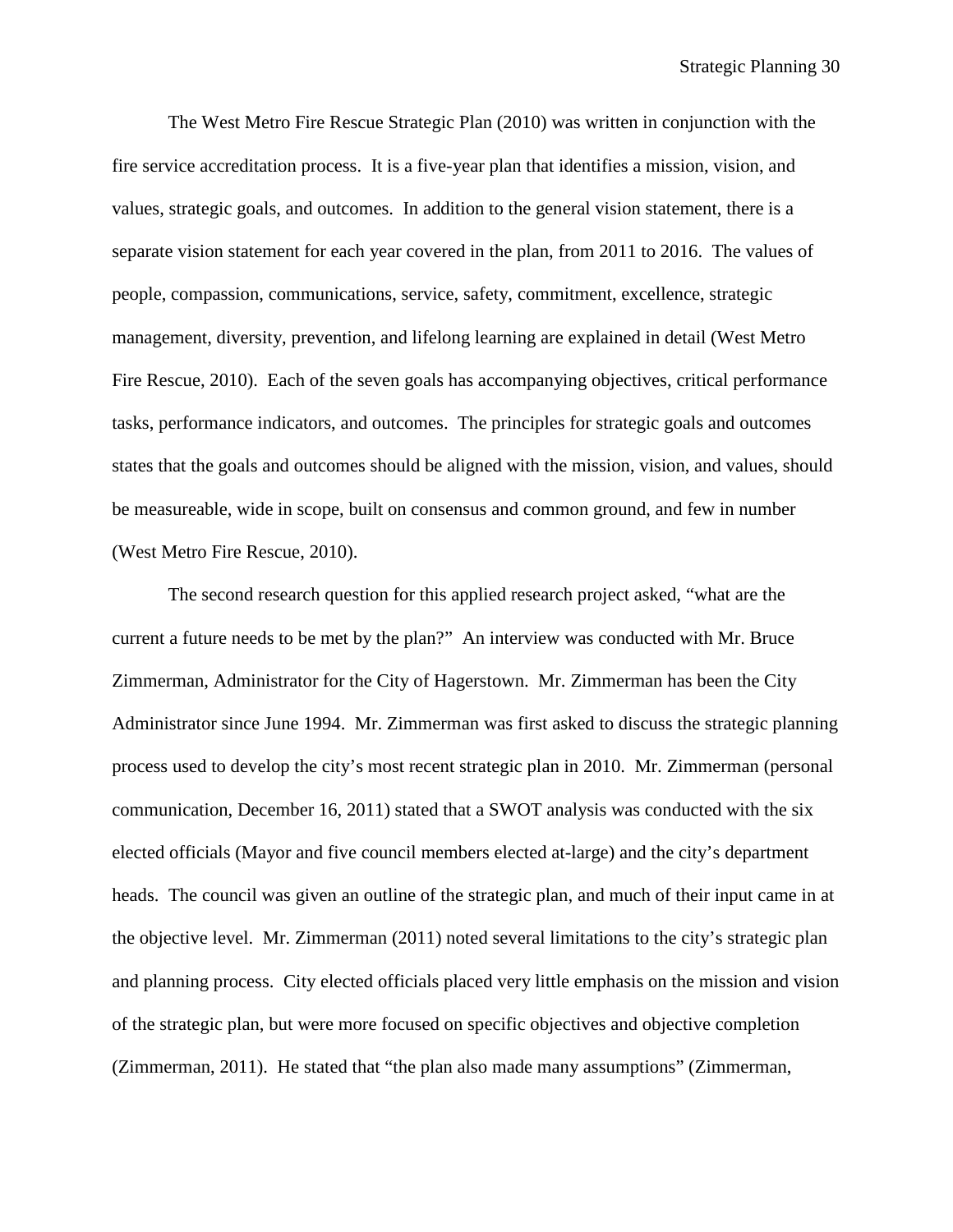2011). Mr. Zimmerman (2011) also added that he would have liked to have retained an outside facilitator to guide the city through the strategic planning process.

The second interview question asked "How does the comprehensive plan coincide with the strategic plan?" Mr. Zimmerman (2011) stated that the strategic plan guides the city to achieve its overall goals. The comprehensive plan is a function of the planning department, and is a community development plan focused on city expansion and land use (Zimmerman, 2011).

The third interview question to Mr. Zimmerman asked his opinion on the importance of strategic planning in government. He stated that:

A strategic plan provides design and structure to an organization, versus incremental operations. We take a proactive approach (design), instead of a reactive approach to the issues at hand at the moment (incremental) when dealing with issues faced by the city. A healthy, progressive organization has a design that addresses what is needed versus what the organization can afford (Zimmerman, 2011).

The fourth interview question asked "what are some challenges you feel the fire department is facing?" Mr. Zimmerman (2011) stated that our greatest challenge is financial: "Our community wealth is not strong." "Median family income is \$43,000.00. That tax base may not support the organization. The strategic issue is how do we operate progressively with a median employee salary of \$55,000.00" (Zimmerman, 2011)? Another fire department challenge Mr. Zimmerman (2011) foresees is the the changing fire service world and the need to progress as an organization. "Residential fires are dropping. How does the department adjust to the changing demands" (Zimmerman, 2011)? Service territory issues are also a challenge (Zimmerman, 2011). Mr. Zimmerman (2011) expressed the desire to create an "urban service area" around the city, where the city could provide services to unincorporated county areas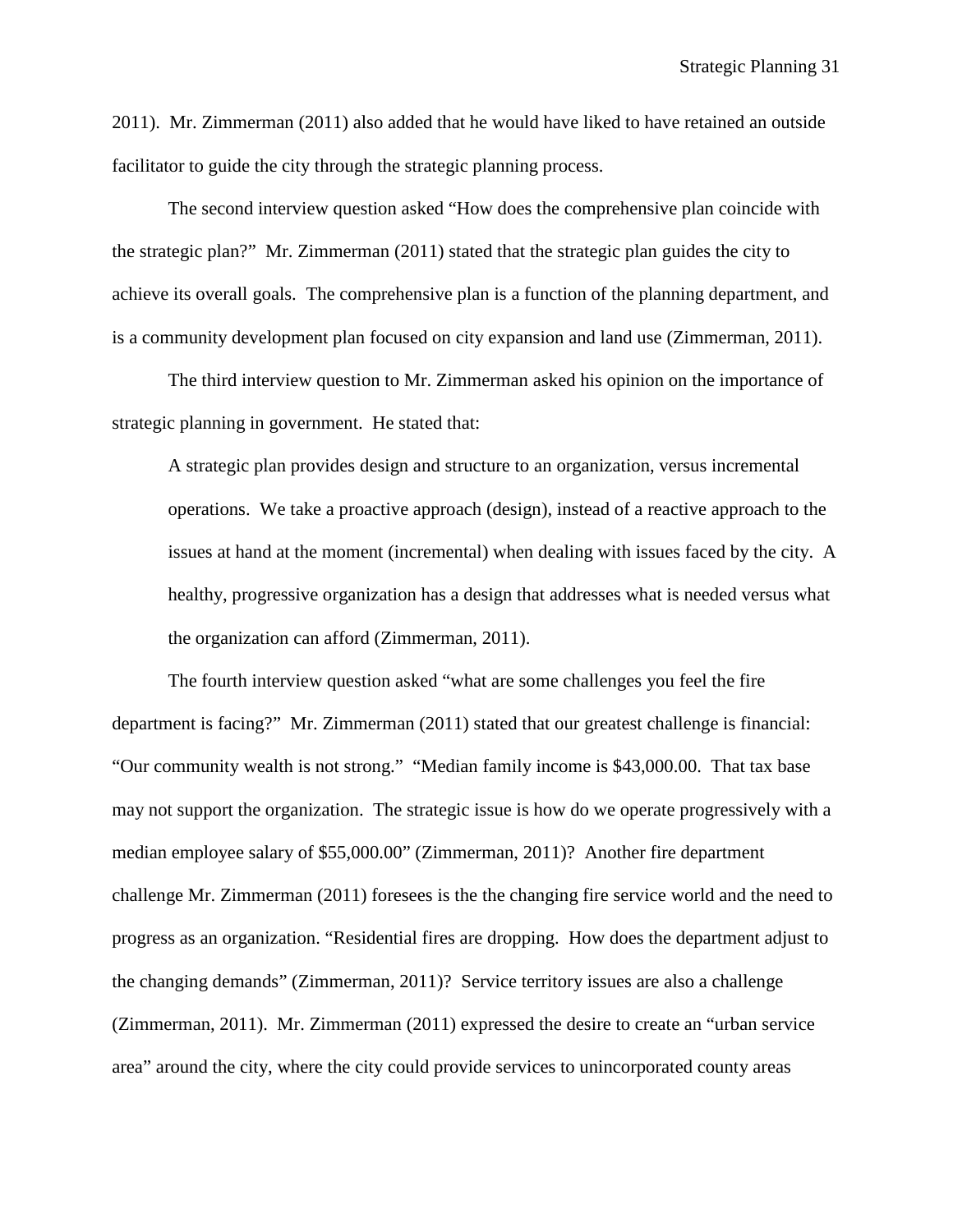adjacent to the city, regardless of political boundaries. The final challenge was "how do we measure success?" (Zimmerman, 2011). Mr. Zimmerman (2011) stated that measurement of progress should be data driven, and we need to develop a database to make measurements and comparisons.

The fifth interview question posed to Mr. Zimmerman asked "what are some opportunities you see for the fire department to advance?" "Operationally, we need to continue and expand, where possible, our participation in the emergency medical service program" (Zimmerman, 2011). "We need to integrate the fire department into the entire city workforce, showing that they are more than just firemen" (Zimmerman, 2011). Mr. Zimmerman (2011) noted again that our biggest opportunity is to develop an urban service area around the city.

The sixth interview question asked Mr. Zimmerman what some of the weaknesses were that he saw in the fire department. Mr. Zimmerman noted the lack of staffing in the command structure of the fire department. "We have a rich history and ways of doing things in our fire department, and that's good. But we need to develop and embrace a new and more efficient command and operational structure" (Zimmerman, 2011). Another major weakness is the lack of apparatus replacement due to the deferment of major purchases over the past several years, as a result of the economic status and the city budget (Zimmerman, 2011).

The seventh interview question posed to Mr. Zimmerman was "what do you consider strengths of the Hagerstown Fire Department?" He stated that "we have a career, professional department with a good reputation, led by a strong command staff" (Zimmerman, 2011). "We have a strong focus on public education and fire prevention" (Zimmerman, 2011). Mr. Zimmerman (2011) stated that the city has a well equipped fire department, supported with the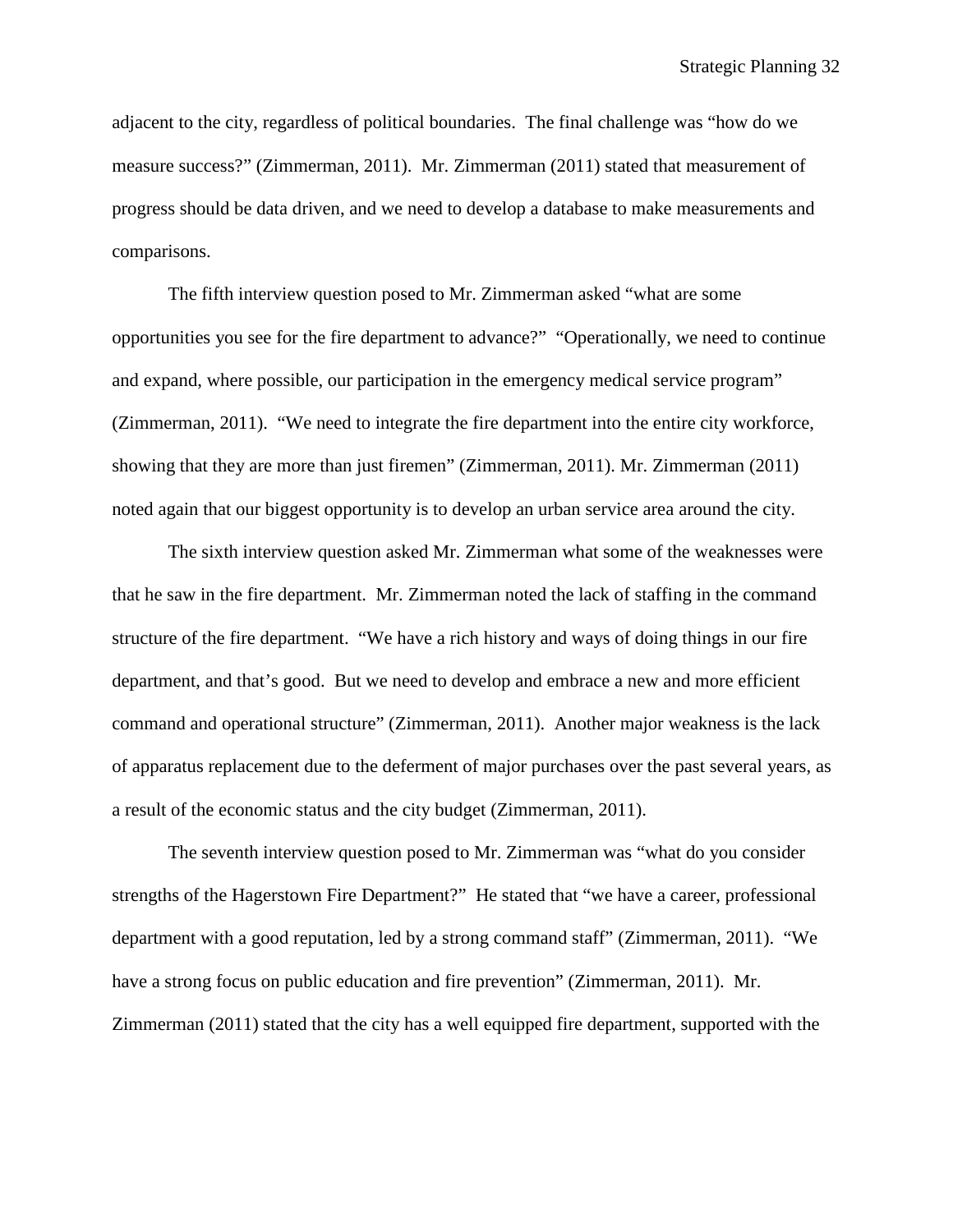resources it needs. He also cited the flexibility of the organization, and the openness to do new things (Zimmerman, 2011).

The final interview question asked Mr. Zimmerman: "what do you consider overall strategic issues for the fire department?" Mr. Zimmerman (2011) referred back to his responses to question four, as these challenges represent the strategic issues we face. "We definitely have a financial gap to close, but we're making progress with that" (Zimmerman, 2011). The development of an urban service area is a big issue that I would like to see us accomplish (Zimmerman, 2011). Mr. Zimmerman (2011) finally stated that "we need to identify how we measure our levels of service, not just in the number of incidents and response times." We need to develop data to make comparisons and show organizational progress (Zimmerman, 2011).

The internal questionnaire consisted of five questions, and is essentially an internal COWS analysis provided to the department's command staff. Responses were requested from five members of the command staff, but only three provided responses. Responses were kept anonymous. The first question asked: "what are the challenges you see facing the Hagerstown Fire Department?" A common challenge addressed by all three respondents was the issue of growth and annexation and the fire department's inability of cover fringe areas away from the city center. The situation has an impact on mutual aid both ways. We must rely on volunteer companies from outside the city to protect these areas, and we will also be required to respond further outside the city on our border areas. A third respondent stated that our biggest challenge is working with surrounding county volunteer companies and political powers to develop an urban fire service system.

Personnel challenges were also noted by several respondents: "we need to find ways to deal with our current short staffed situation without reducing services and burning out our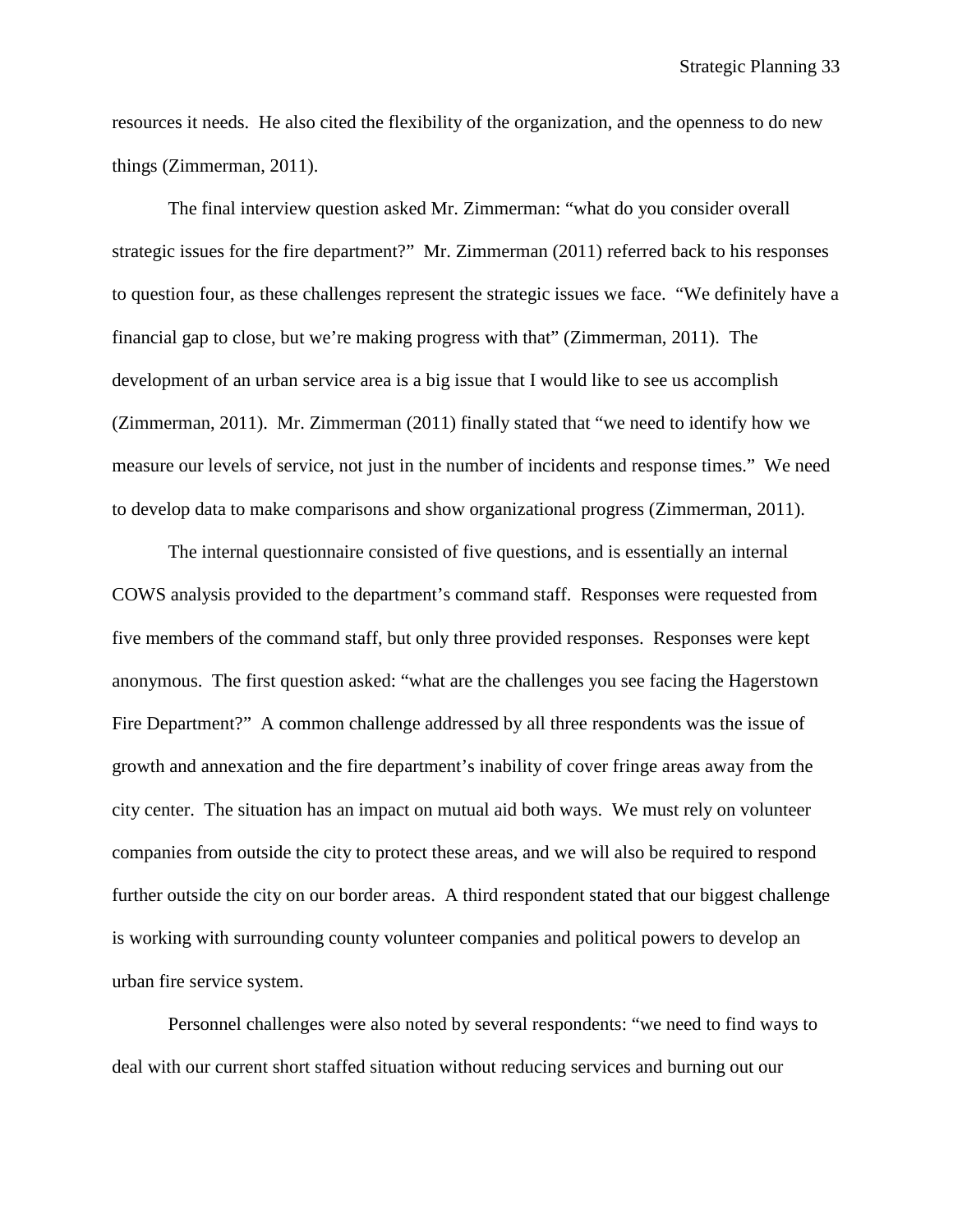command staff," and "reinstating vacant career positions in an uncertain economic and political environment." Also along economic lines, a respondent noted that "we never asked for money, and now the city is asking us to cut from a department with little or no waste." Another mentioned the uncertainty of future county funding to our volunteer companies. Apparatus replacement was mentioned by one respondent, as "Engine 1, Truck 1 and Truck 4, are either beyond their recommended front line life span or very near to it."

A few individual challenges mentioned included redoing all of the City's box cards and incorporating Engine 2's new location into that change, and helping the government understand the benefit of good fire protection. "Morale and volunteer recruitment and retention are challenges that never seem to be far away" was added by one respondent.

Respondents were asked to list opportunities they saw for the Hagerstown Fire department to advance. One respondent stated "at some point the City needs to make a move to be the emergency services provider for the Hagerstown Metropolitan area." Another respondent noted a similar opportunity of contracting with surrounding volunteer companies to provide a metropolitan service. This would provide opportunities to secure additional funding, personnel, and resources, reduce the issue of providing services to annexed areas, remove the mutual aid impact, and eliminate dual dispatching of units to fringe areas.

Respondents were asked to address what they felt were weaknesses of the Hagerstown Fire Department. Two respondents commented on operational weaknesses. "Certainly our staffing level is a weakness. We constantly push the envelope at working situations and jeopardize the safety of our personnel." Another cited the steady decline in the number and caliber of our volunteer fire fighters as a problem. "The fact that we are a combination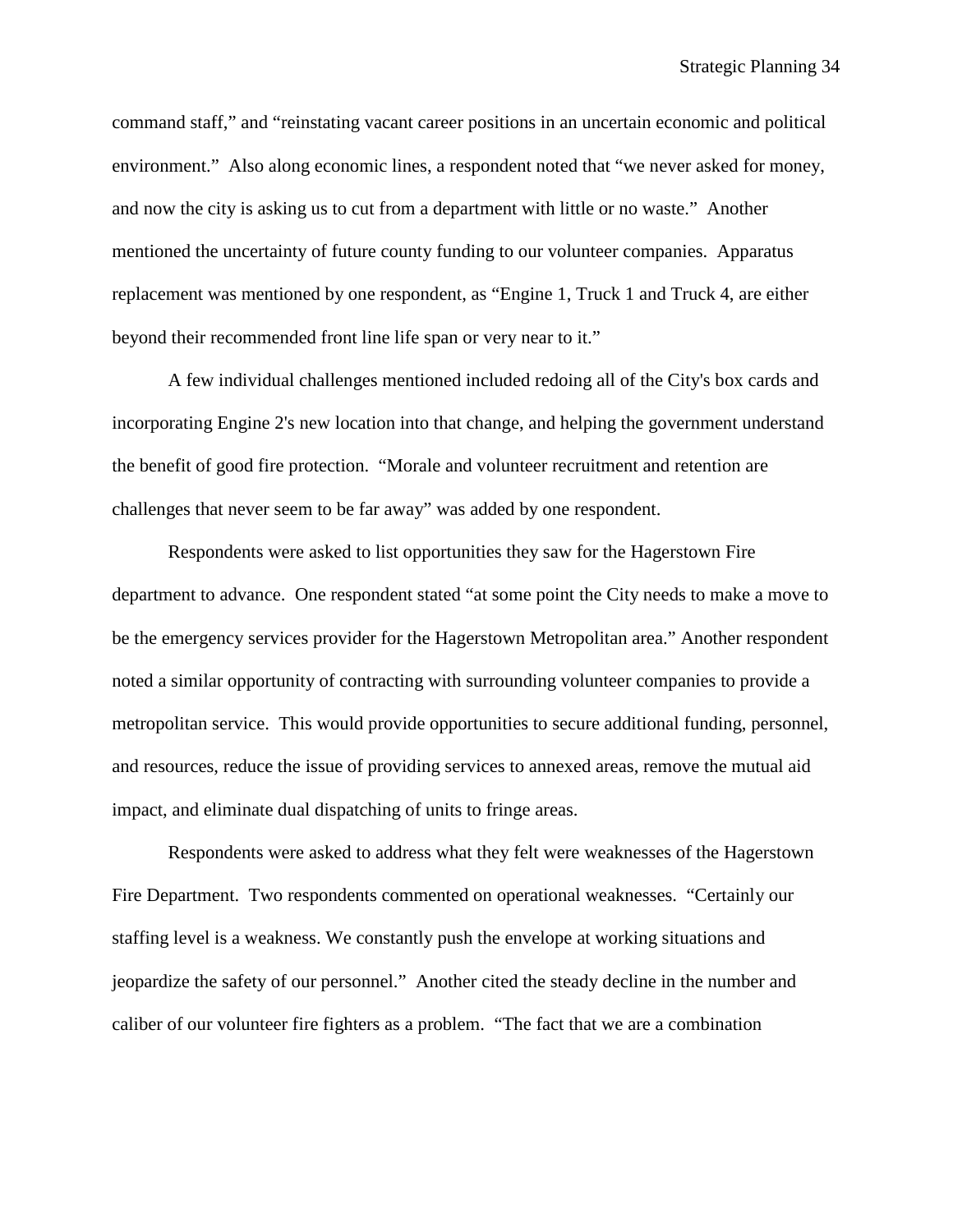department can be viewed as a strength and a weakness, but it is part of the reason for the decline in the caliber of our volunteers."

Two respondents addressed management training as a weakness of the organization. One stated that "we aren't grooming personnel for promotion into staff positions. This is partly because the Union hasn't cooperated with us on this, but I think it weakens the department long term." Another commented that management lacks administrative training and the acceptance of administrative responsibility. "We need to move away from tactics and toward overall incident management."

A final weakness noted by one respondent was the poor level of service received from our county's communications center; "I think it has weakened the fire service county-wide by increasing response times."

Respondents were asked to identify the strengths of the Hagerstown Fire Department. All three respondents noted our people as our main strength. "For the most part we have fire fighters that are committed to getting the job done. Our people are better trained than they've ever been and they step up to the plate at any fire ground challenge they face." One noted that we have many knowledgeable people on all levels, but those abilities need to be harnessed and directed. Other single responses included our City Administrator as a hidden strength due to his support for the fire department, and the fact that department is well equipped.

Finally, respondents were asked to list what they considered to be significant strategic issues facing the Hagerstown Fire Department. They were encouraged to frame the issues in the form of a question, so that strategic goals and objective could be developed to provide answers. The following is a list of strategic issues that were provided by all respondents: a) how do we increase staffing without widening the divide between the volunteer and career factions of our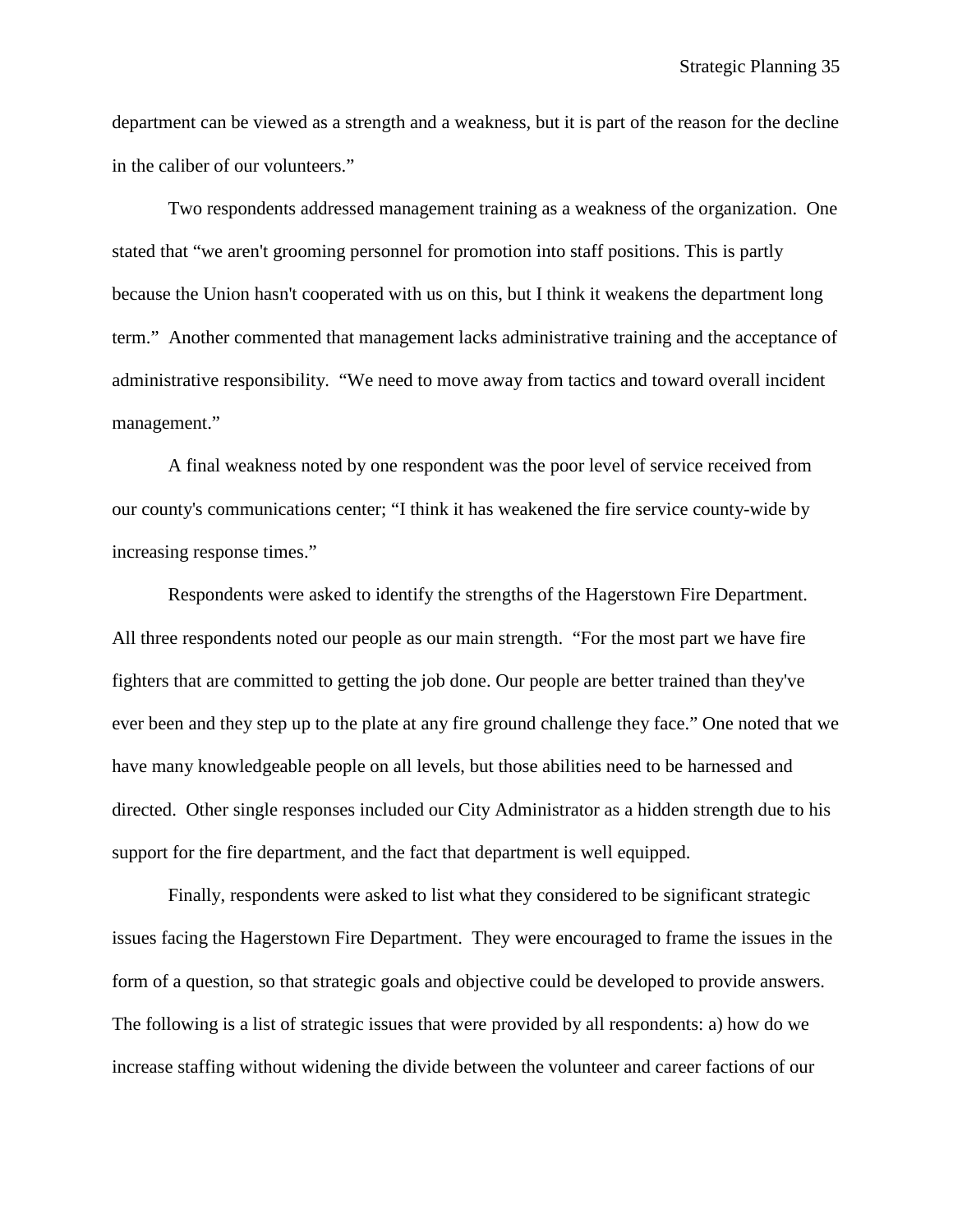department?, b) how can we partner with our bordering volunteer companies to expand the Hagerstown Fire Department's coverage responsibility into areas bordering the city but outside of the city's corporate boundary?, c) how can we get the First Hose Company to fit into the Downtown Arts & Entertainment District and remain at their current location?, d) how can we reduce overtime expenses within the confines of the contract with the Union?, e) What can we do to increase the value of the fire department as a work force to the City of Hagerstown, to secure our future in an uncertain economic future; i.e. maintain all current positions?, f) how do we integrate the remaining station volunteers into the Hagerstown Fire Dept (is it time to make one volunteer fire company)?, g) should we consider national accreditation versus improving our ISO rating?, h) how do we develop a metropolitan fire department?, i) how do we address our apparatus purchases based on the changing needs of the city?, and finally, j) how do we direct the focus of our employees towards the positive aspects of our jobs and the goals we can reach as one organization?

The third research question for this applied research project asked, "how is the plan evaluated?" Eleven strategic plans from fire departments across the country were reviewed and evaluated. The evaluation processes used for each were listed previously in this section. Additionally respondents from the external questionnaire (Appendix B) were asked in Question 8, "how does your fire department evaluate its strategic plan?" Of the 75 respondents 22 (29.3%) evaluate their strategic plan by the completion of the goals, objectives, and critical tasks outlined in their plan. Nineteen (25.3%) do not evaluate the effectiveness of the strategic plan at all. Six respondents (8%) stated they review their plan annually, but did not indicate how. Six respondents (8%) stated that their strategic plan is evaluated by staff or department leadership, but evaluation criteria were not indicated. Six respondents (8%) stated that their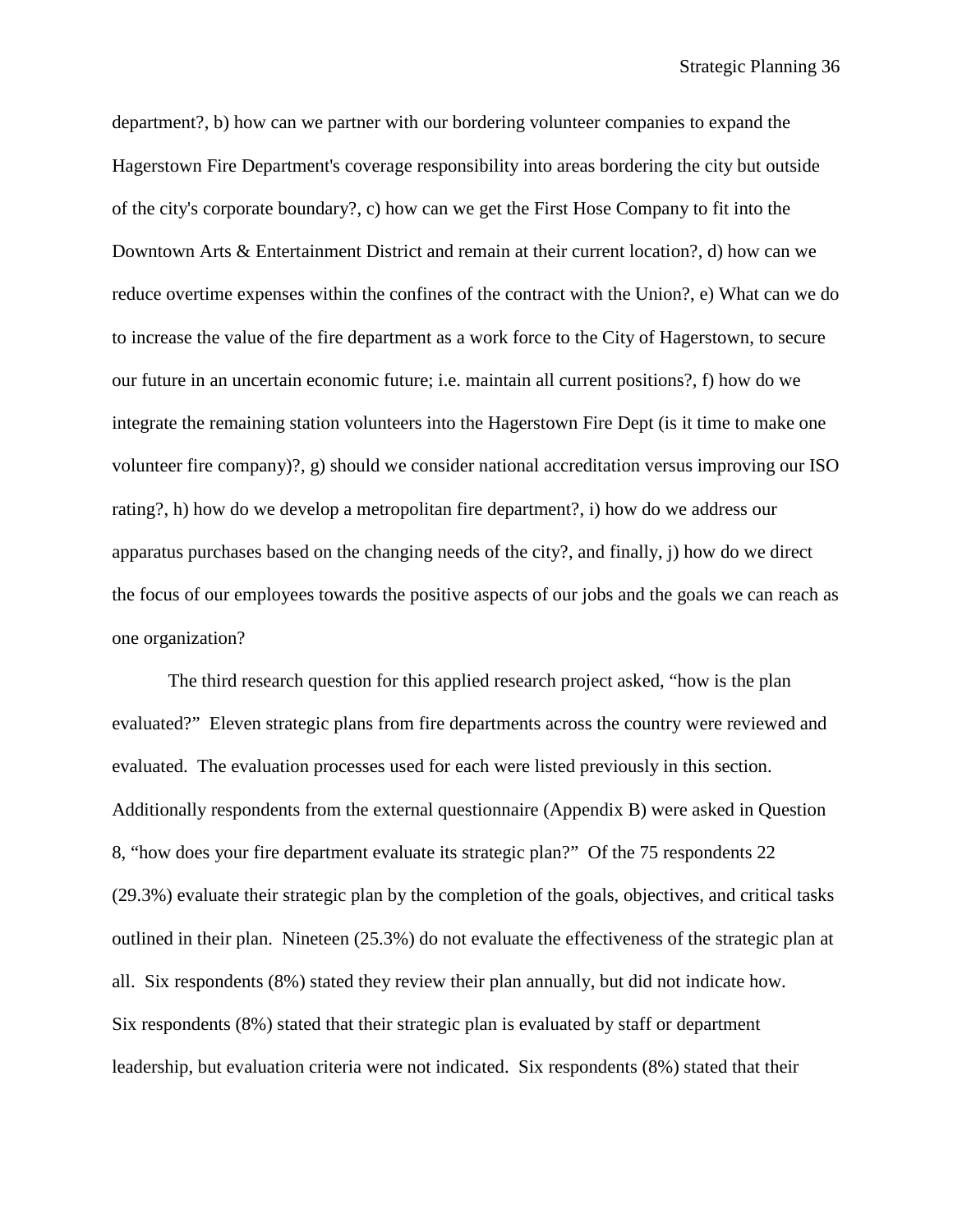strategic plan is evaluated by compiling information obtained through customer surveys. Four respondents (5.3%) utilize CFAI Accreditation criteria as a basis for strategic plan evaluation. Three respondents (4%) stated that they continuously review the progress of their plan, but evaluation criteria were not indicated. Three respondents (4%) stated they conduct a SWOT analysis to evaluate plan effectiveness. Two respondents (2.67%) used established performance measures to evaluate strategic plan effectiveness. Evaluating effective statistics in contrast to plan, meeting ICMA benchmarks, identifying increased efforts on performance, and maintaining healthy relationships with key stakeholders were each listed by respondents as individual performance indicators. Finally, one respondent wrote "the strategic plan is considered a roadmap for the future, plan is how we get there."

#### **Discussion**

The need for formal planning in the fire service was first identified by the National Commission of Fire Prevention and Control in *America Burning* in 1973. Although this document discusses master planning for the fire service, the roots of strategic planning can be found here as well. Strategic planning provides direction for the entire organization and can serve as a roadmap for organizational success. Strategic planning allows an organization to identify challenging, strategic issues, and address these issues with a systematic, proactive approach. An organization's strategic plan provides guidance; it identifies where the organization is, where the organization wants to go, and how it will get there.

Strategic planning takes time. "It is safe to say that strategic planning will take longer than you think it should take" (Wallace, 2006a, 69). Prior to the beginning of this applied research project, the research anticipated that the entire strategic planning process could be completed within the six-month timeframe established by the Executive Fire Officer Program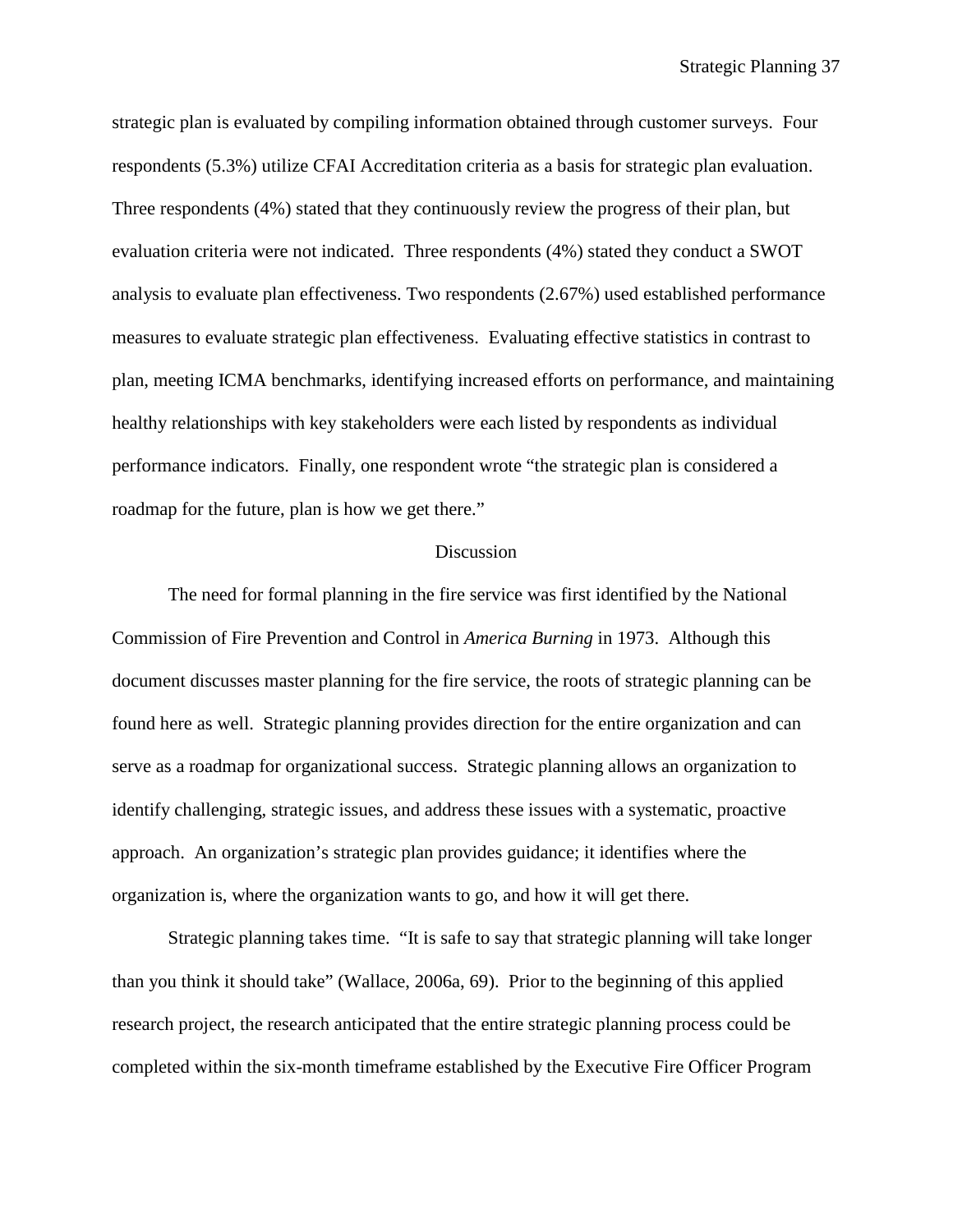Strategic Planning 38

ARP Guidelines. However, it was quickly discovered through the literature review that additional time would be required to involve all of the necessary stakeholders to develop a truly effective strategic plan, as noted by Siarnicki (2002), and Wallace (Wallace, 2006a, p. 69) each indicating that effective strategic planning took at least a year, if not two years to complete.

Strategic plans can take many forms, but most have a common set of components or format that provide a foundation for the organization's purpose, and a direction for the organization to follow into the future. Wallace (2006a, p. 51) provides a simple table of contents for a strategic plan. This plan contains the following components: the title page, table of contents, executive summary, core values explanation, summary of mandates, department mission statement, philosophy of operations, vision of the department's ideal future, environmental assessment summary, and strategic goals.

Core values of the organization must be identified. Siarnicki (2002) states that identifying the organizational values helps the organization reveal how it collectively feels about itself and how it is perceived in the public's eyes. It is intended in the process of change, that these perceptions be transformed into a positive endowment (Siarnicki, 2002). Every strategic plan evaluated in this research identified core values of the specific organization. These values varied from organization to organization, but were similar in the theme of service. Values must be identified from all levels of the organization. In his discussion on the development of the Prince George's County Fire Department's strategic plan, Siarnicki (2002) notes that a values scan was conducted in the organization to make a determination of what values the organization collectively held. In the development of a strategic plan, the members of the Hagerstown Fire Department must ask themselves what core values they posses in relation to their mission or job.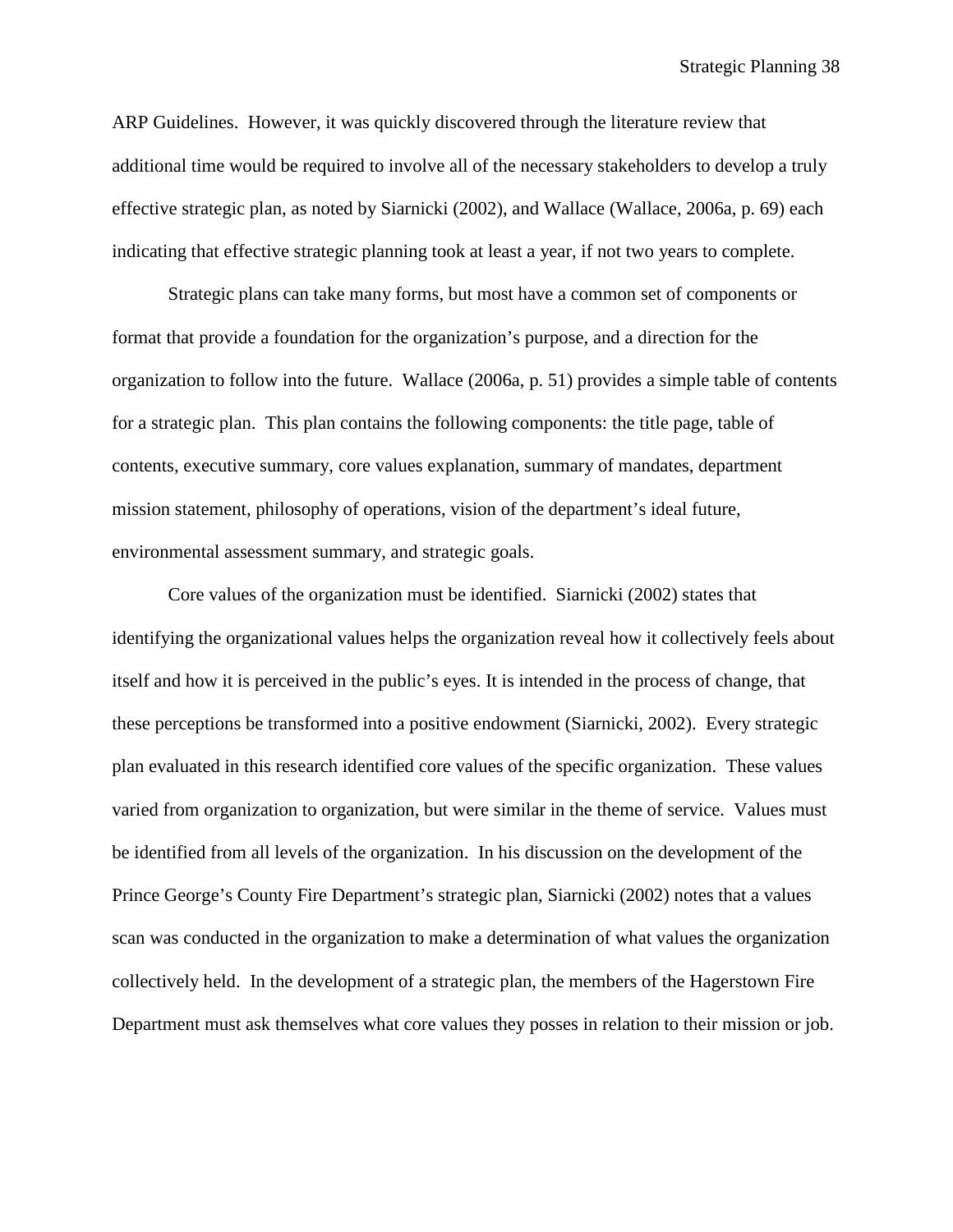The mission of an organization is the foundation of the strategic plan (Compton and Grantino, 2002, p. 63). Each of the strategic plans evaluated through this research have a specific mission statement. The mission of the Hagerstown Fire Department is to "Improve the quality of life through fire prevention, fire safety education, fire suppression, rescue and other special services to all the people who live, visit, work, or even invest here." These are the basic reasons for the existence of the organization. Once goals are set, the organization's mission will take it in a direction towards the desired accomplishments.

Each strategic plan evaluated in this research contained a vision statement. Vision is ultimately what the organization wants to look like as a result of the goals and objectives established in the strategic plan. Wallace (2009) refers to confirming the direction of the department based on its vision as proactive futuring. Our vision must also coincide with our customer's vision for use. Fire (1997) notes that our vision for our future may not be the same as our customer's (political leaders and citizens) vision for our organization. To begin developing a vision, the Hagerstown Fire Department simply needs to ask itself, "Where do we want to go?" However, through an analysis of our external environment, we must also ask our customers or external stakeholders where they would like to see us go. An example can be found in the community driven strategic planning process used by the Castle Rock (Colorado) Strategic Plan. This process relied strongly on input from external stakeholders to establish community priorities, expectations, and concerns for the fire department.

The philosophy of operations is a simple statement or group of statements that guide an organization in its decision making process. Wallace states that the philosophy of operations is the foundation for all of the department's actions, and any specific strategy, operation, or decision should be based on this philosophy (Wallace, 2006a, p. 129). In the strategic plans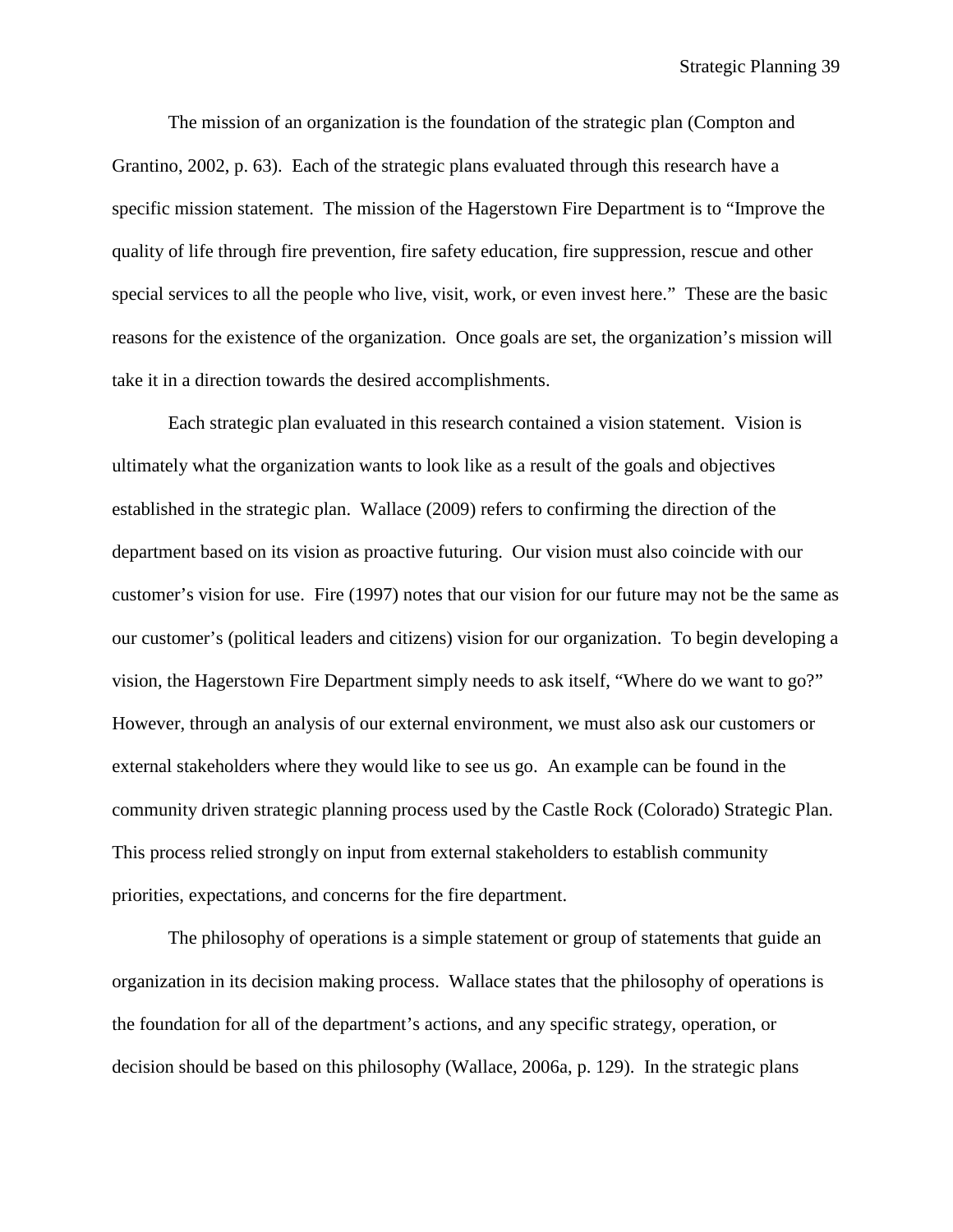reviewed for this research, the terms of strategic principles, philosophy of operations, or guiding principles, were used to describe this concept. These simple statements, however they are termed, are based on the values, beliefs, culture, and mission of the organization (Wallace, 2006a, p. 125) and are a collective summation of their meaning. The philosophy of operations, or similar statement, is a critical component of the strategic plan. It can be used as the foundation for absolutely every decision made by the organization and its members, from the most critical strategic initiatives, down to the simplest, daily tasks, and can be as simple as "do the right thing."

"The fire department exists to serve our community, our external environment" (Wallace, 2006). Kabir (2007) states "stakeholder involvement has become an important issue in strategic planning for municipal governments." In the strategic plans reviewed for this research, "stakeholder-driven" (West Manatee Fire & Rescue, 2010) and "community-driven" (Center for Public Safety Excellence, 2010, Navato Fire Protection District, 2009) are terms used to describe the basis for the strategic planning process. These plans strongly rely on the input of external stakeholders and community members to identify strategic issues that affect their respective communities.

Both internal and external stakeholder involvements are critical in the strategic planning process. Table 1 (page 24) indicates, from respondents of the external questionnaire, that the majority of fire departments consider internal stakeholders from across the organization in their planning process, including the fire chief, senior command staff, company officers, and line uniformed personnel. Only 56.7% of respondents consider governing body input, and 53.7% consider community member/group input in their strategic planning process. However, this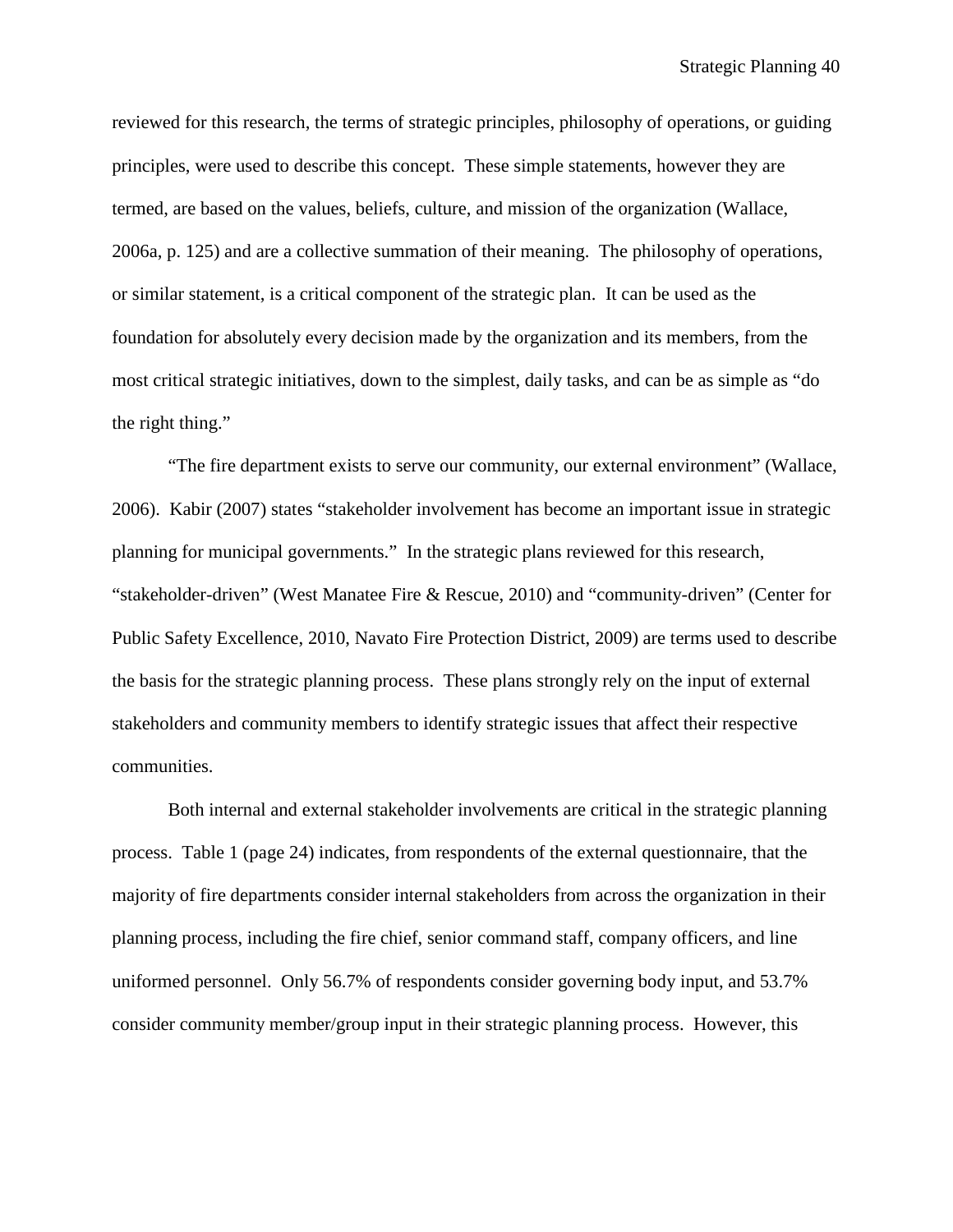indicates that governing body and community input are widely considered in the strategic planning process.

Input from all stakeholders is critical in strategic planning. Internal stakeholders include command staff and representation from Hagerstown Professional Firefighters, IAFF Local 1605. External stakeholders include city administration and elected officials and citizen representation. Bryson (2004, p.9) noted that when strategic planning involves the organization, the key decision makers will come from within the organization. However, when the strategic plan is focused on the community, the decision makers will be outsiders (Bryson, 2004). In the development of the PGFD strategic plan, Siarnicki (2002) stressed that "the department did not belong to any one person but that everyone was a stakeholder in the organization." Although a strategic plan for the Hagerstown Fire Department is focused on the organization, the overall outcomes have a greater impact on the community we serve. Input from all stakeholders, internal and external, should be considered in the development of a strategic plan for the Hagerstown Fire Department.

Wallace (2006) indicates that assessing the strategic environment is an important component of strategic planning. This assessment will help develop an understanding of current and projected needs of the organization, which leads to the second question of this applied research project, "what are the current and future needs to be met by the plan?" Three methods of department needs or strategic issue identification were identified in this research, the SWOT analysis and the SWOC or COWS analysis. SWOT (strengths, weaknesses, opportunities, and threats), COWS (challenges, opportunities, weaknesses, and strengths) or SWOC, all provide the same assessment of the environment, however COWS and SWOC phrases threats as challenges.

In order to understand the current challenges, opportunities, weaknesses, and strengths of the Hagerstown Fire Department, and COWS analysis was incorporated into the interview with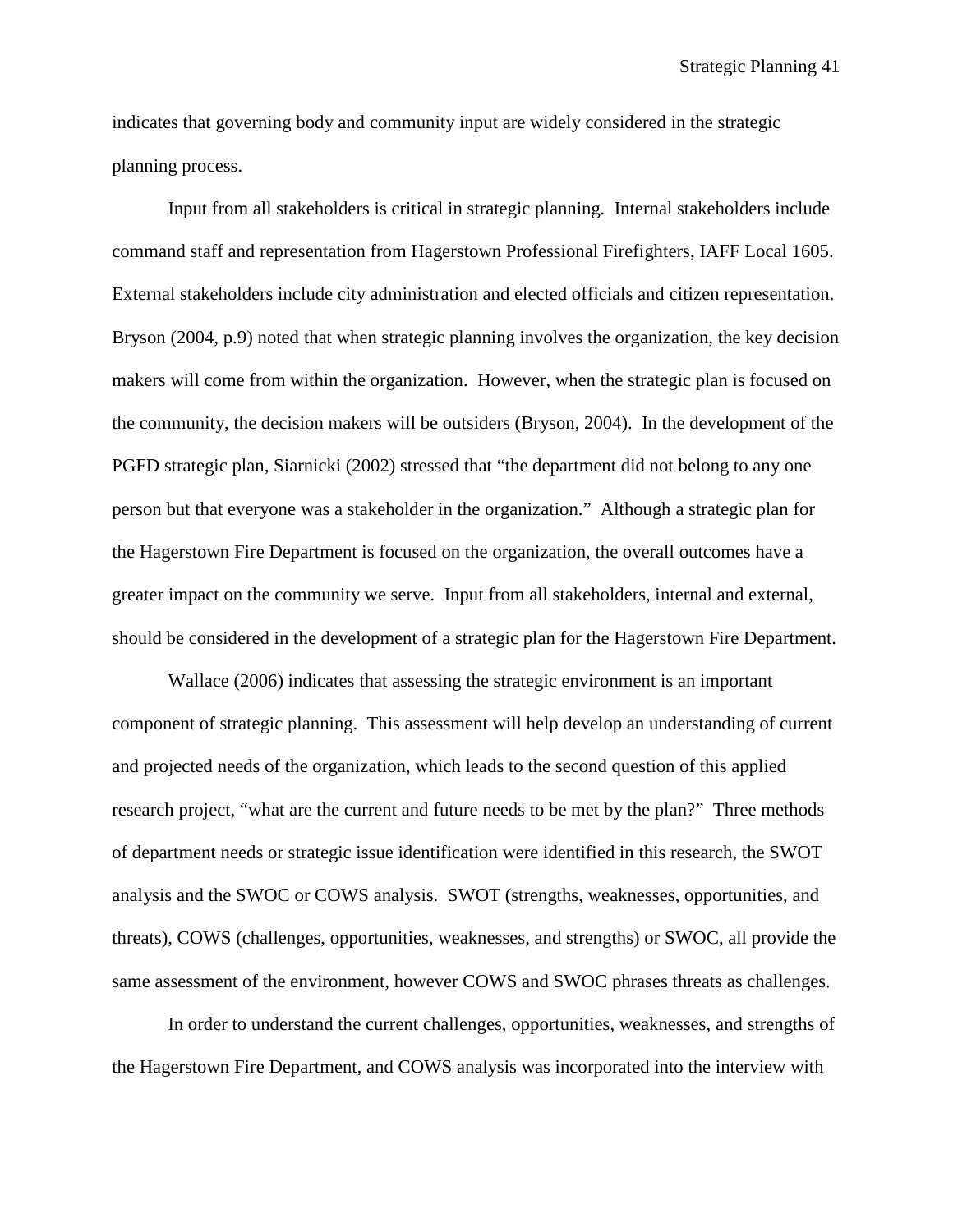Mr. Bruce Zimmerman, Administrator for the City of Hagerstown, and also into the internal questionnaire posed to the command staff of the Hagerstown Fire Department. Wallace (2006) notes challenges often include issues that may reduce the department's ability to maintain the status quo, and often have a financial influence. Mr. Zimmerman (personal communications, 2011) stated that our greatest challenge is financial as "our community wealth is not strong." Respondents to the internal questionnaire also noted several challenges that ultimately have financial roots. Recent staffing reductions present financial challenges because we need to find ways to deal with our current short staffed situation and reinstate vacant career positions in uncertain political and economic environments. Both the City Administrator and command staff also noted that capital replacement of apparatus is becoming a challenge, as we are deferring capital purchases due to the economy.

Wallace (2006) identifies opportunities as issues that may allow the department to improve its service level, program offerings, or performance standards, and may be program specific or impact the department as a whole. Mr. Zimmerman (personal communication, December 16, 2011) identified the continuance and expansion of the emergency medical services program, and also the need to integrate the fire department into the city workforce. The opportunity most frequently mentioned by Mr. Zimmerman (2011) and the command staff respondents is the opportunity to develop an urban services area and become the emergency services provider to the Hagerstown Metropolitan Area. This area would include areas currently within the city boundaries and immediately adjacent unincorporated and incorporated areas. Although this is an opportunity for the fire department to grow, it will also create a number of challenges in the process.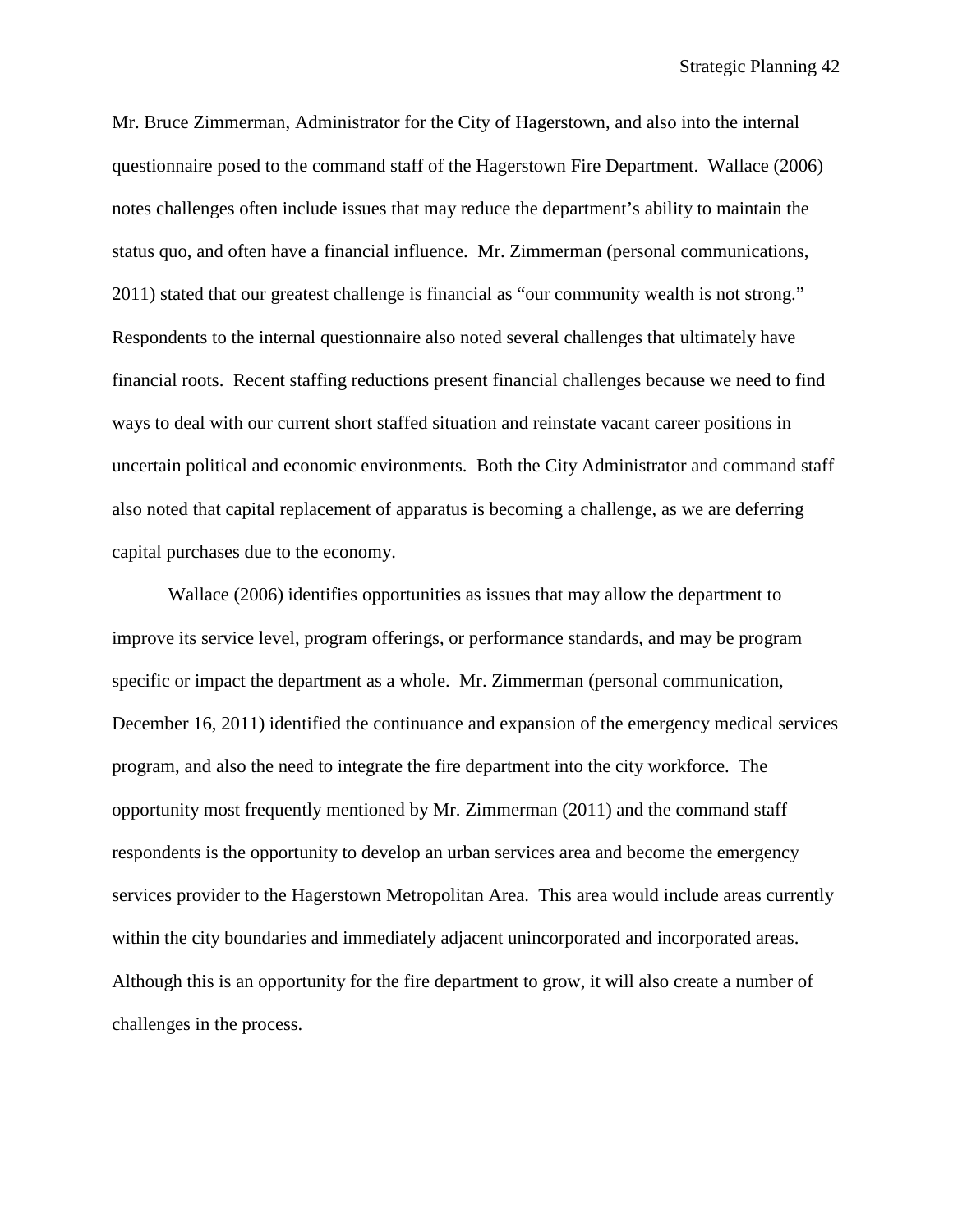Weaknesses are areas where the department needs to improve the most, and can also be considered challenges. The most noted weakness affecting the Hagerstown Fire Department is the staffing of command level positions. Down 46 percent from 2010, the staffing at the command level is a critical operations weakness, and "we constantly push the envelope on working situations, jeopardizing the safety of our personnel." Mr. Zimmerman (2011) agrees, stating that "we need to develop and embrace a new and more efficient command and operational structure." The cities fiscal situation has also been considered a weakness, as we have had to defer replacement of our aging fleet of apparatus.

Strengths are areas where the organization excels, and can be used as a driving force for tackling challenges. All internal respondents and the city administrator cited our personnel as the greatest strength in our organization. We have great people with tremendous ability at all levels of the organization, and they are our greatest asset. However, these abilities need to be harnessed and directed, as one respondent stated. A strategic plan will provide a general sense of direction for personnel at all levels for the achievement of the common goals of the department.

Strategic issues are the needs, ideas, challenges, and opportunities identified in the COWS analysis. Strategic issues are easier understood when framed as a question (Bryson, 2004, p. 43, and Wallace, 2009). Mr. Zimmerman and respondents to the internal questionnaire were asked what they considered to be strategic issues affecting the Hagerstown Fire Department. They were asked, as Bryson (2004) indicated, to frame their issues in the form of a question, just as Fire (1997) asks "over the planning period, what must the fire department offer and deliver to its customers to achieve the goals the planning team wants it to achieve at the end of the period?" Respondents and interviewees all provided strategic issues framed as questions, which can be found on page 35 and 36 of this applied research paper. These questions can be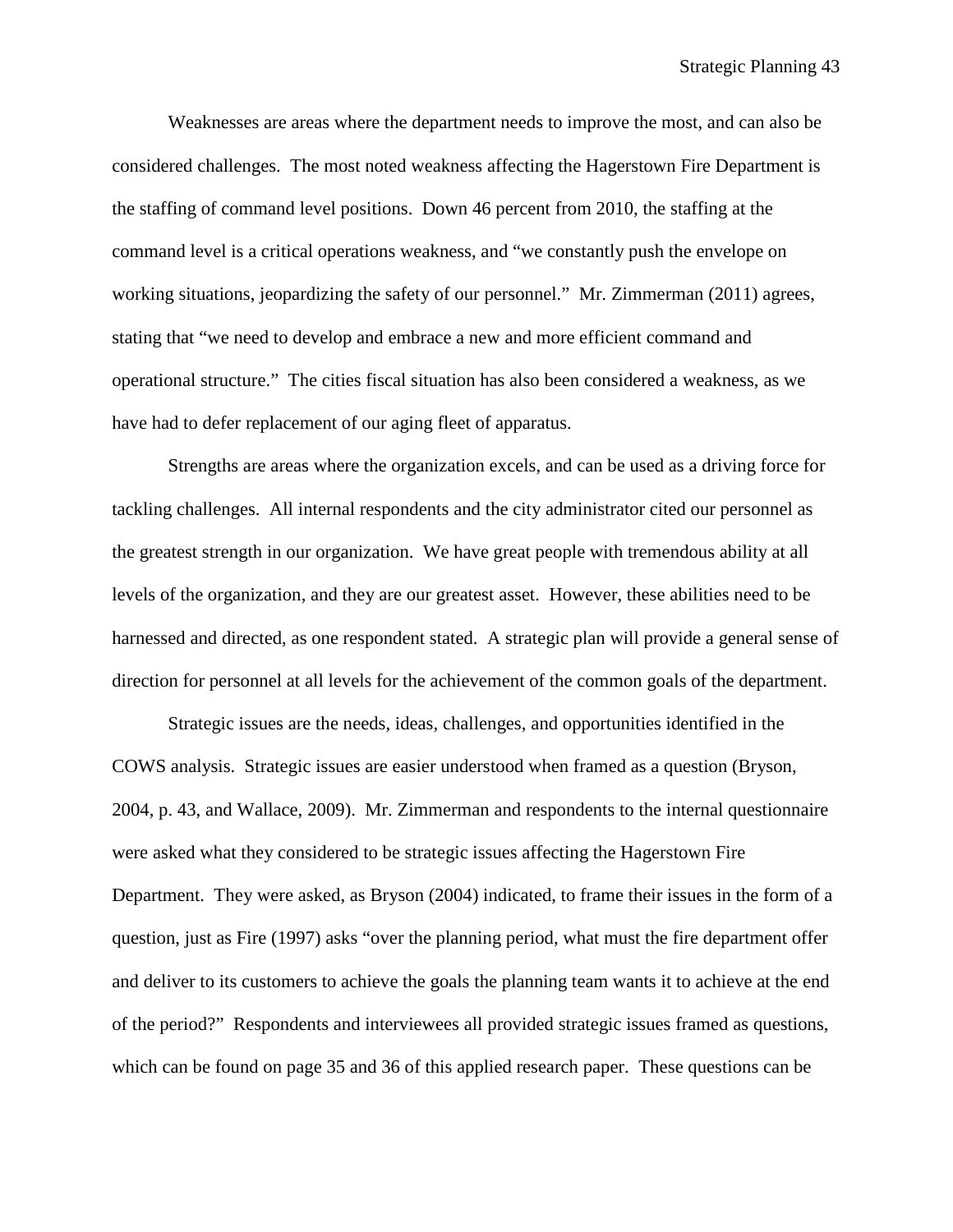used for the Hagerstown Fire Department's strategic plan, keeping in mind that some may be given a lesser priority after information is gathered from external stakeholders. Nonetheless, they provide a practical example of strategic issues that currently affect the Hagerstown Fire Department.

Strategic goals can be established from the strategic issues, the goal being the desired result or answer to the question posed as the strategic issue. "Having established goals, the plan should seek to establish management by objectives for the fire department" (National Commission on Fire Prevention and Control, 1973, p 24). Once the Hagerstown Fire Department develops strategic goals from the strategic issues, the planning group will need to develop objectives to meet these goals. The most critical are the key result objectives that, if not completed, will prevent fulfillment of the strategic plan (Fire, 1997).

Each strategic plan reviewed in the research identified specific objectives that required completion in order to meet the strategic goal. These objectives can be broken down further into critical tasks, which were done in several of the plans examined in the research. The terms critical tasks and critical performance tasks could be used interchangeably to identify steps to completing objectives. Fire (1997) states that "goals and objectives are worthless if they are impossible to attain, but equally worthless if they take no effort to reach." Therefore, the Hagerstown Fire department should take serious consideration into establishing goals and objectives for their strategic plan. Goals and objectives should be attainable, but some amount of work must be required at all levels in order to experience productive results.

These critical tasks used to reach the goals and objectives of the strategic plan can also be the basis for a department's operational plans. Wallace (2009) considers strategic planning "just entertainment" if it does not result in some kind of action. Operational plans need to be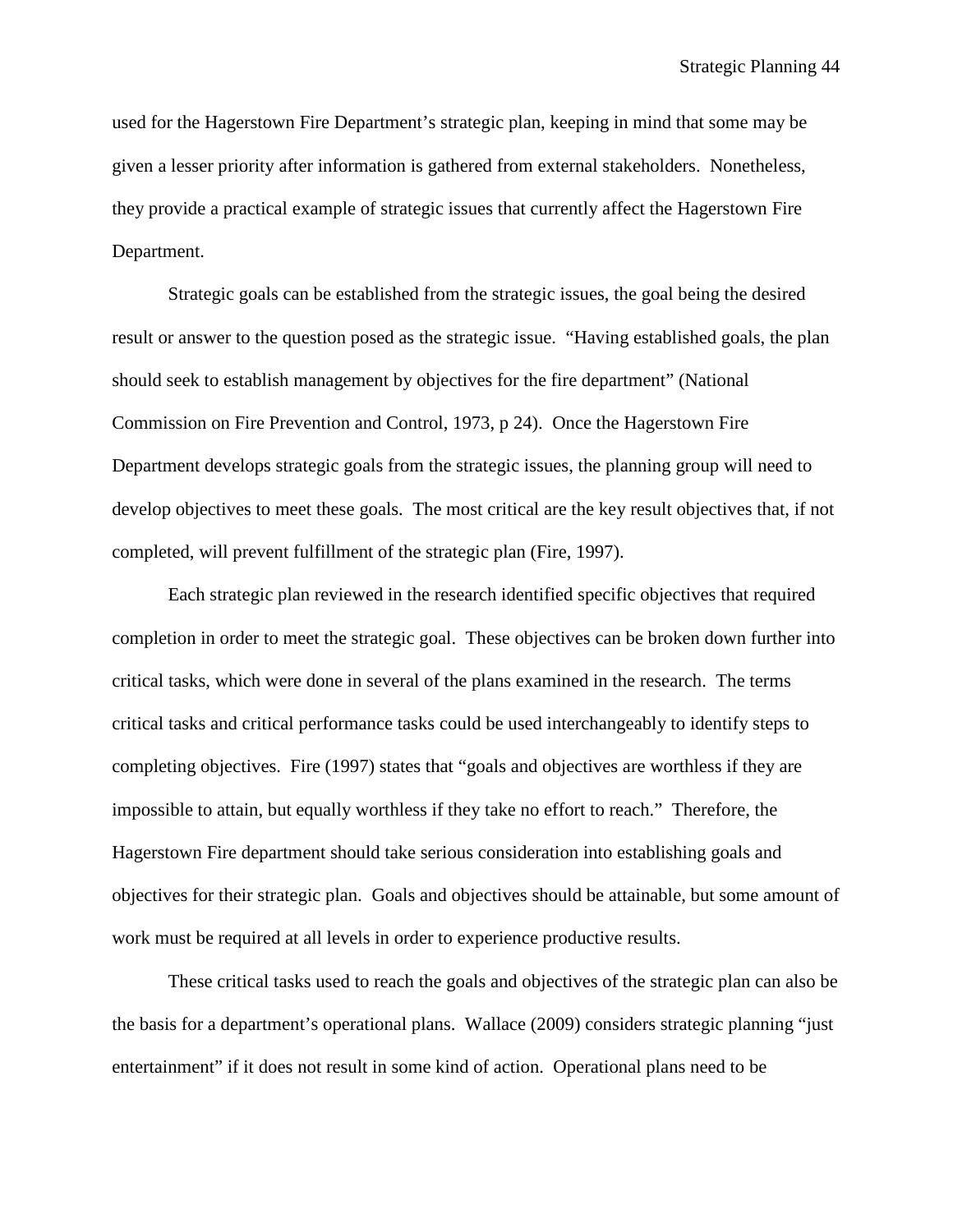SMART, or specific, measureable, achievable, results-oriented, and time-limited (Wallace, 2009) and should be developed by the personnel at the level where the action actually takes place (Schmidt, 2011). The Hagerstown Fire Department currently has two established operational plans. The annual operating budget provides operational direction on how funds are utilized throughout the fiscal year. The public education program has an operation plan (Appendix E) that provides a monthly breakdown of the critical operational tasks necessary to meet the goals of the public education program. The Hagerstown Fire Department should develop operational plans for every long or short-term program undertaken by the department. These plans will provide a course of action to complete critical tasks, which will in turn meet key objectives, working to reach the strategic goals outlined in the strategic plan.

Several plans identified specific performance indicators that can be used to measure the plan's effectiveness. Hagerstown City Administrator Bruce Zimmerman (2011) expressed the need to measure the strategic plan by issuing his final challenge to the department to answer the question "how do we measure success?" Several of the plans reviewed in the applied research identified performance indicators, measures, and desired outcomes of their objectives as forms of evaluation of their respective strategic plan. Respondents to the external questionnaire also provided a variety of approaches to evaluating their respective plans, from formal, individually developed measurements, universally accepted CFAI accreditation criteria, and frequent reevaluation of the SWOT or COWS analysis. Informal evaluations conducted by developing and maintain stakeholder relationships was also identified as a means of strategic plan evaluation by one respondent, which was a method also identified by Compton and Grantino (2002, P. 63), and Sairniki (2002). Mr. Zimmerman (2011) stated in his interview that measurement of progress should be data driven, and we need to develop a database to make measurements and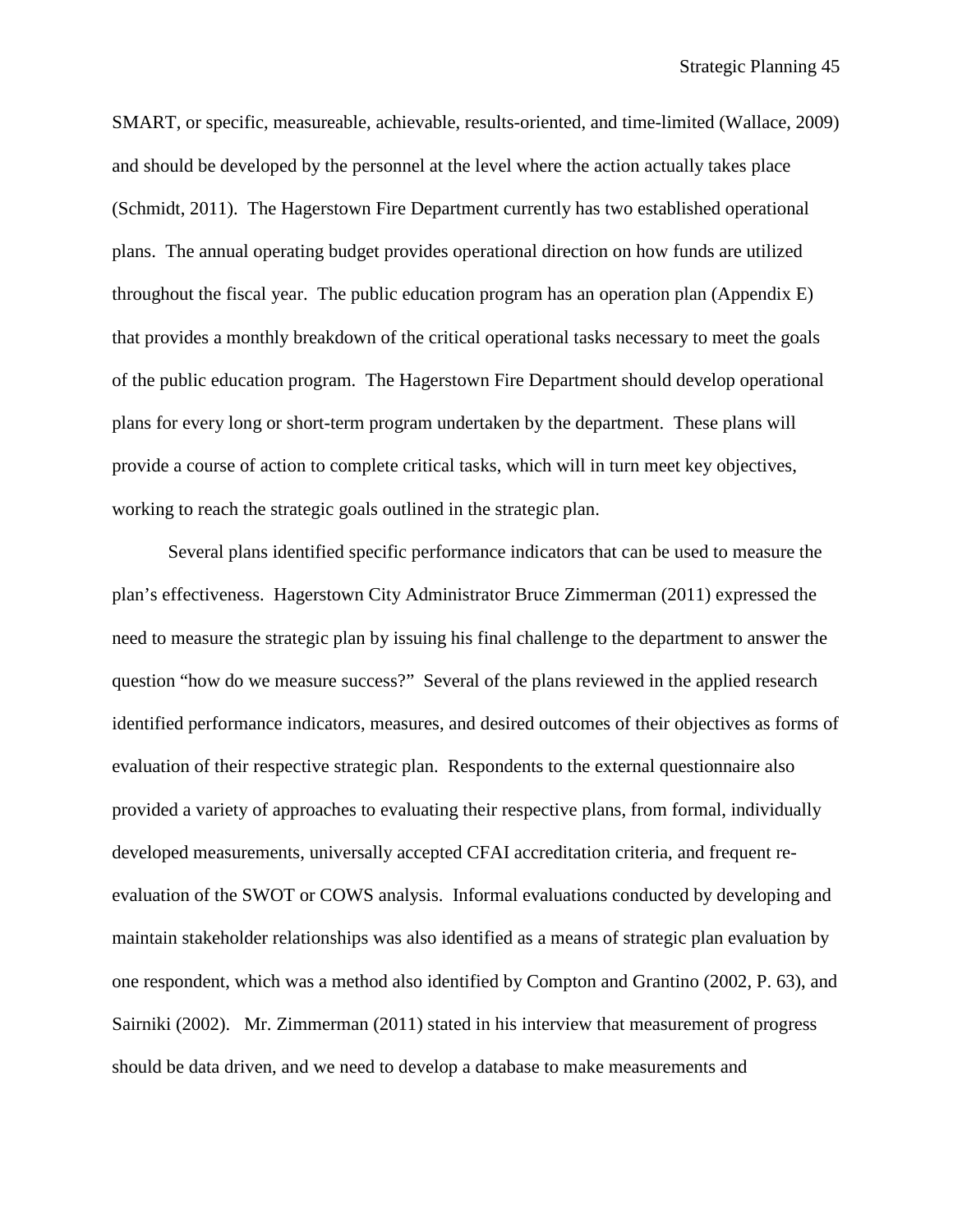comparisons. The Hagerstown Fire Department needs to first identify what data can be used to measure plan effectiveness, and then create a means of data collection and evaluation, in order to develop effective comparisons to demonstrate strategic plan progress and effectiveness.

#### Recommendations

The problem is that the City of Hagerstown Fire Department does not have a strategic plan to guide the fire department into the future. The purpose of this research is to develop an outline for a strategic plan for the City of Hagerstown Fire Department. Based on an extensive literature review, an internal questionnaire of fire department leadership, and an external questionnaire of other fire departments, and a review of strategic plans from other departments with the City and from fire service agencies across the country, it has been determined that a strategic plan, developed using the product of this action research, can be used to provide a roadmap for the future of the Hagerstown Fire Department.

From this research, seven recommendations have been developed to guide the Hagerstown Fire Department through the strategic planning process. First, the City of Hagerstown Fire Department should actively pursue the development of a strategic plan. The strategic plan will provide a roadmap for the future growth and prosperity of the organization. This will allow the organization to identify its current conditions and clarify strategic issues, and develop a proactive plan to address the issues it identifies.

Second, a strategic planning workgroup should be organized to undertake the strategic planning process. This group should be led by a strategic planning champion, and should consist of representatives from all levels of the organization. This will help develop buy-in from all levels of the organization, and consider the input of all internal stakeholders.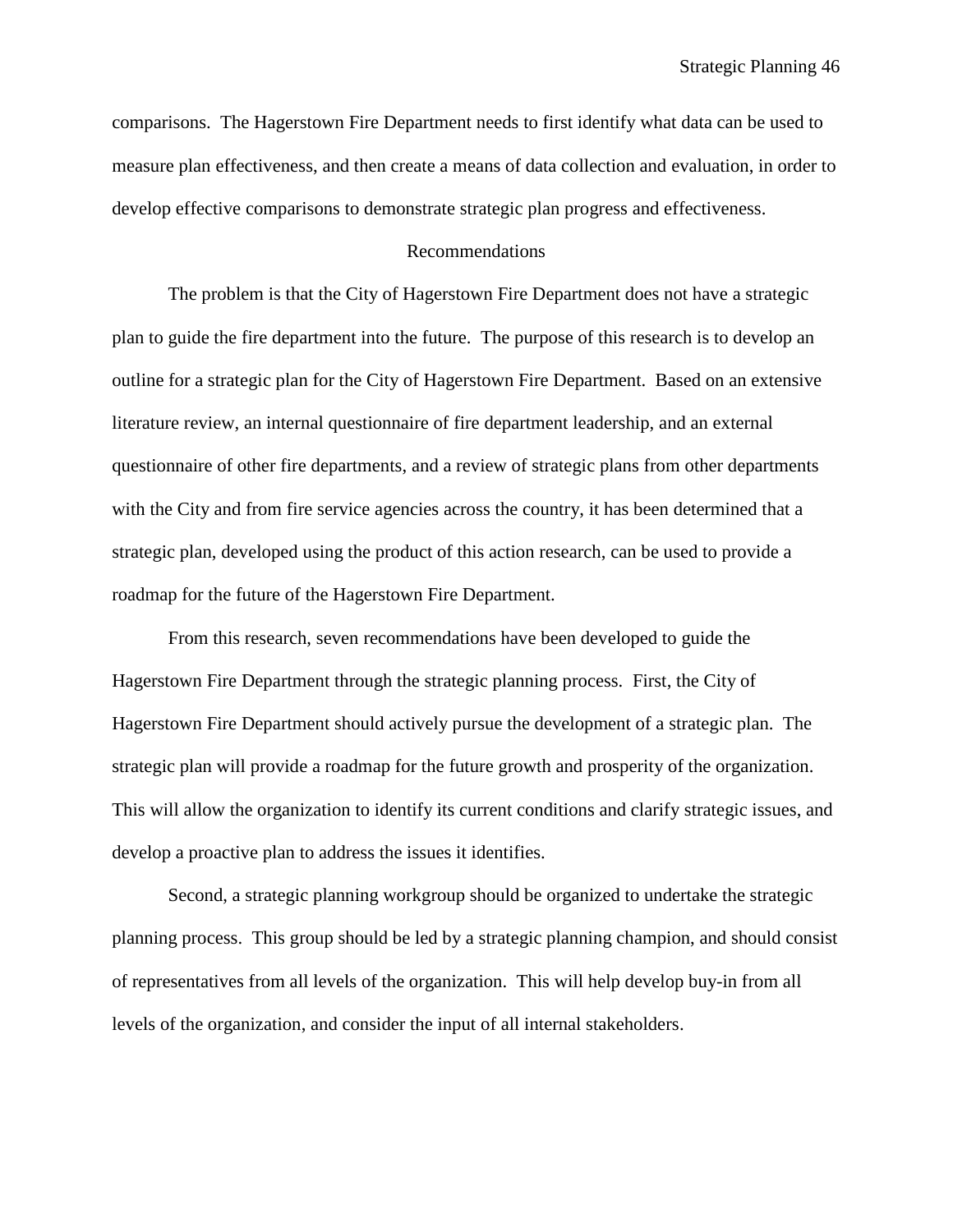Third, input from stakeholders from outside the organization, as well as internal stakeholders, should be considered in the development of the strategic plan. Since the fire department is a public organization, whose overall operations and services have a greater affect on external stakeholders, a community-driven, or stakeholder-driven process should be utilized. This places greater emphasis on the external stakeholder's needs and the community's vision for, and expectations of the fire department.

The fourth recommendation is that the City of Hagerstown Fire Department should establish a vision, core values, and a philosophy of operations. Along with the current mission statement, these concepts build the foundation for the strategic plan. They essentially serve as the guide, or rules the organization will follow for tackling strategic issues and setting objectives that, if completed, will reach the strategic goals.

The fifth recommendation is that the City of Hagerstown Fire Department Strategic Plan should contain the following: core values explanation, summary of mandates, department mission statement, a philosophy of operations, vision of the department's ideal future, an environmental assessment summary, and strategic goals with operational objectives for each. These components will help the organization membership and the public understand why the organization exists, what is expected of the organization and its members, what strategic issues affect the organization, and what the course of action the organization plans to take to address each issue.

The sixth recommendation is that the City of Hagerstown Fire Department should develop operational plans for each of its major programs. These operational plans will help the organization meet the objectives needed to reach their strategic goals. These plans will provide specific steps for completion; be results-oriented, will provide measurable and achievable results,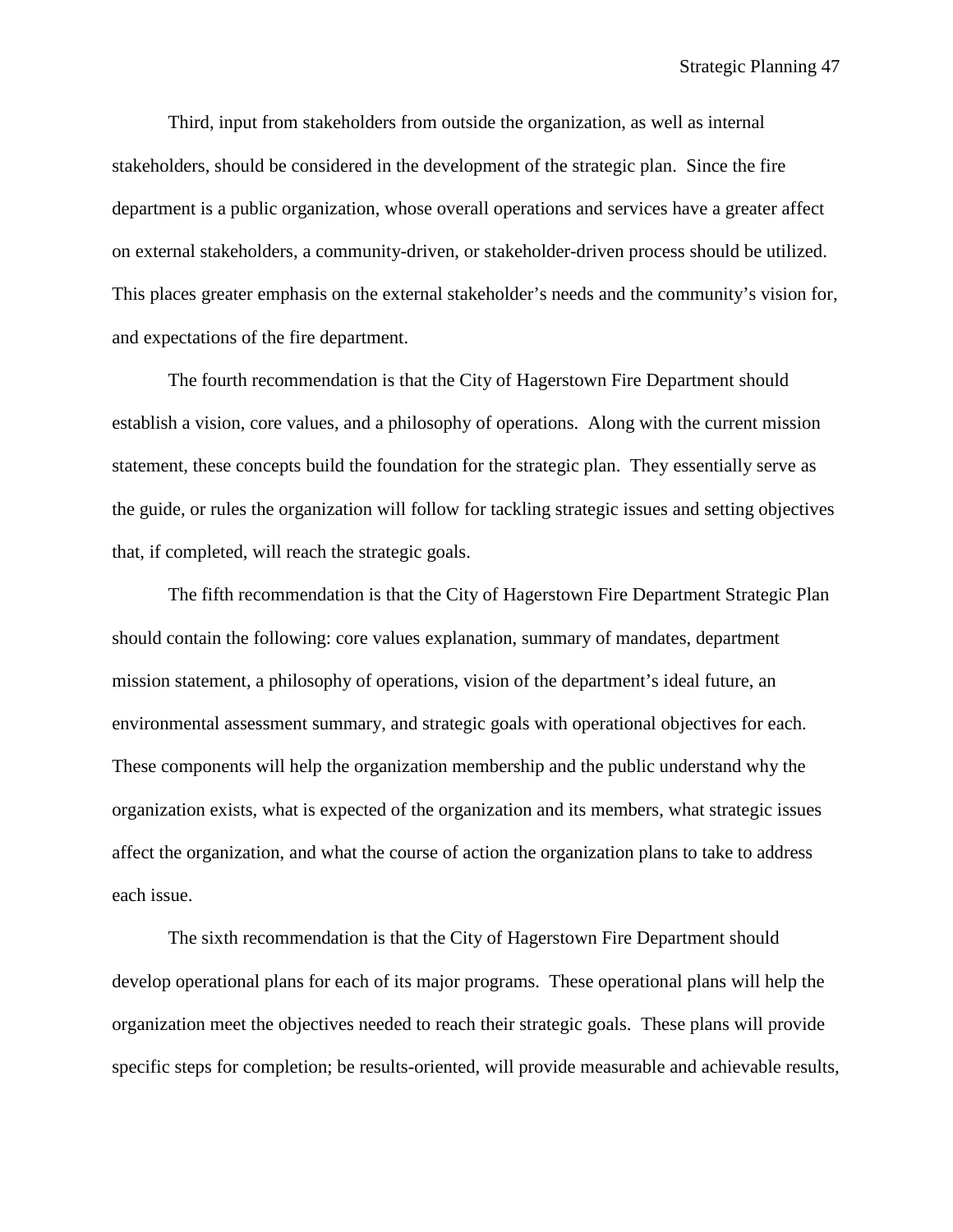and be time-limited. Successful completion of the operational plans, and their affects on the organization and the community, will provide a basis to measure the effectiveness of the overall strategic plan.

Finally, the City of Hagerstown Fire Department should use the outline in Appendix F as a foundation for its strategic planning process. This outline provides a format developed from components of other accepted strategic plans. The outline also contains a list of potential strategic issues that could affect the City of Hagerstown Fire Department, based on an internal COWS analysis conducted with several key internal stakeholders over the course of this research. The organization simply needs to continue the process and develop its roadmap for the future.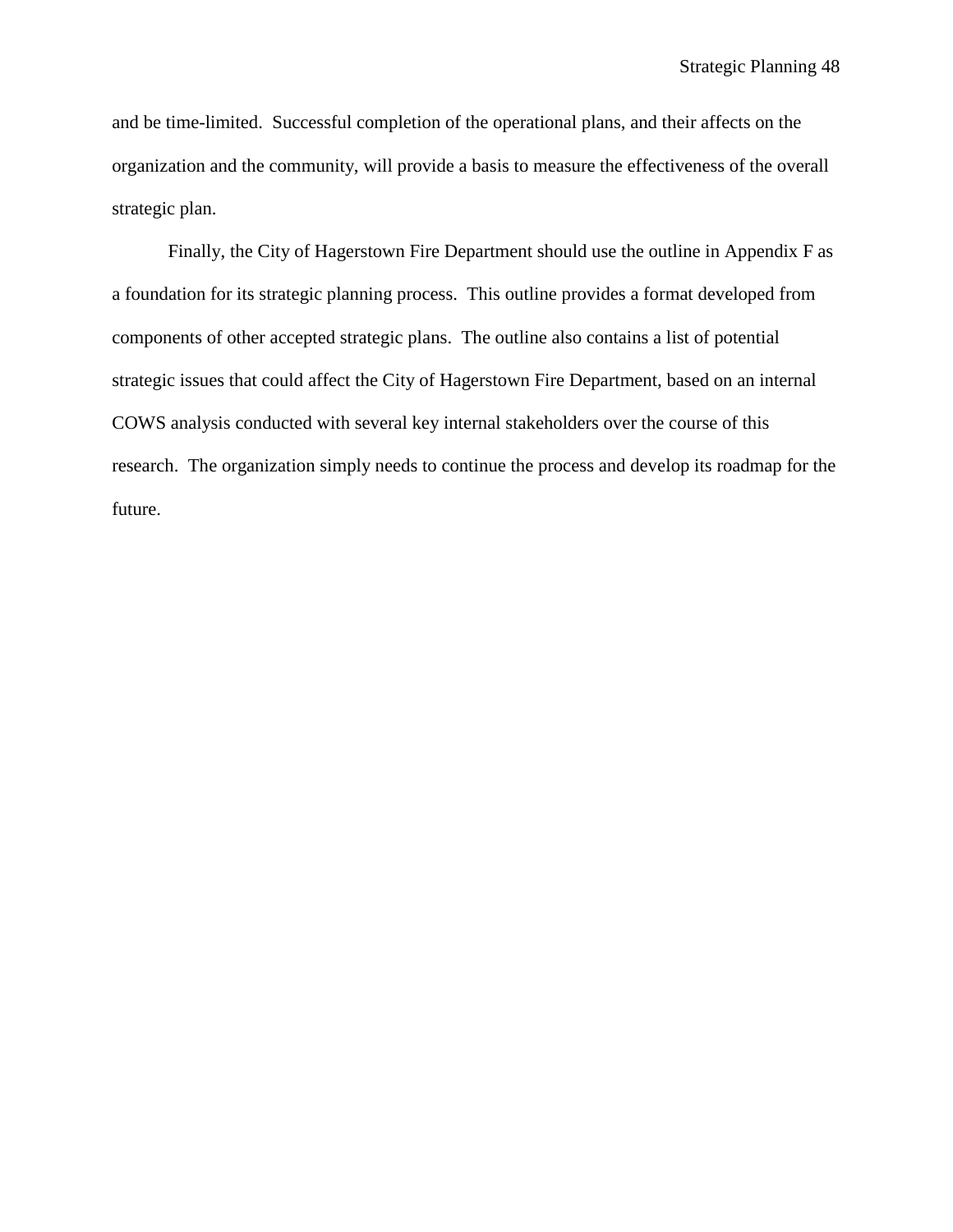#### Reference List

- Abel, S. (2009). *Graham fire & rescue, pierce county fire district no. 21, five-year strategic plan 2009.* Mount Vernon, WA. Author.
- Bellevue Fire Department (2007) *Bellevue fire department strategic plan, 2007-2012.* http://www.bellevuewa.gov/pdf/Fire/Strategic\_Plan\_2007-2012.pdf.
- Bryson, J. (2004). *Strategic planning for public and nonprofit organizations: A guide to strengthening and sustaining organizational success. 3rd ed.* San Francisco: Jossey-Bass.
- Center for Public Safety Excellence. (2010). *Castle rock fire & rescue department 2010-2015 strategic plan.* http://www.crgov.com/index.aspx?nid=812
- City of Hagerstown. (2005) *City of Hagerstown - information technology, five year strategic plan, 2005-2009.* Author.
- Compton, D. & Granito, J. (2002). *Managing fire & rescue services.* Washington, DC: International City/County Managers Association.

Coleman, R., et. al. (2003). *The fire chief's handbook. (6th ed.).* Tulsa, OK: Penwell.

- Emergency Services Consulting, Inc. (2003). *Kansas city fire department strategic plan.* http://www.kcmo.org/CKCMO/Depts/Fire/KCFDStrategicPlan/SSDATA\_200908201655 22
- Emergency Services Consulting, Inc. (2010). *Orange county fire authority strategic plan 2010- 2015.* http://www.ocfa.org/\_uploads/pdf/final.pdf

Fire Department of New York (2011*). FDNY strategic plan 2011-2013.*

http://home2.nyc.gov/html/fdny/pdf/publications/FDNY\_strategic\_plan\_2011\_2013.pdf

Jordan, B. (2006). Master planning bridges gaps. *Nursing Management,* 3726-32. Retrieved from EBSCOhost.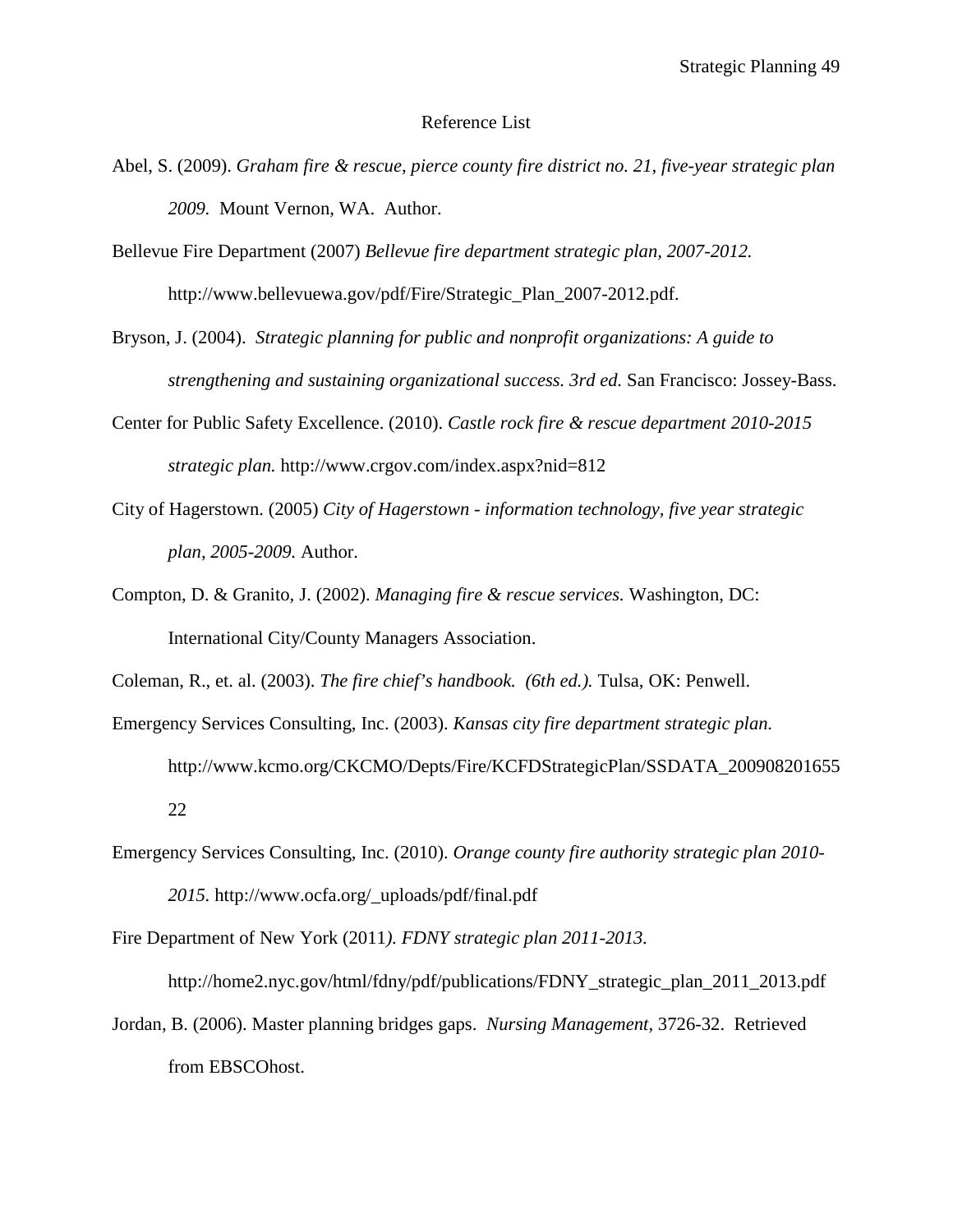- Kibar, S. (2007). Strategic planning in municipal government: The case of city of Ottawa. *Canadian Social Science, 3*(5), 5-14.
- Morehouse, B. J., & O'Brien, S. (2008). Facilitating public involvement in strategic planning for wildland fire management. *Professional Geographer, 60*(4) 495-507.
- Novato Fire Protection District. (2009). *2009/2013 Novato fire protection district strategic plan.*  http://novatofire.org/index.aspx?page=198
- Poister, T. H., & Streib, G. (2005). Elements of strategic planning and managements in municipal government: Status after two decades. *Public Administration Review, 65*(1), 45-56.
- Rapid City Fire Department. (2010) *Rapid city fire department 2010-2020 strategic plan*. Author.
- South Metro Fire Authority. (2010). *South metro fire authority strategic plan 2011-2015.* Author.
- Schmidt, B. (2011, August). Improving the operational planning process. *Fire Engineering, 164* (8), 118-120.
- Siarnicki, R. (2002, February). A strategic planning model for fire departments. *Fire Engineering, 155*(2), 107.
- Wallace, M. (2009, February). Fire Department Strategic Planning 101. *Fire Engineering, 162*(2), 101-104.
- Wallace, M. (2009a, August). Strategic Planning for Training and Professional Development. *Fire Engineering, 162*(8), 111-116.
- Wallace, M. (2006, October). Assessing your strategic environment. *Fire Engineering, 159*(10), 77-85.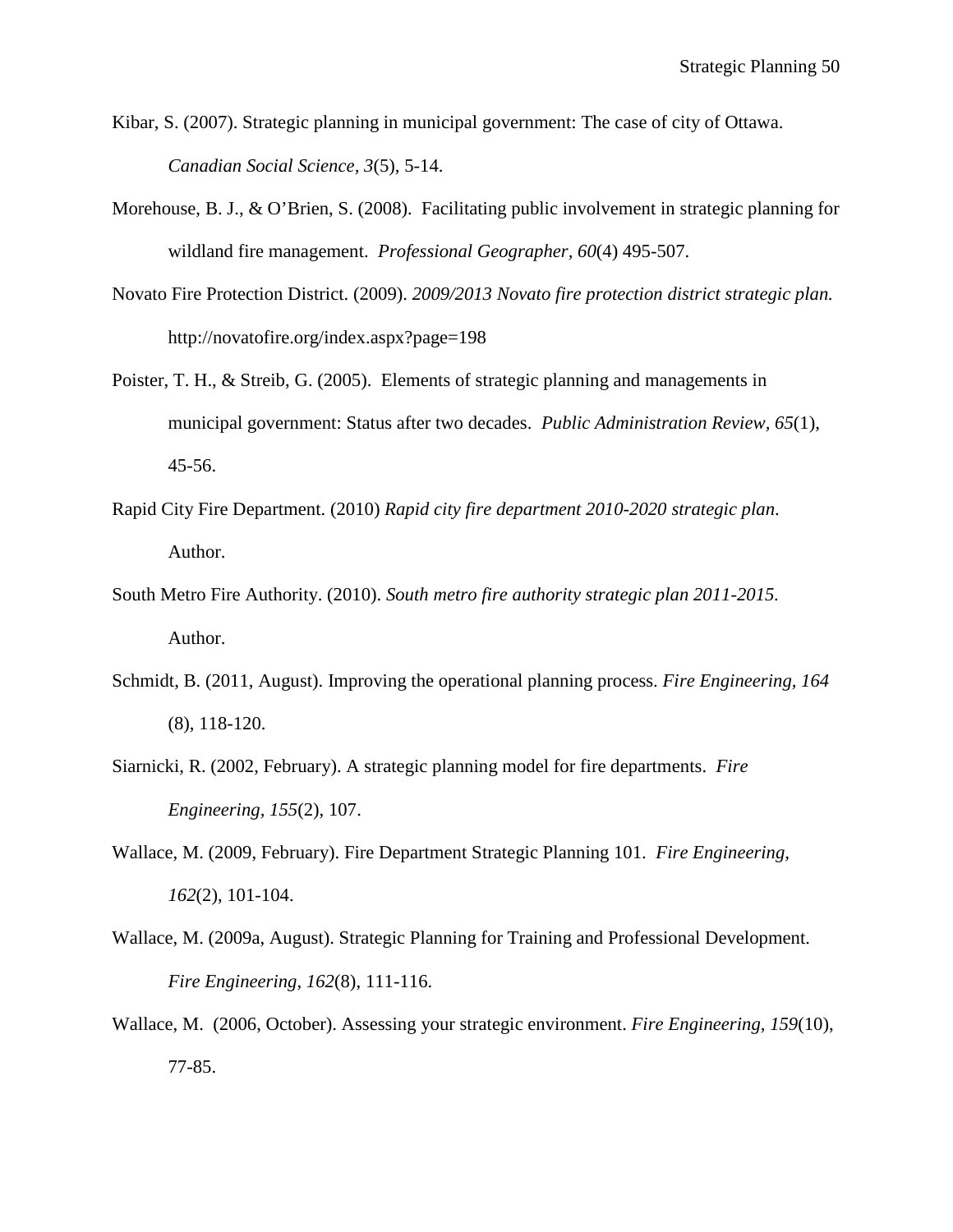- Wallace, M. (2006a). *Fire department strategic planning: Creating future excellence.* (2<sup>nd</sup> *ed.*). Tulsa, OK: Penwell.
- West Manatee Fire Rescue. (2010). *West manatee fire & rescue 2011-2016 strategic plan.* Bradenton, Florida: Author.
- West Metro Fire Rescue. (2010). *West metro fire rescue strategic plan.* Lakewood, Colorado. http://www.westmetrofire.org/DocumentView.aspx?DID=937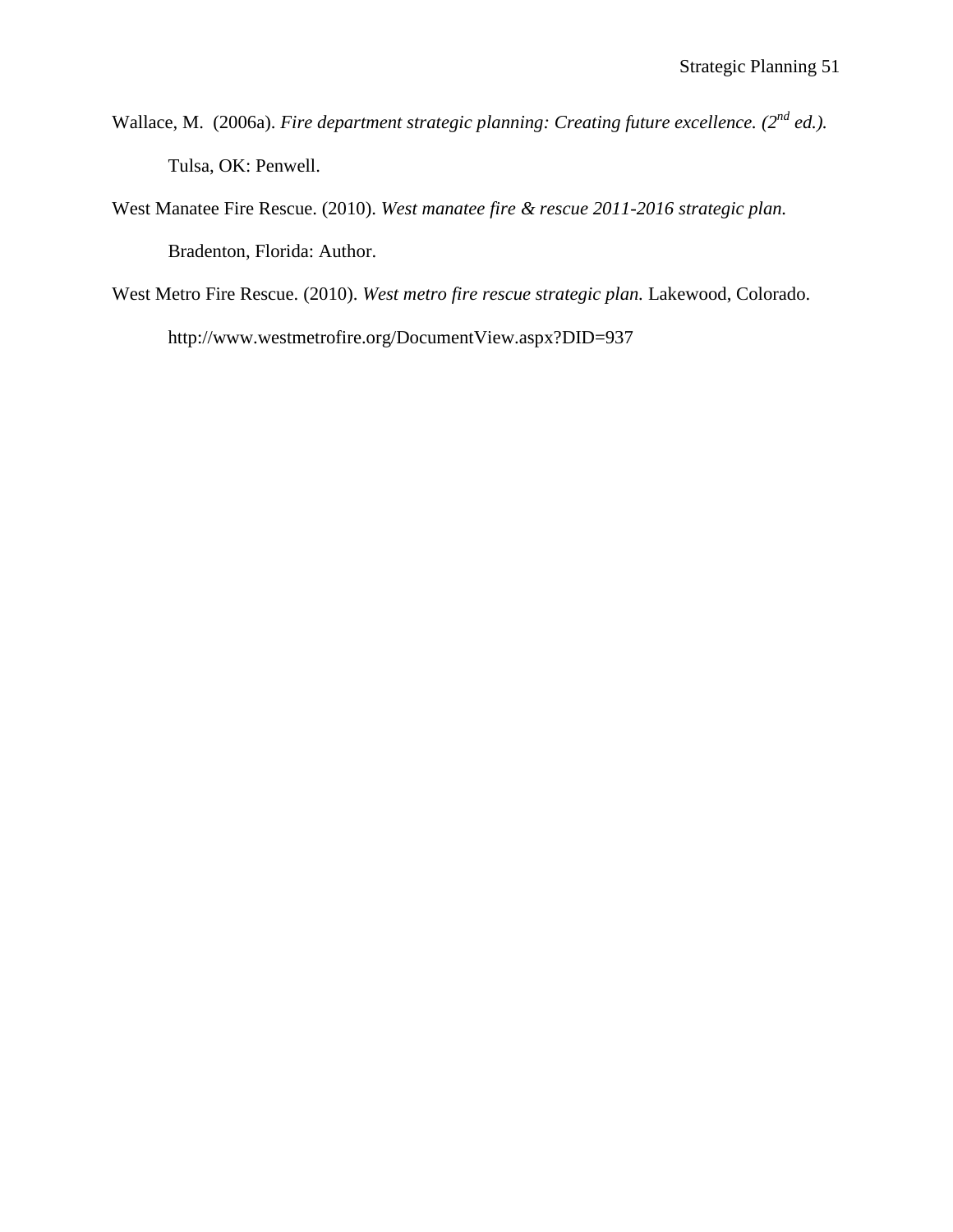## Appendix A

### Internal Questionnaire Email

### All:

I am working on my final Executive Fire Officer Applied Research Paper, which will result in an outline for a strategic planning process for the Hagerstown Fire Department. I would like your input on the following items:

- 1. What are the challenges you see facing the Hagerstown Fire Department?
- 2. What are some opportunities you see for the Hagerstown Fire Department to advance?
- 3. What are some weaknesses you see in the Hagerstown Fire Department?
- 4. What do you consider strengths of the Hagerstown Fire Department?
- 5. What do you consider significant strategic issues facing the Hagerstown Fire Department? (strategic issues are better framed as questions; i.e. How do we reduce our ISO rating? or How do we maintain our service levels with fewer resources? etc.)

Please provide short (or detailed) responses to each of these questions and return via e-mail as soon as you can.

Thanks for your help!

Mark

Mark Cleck Battalion Chief Hagerstown Fire Department 25 W. Church Street Hagerstown, Maryland 21740 (301) 791-2544 (717) 729-5136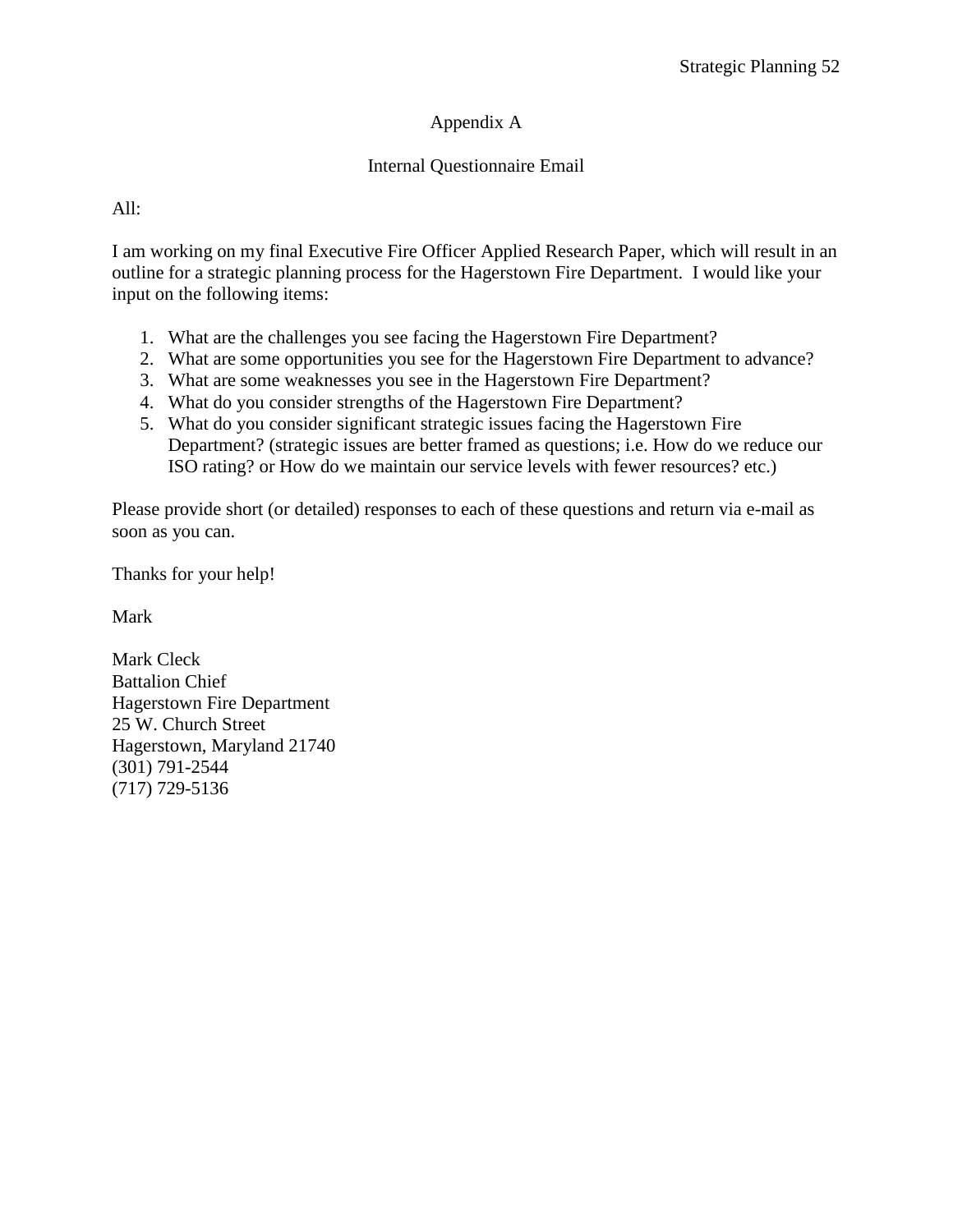# Appendix B

# External Questionnaire

# **1. Does your fire department currently have a strategic plan?**

- $\mathbb{C}$ YES
- C NO

# **2. Does your fire department have any operational plans?**

- С YES
- C NO

## **3. How often does your fire department review and/or update its strategic plan?**



**4. What values does your department consider so important that they are listed in your values statement?**

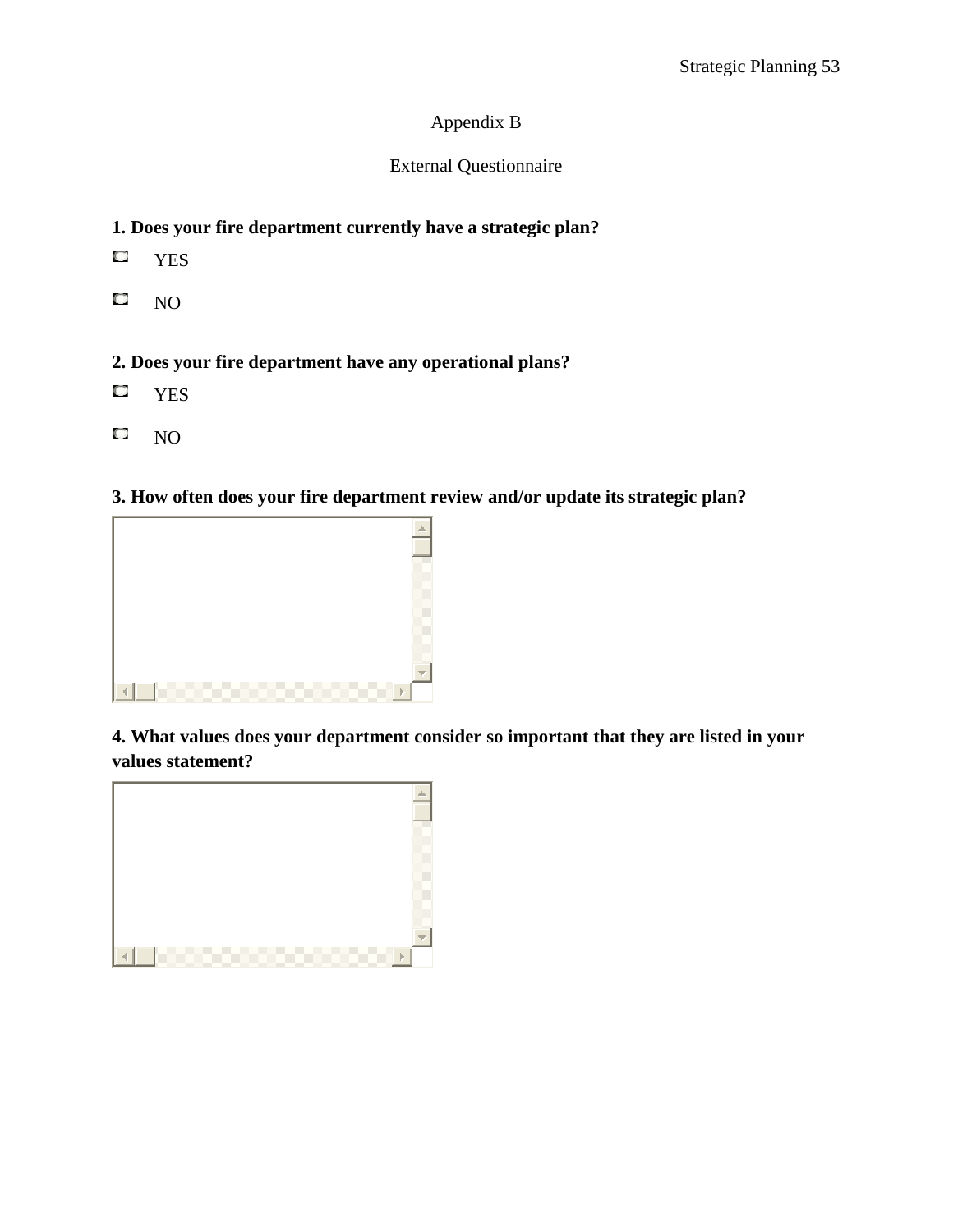# **6. Was your fire department's strategic plan accepted by the governing political body or authority having jurisdiction?**

- $\mathcal{C}$ YES
- $\left\lceil \frac{1}{2} \right\rceil$ NO
- $\overline{\mathcal{L}_{\mathcal{A}}}$ Currently under review

Other (please specify) $\Box$ 

# **7. Select which individuals or groups had input in the development of your fire departments strategic plan.**

- $\mathcal{L}_{\mathcal{L}}$ Fire Chief
- $\mathcal{L}_{\mathcal{L}}$ Senior Command Staff
- $\mathcal{L}_{\mathcal{L}}$ Company Officers
- $\mathcal{C}^{\mathcal{C}}$ Line Uniformed Personnel
- $\mathcal{L}_{\mathcal{A}}$ Governing Body

Г

 $\overline{\mathcal{L}_{\mathcal{A}}}$ Community Members/Groups

Other (please specify) $\Box$ 

## **8. How does your fire department evaluate its strategic plan?**



## **9. Please list the city and state of your department.**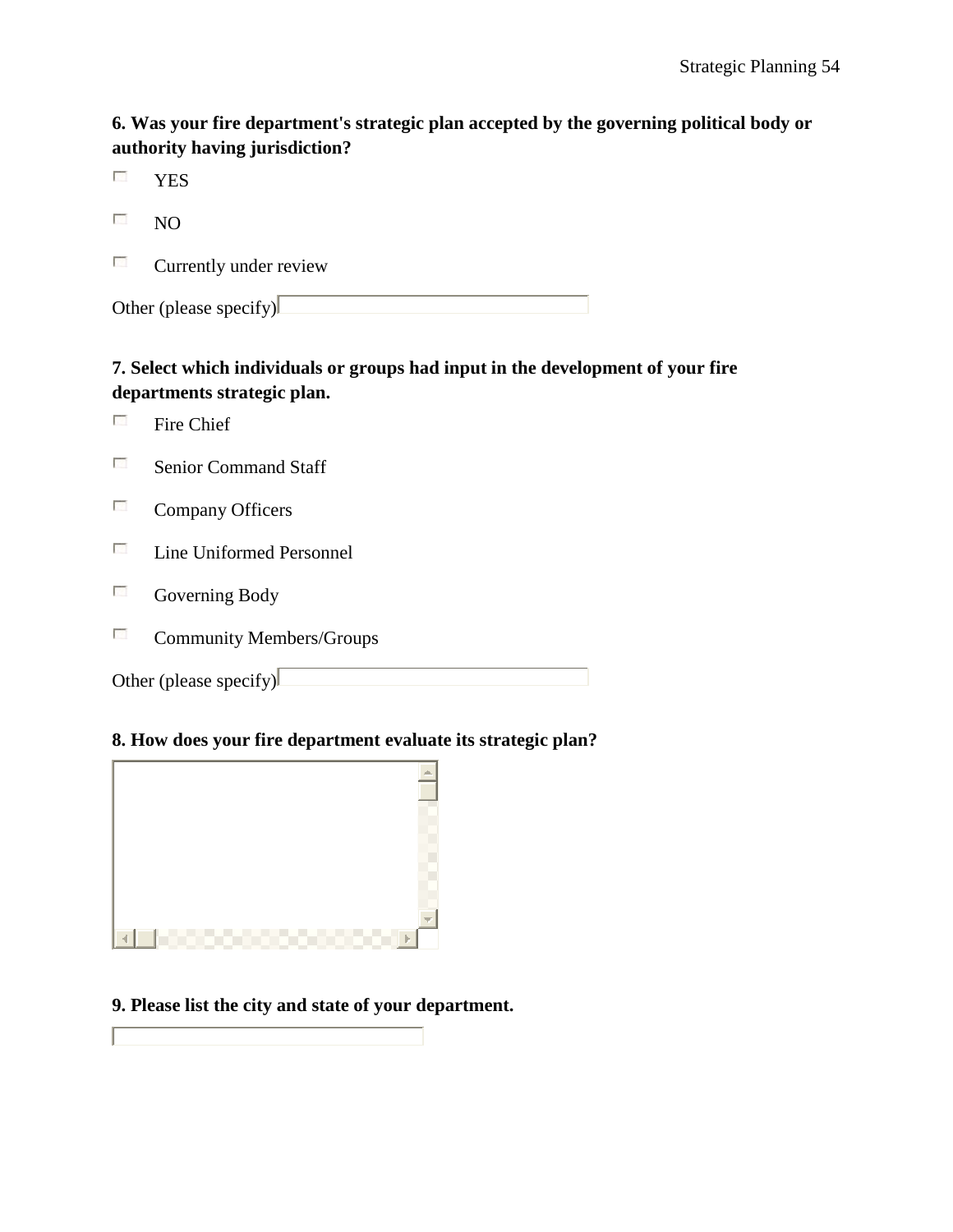**10. If your fire department's strategic plan is available online, please list the link below.**

 $\Box$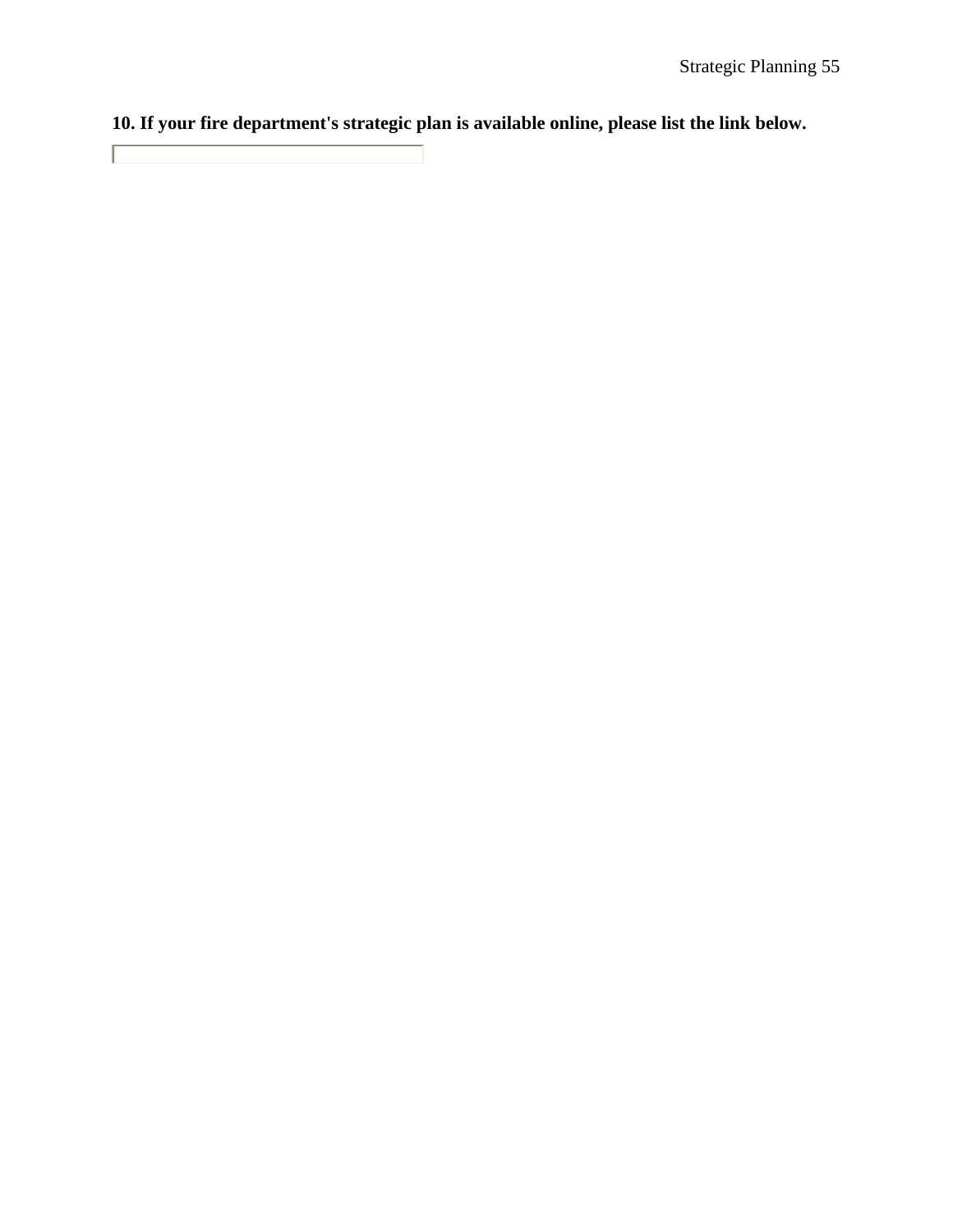# Appendix C

## External Questionnaire Respondents

- Johnstown, Ohio
- Centennial, Colorado
- Louisville, Kentucky
- College Station, Texas
- Orange County, California
- Gainesville, Florida
- Sandy, Oregon
- Anne Arundel County, Maryland
- Lawrenceville, Georgia
- Ashburn, Virginia
- Cambria, California
- Bellevue, Washington
- City of Port Orange, Florida
- Garner, North Carolina
- Seminole County, Florida
- Carlsbad. California
- Fairfax, Virginia
- Honolulu, Hawaii
- Westminster, Colorado
- Waterbury, Connecticut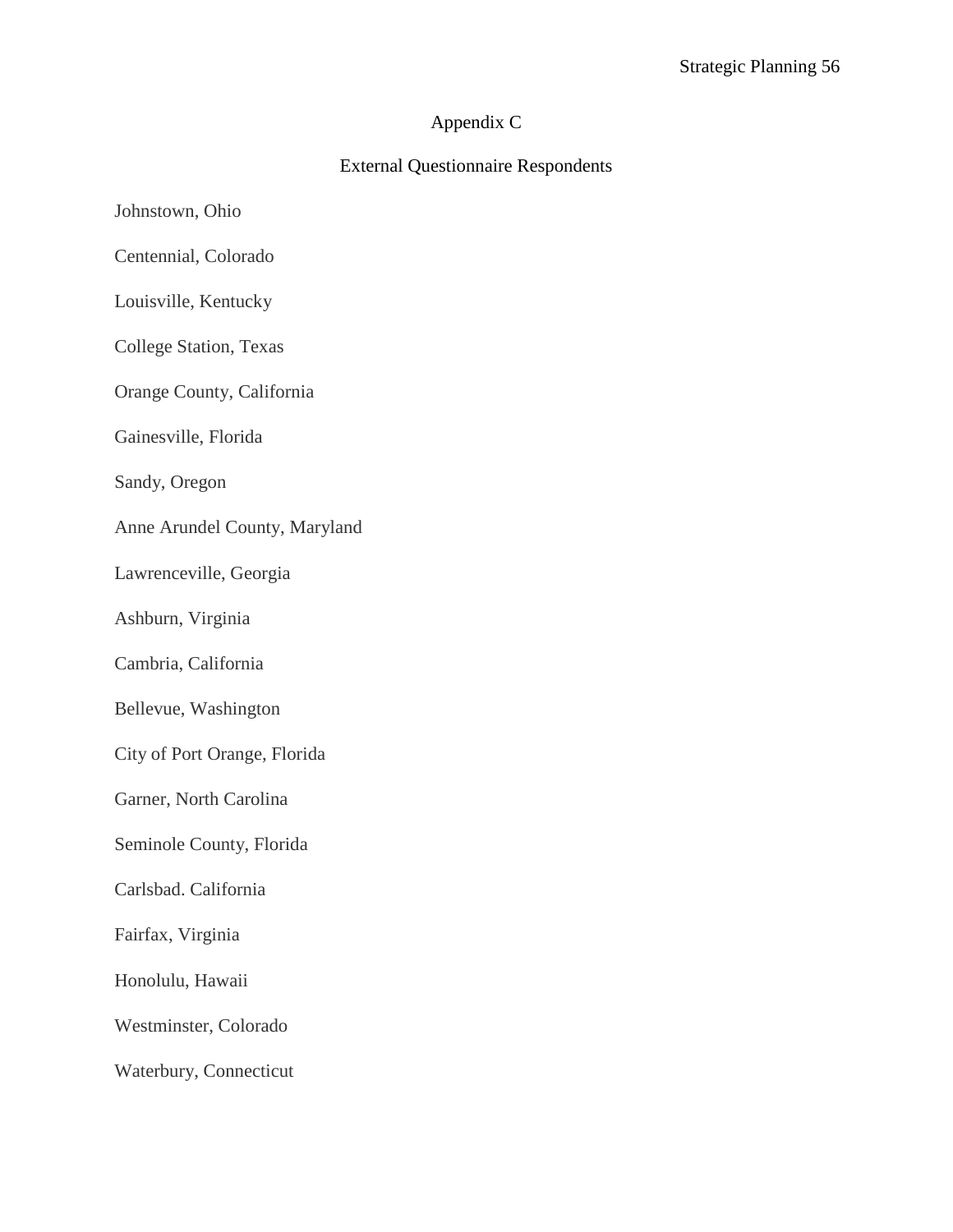# Kansas City, Missouri

Tulsa, Oklahoma

Wilson, North Carolina

Mundelein, Illinois

Payson, Arizona

Ocala, Florida

Baton Rouge, Louisiana

Tamarac, Florida

Aberdeen, Washington

Waycross, Georgia

Wildwood, Missouri

Sylvester, Georgia

Ignacio, Colorado

Graham, Washington

Mill Valley, California

Hampshire, Illinois

Lebanon, Oregon

Wilmington, Delaware

Rock Springs, Wyoming

Apex, North Carolina

Castle Rock, Colorado

Onalaska, Wisconsin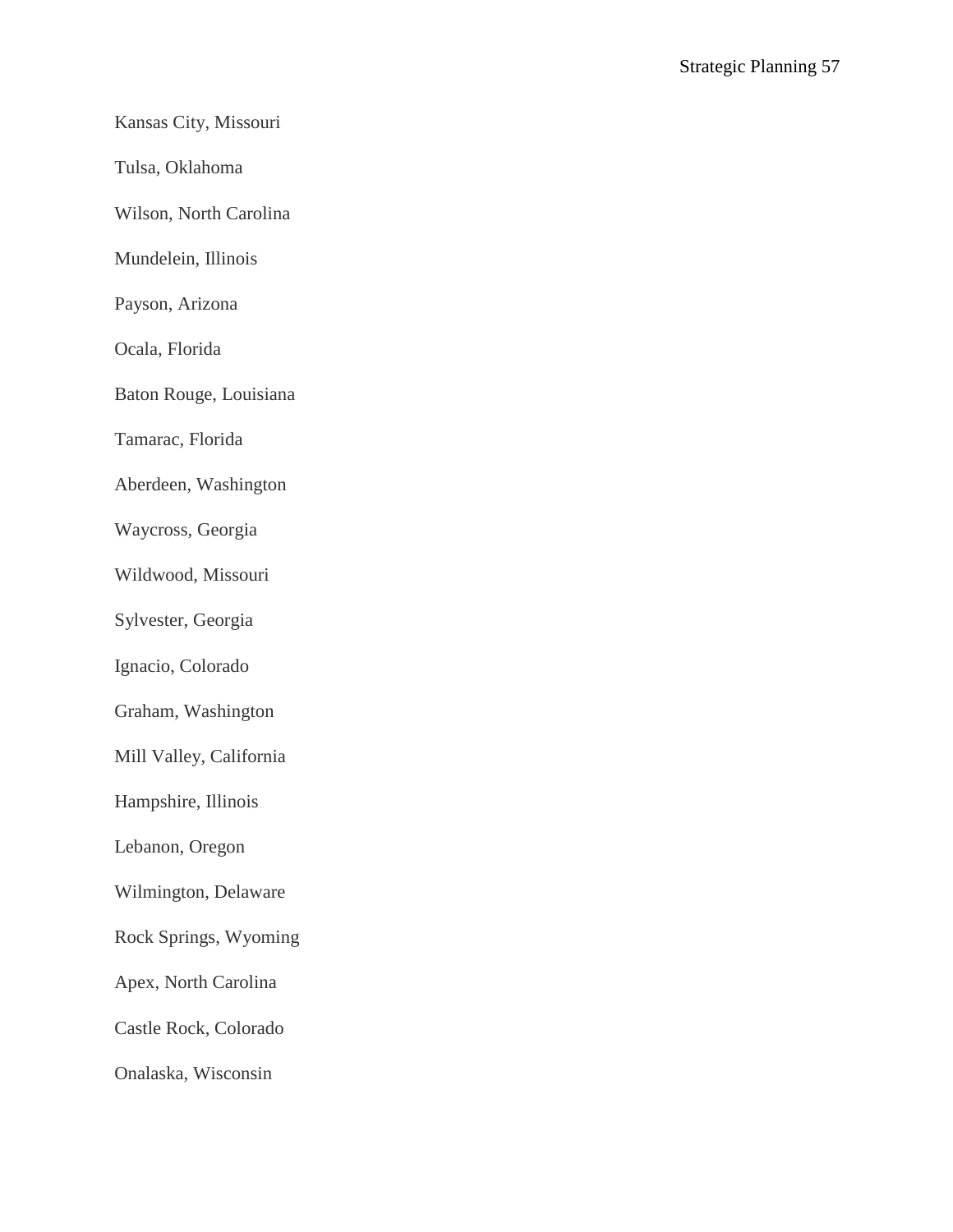### Rapid City, South Dakota

Springfield, Missouri

Novato, California

Bradenton, Florida

Yuma, Arizona

Pocatello, Idaho

Casa Grande, Arizona

Fairlawn, Ohio

Goodyear, Arizona

Joplin, Missouri

Hampden Township, Pennsylvania

Pompano Beach, Florida

Tomball, Texas

West Hartford, Connecticut

Miramar, Florida

Nashville, Tennessee

Carrboro, North Carolina

Blue Springs, Missouri

Palm Coast, Florida

John's Island, South Carolina

Grand Rapids, Michigan

Calhoun, Georgia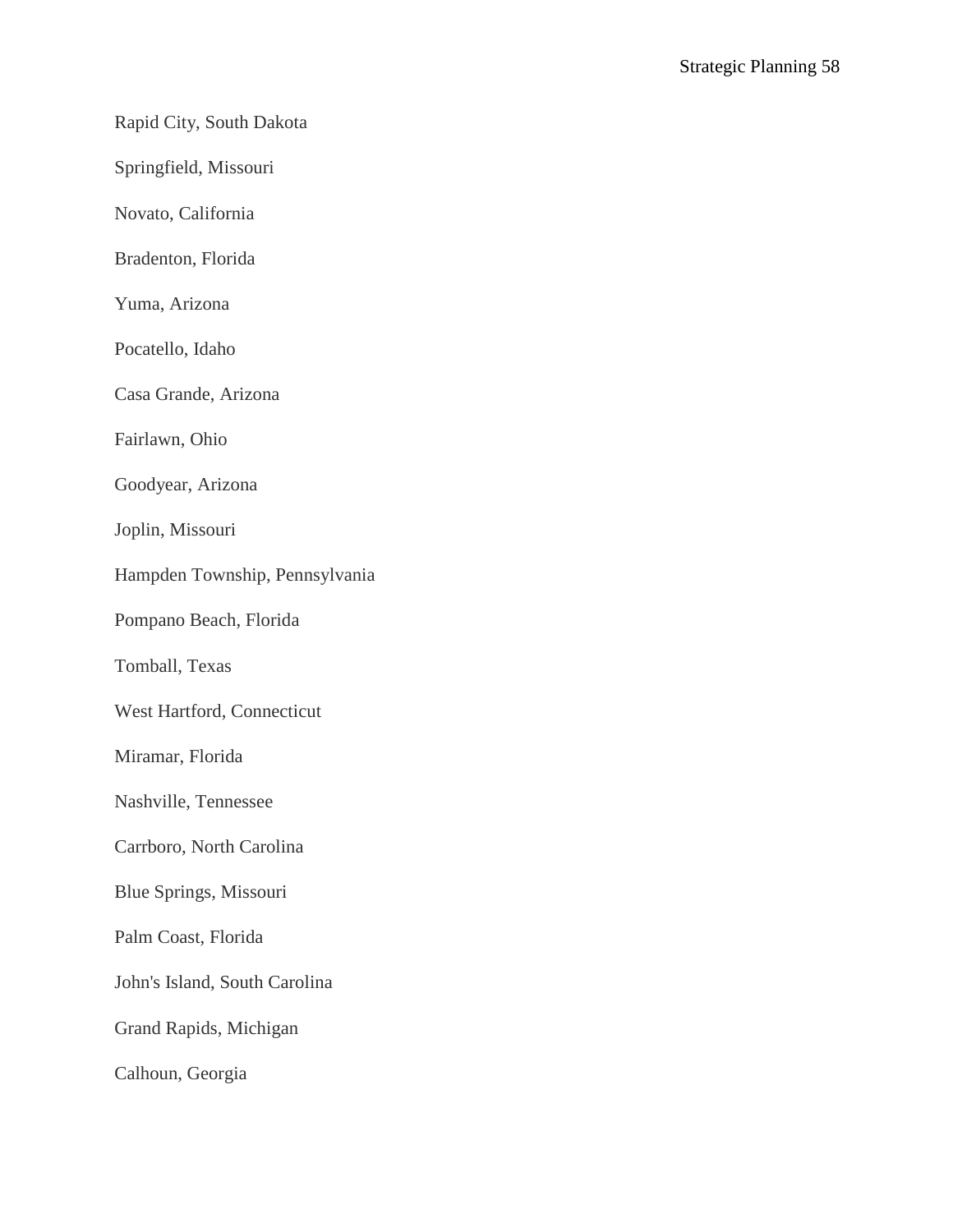## Midland, Michigan

Ridgefield, Connecticut

Arlington, Virginia

Salt River Pima-Maricopa Indian Community, Arizona

Baltimore, Maryland

Bluffton, South Carolina

Lakewood, Colorado

New York, New York

Denton, Texas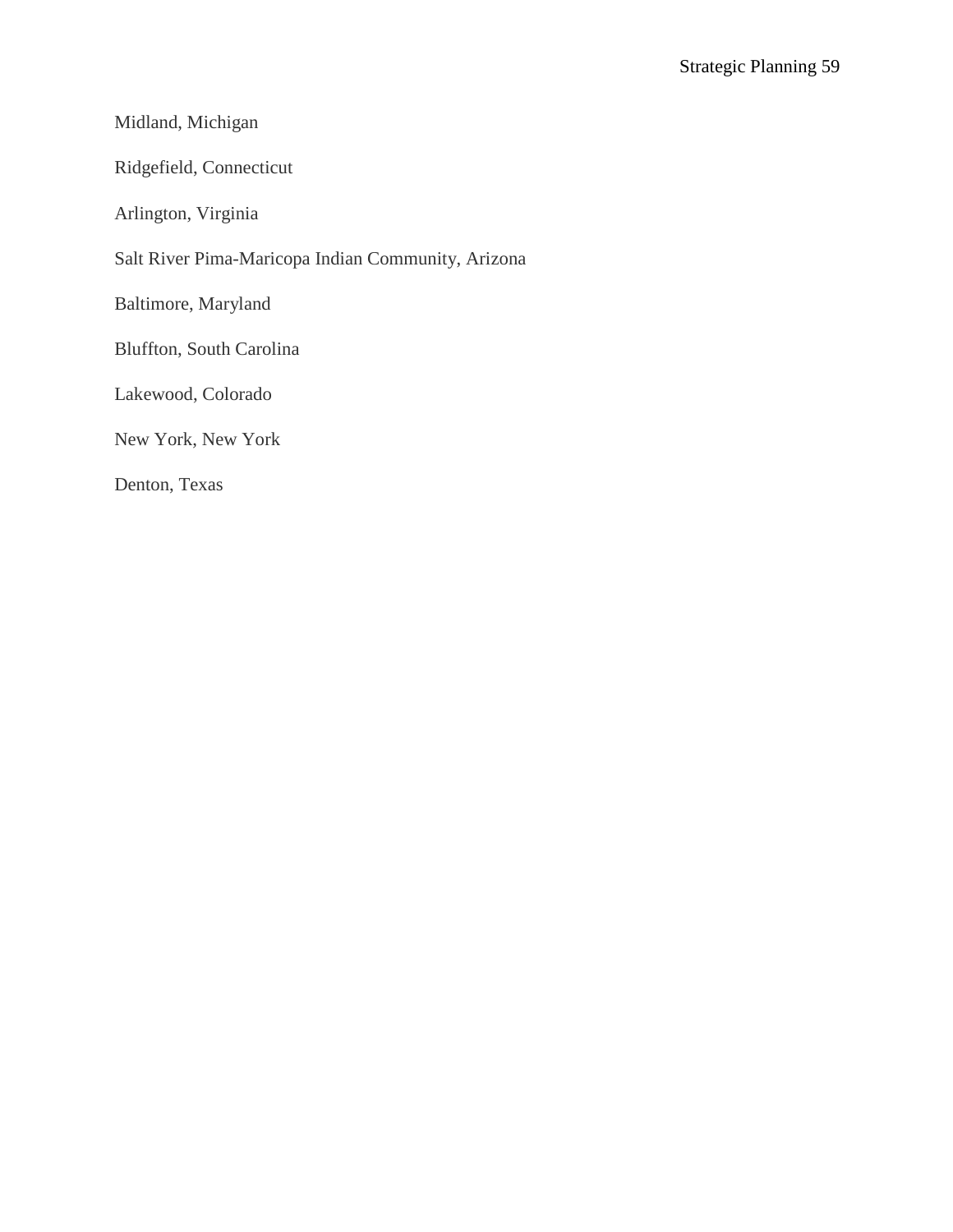### Appendix D

### Interview Questions

Mr. Bruce Zimmerman, City Administrator, Hagerstown Maryland Interview conducted on December, 16, 2011

City Council Chambers, 1 W. Franklin Street, Hagerstown Maryland

- 1. Please provide an overview of the process for the development of the city's strategic plan which you helped to develop.
- 2. How does the comprehensive plan coincide with the strategic plan?
- 3. What is your opinion on the importance of strategic planning in government?
- 4. What are some challenges you feel the fire department is facing?
- 5. What are some opportunities you see for the fire department to advance?
- 6. What are some weaknesses you see in our fire department?
- 7. What do you consider strengths of the Hagerstown Fire Department?
- 8. What do you consider overall strategic issues for the Hagerstown Fire Department?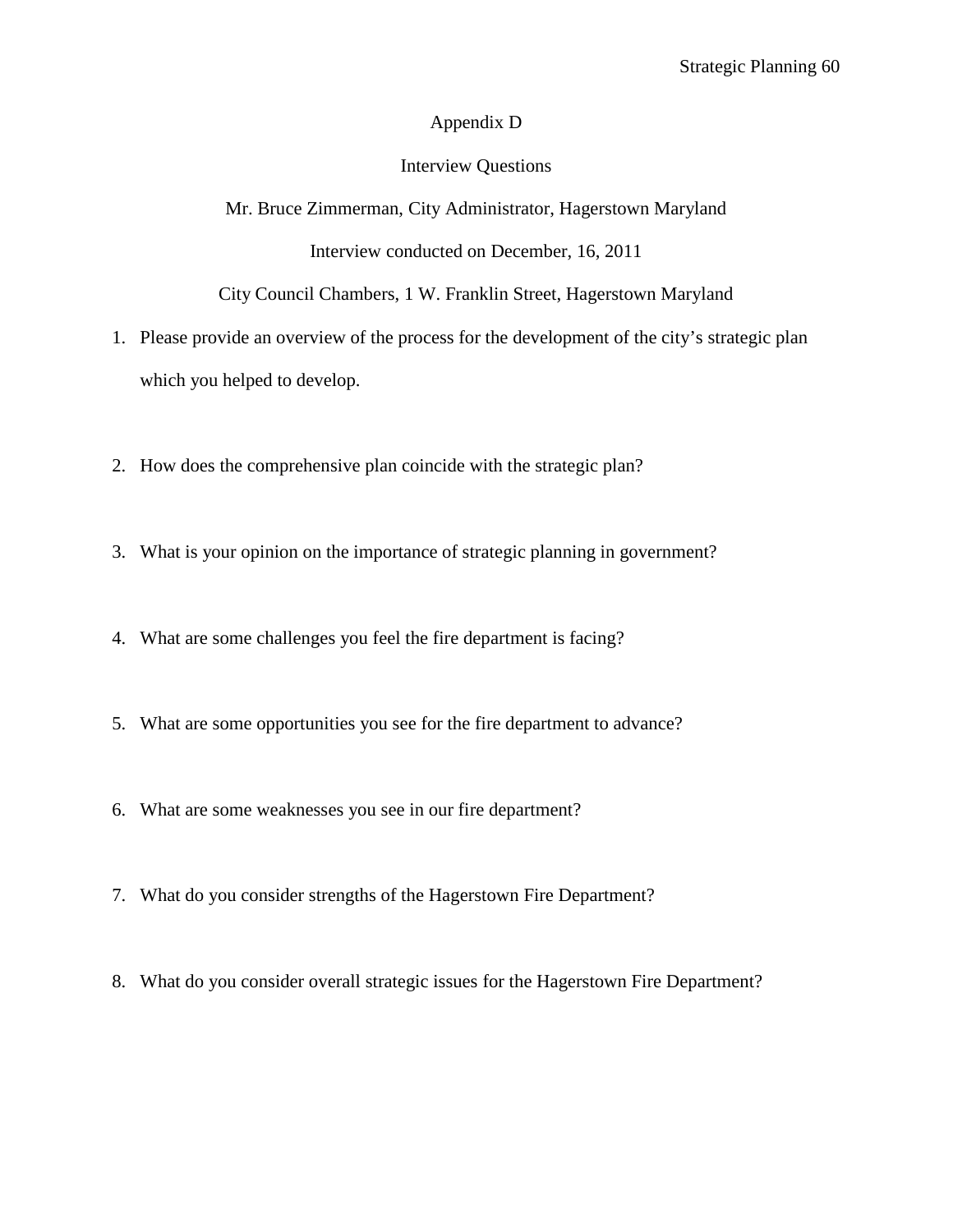### Appendix E

### Hagerstown Fire Department Public Education Operational Plan

Here's an overview of activities performed by the HFD and the time period when they have normally occurred:

January: Provide annual fire safety programs at childcare centers. Contact information is in the school file. Perform preventive maintenance, lesson plan modifications (if needed), etc, at Children's Village in January and February. Work on developing / enhancing fire safety initiatives and campaigns. February: Send safety house invitation email to grade three teachers (team leaders). Followup with a second email or telephone call in one week if required. All safety house information is in the school file. The safety house is usually taken to all city schools in April. Continue childcare center visits. Work on fire safety initiatives and campaigns. March: Finalize safety house schedule and send to grade three teachers. Prepare clock/battery smoke alarm press release. A sample is in the file. Email the release to media. Place follow-up telephone calls to ensure participation. Make a decision about what areas will be visited during the spring/summer neighborhood safety campaign. Half of the HOT ZONE and at least two census tracts. A master list of area is in the survey file. Split the aggregate survey area into three equal sections. Consider volunteer firefighter participation. Create survey area maps. Many are already in a folder. Purchase required survey materials. Inventory and stock the smoke alarm installation kits. Work on fire safety initiatives and campaigns. April: Conduct safety house visits at schools. Continue preparation work for the neighborhood safety campaign. Issue a press release on the scope of the neighborhood safety campaign and what areas will be

visited.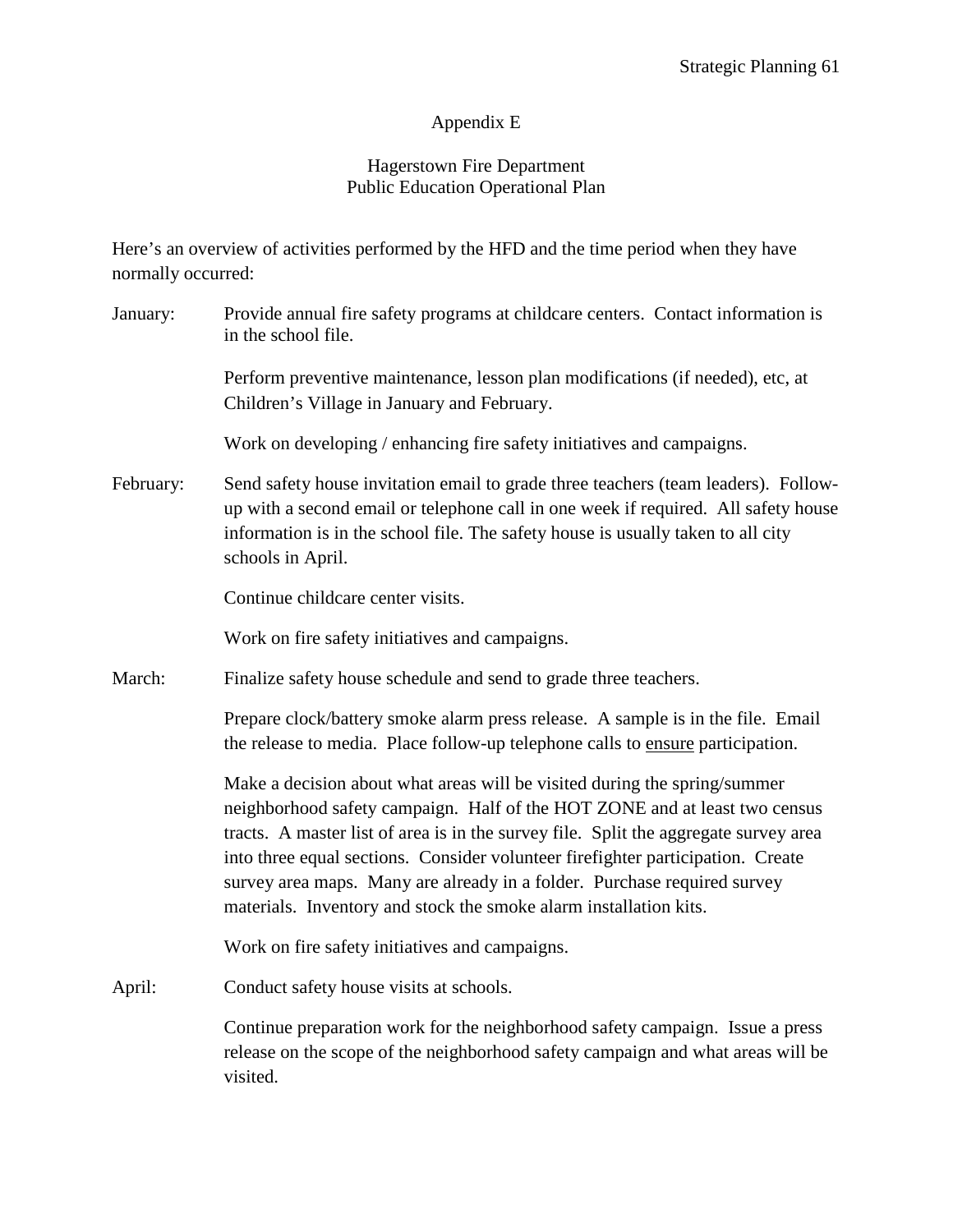|            | Prepare to be asked to participate in spring and summer community events.                                                                                                                                                                                                                                                                                                                   |  |
|------------|---------------------------------------------------------------------------------------------------------------------------------------------------------------------------------------------------------------------------------------------------------------------------------------------------------------------------------------------------------------------------------------------|--|
|            | Work with Children's Village to prepare for the Kids Alive Fest which is held in<br>May.                                                                                                                                                                                                                                                                                                    |  |
| May:       | Begin neighborhood campaign.                                                                                                                                                                                                                                                                                                                                                                |  |
|            | Participate in the Kids Alive Fest                                                                                                                                                                                                                                                                                                                                                          |  |
| June:      | Continue the neighborhood campaign.                                                                                                                                                                                                                                                                                                                                                         |  |
| July:      | Collect, inventory and store all survey supplies. Process statistics from the<br>campaign and release a report of activity to the chief, HFD staff, city and media.                                                                                                                                                                                                                         |  |
|            | Start work on the fall Children's Village schedule. City schools will occupy most<br>of November and December. All instructors are paid overtime for services<br>rendered.                                                                                                                                                                                                                  |  |
|            | Work with Children's Village to help recruit new instructors.                                                                                                                                                                                                                                                                                                                               |  |
| August:    | Complete the fall Children's Village schedule. Perform required preventive<br>maintenance at the Village and prepare classrooms for the school year.                                                                                                                                                                                                                                        |  |
|            | Participate in the annual community block parties.                                                                                                                                                                                                                                                                                                                                          |  |
|            | Consider potential initiatives / programs that could be created or supplemented by<br>an Assistance to Firefighters Grant.                                                                                                                                                                                                                                                                  |  |
| September: | Begin Children's Village program. Train / mentor all new instructors.                                                                                                                                                                                                                                                                                                                       |  |
|            | Send an email to all Hagerstown pre-kindergarten, kindergarten and grade one<br>teachers (team leaders) reminding them about use of the Seven Critical Lessons<br>on Fire Safety. Information on the lessons is located in the school file. Make sure<br>the email includes an invitation for HFD staff to visit the school as a follow-up to<br>the lessons. Remind teachers as necessary. |  |
|            | Prepare for fire prevention week. Consider the NFPA theme and act accordingly<br>to plan fire prevention week activities. Issue a press release near the end of the<br>month.                                                                                                                                                                                                               |  |
|            | Near the end of the month begin scheduling the career Hagerstown firefighters<br>who will provide instructional services for the city schools at Children's Village<br>in November and December.                                                                                                                                                                                            |  |
|            | Consider making application for a fire prevention grant through the AFG<br>initiative.                                                                                                                                                                                                                                                                                                      |  |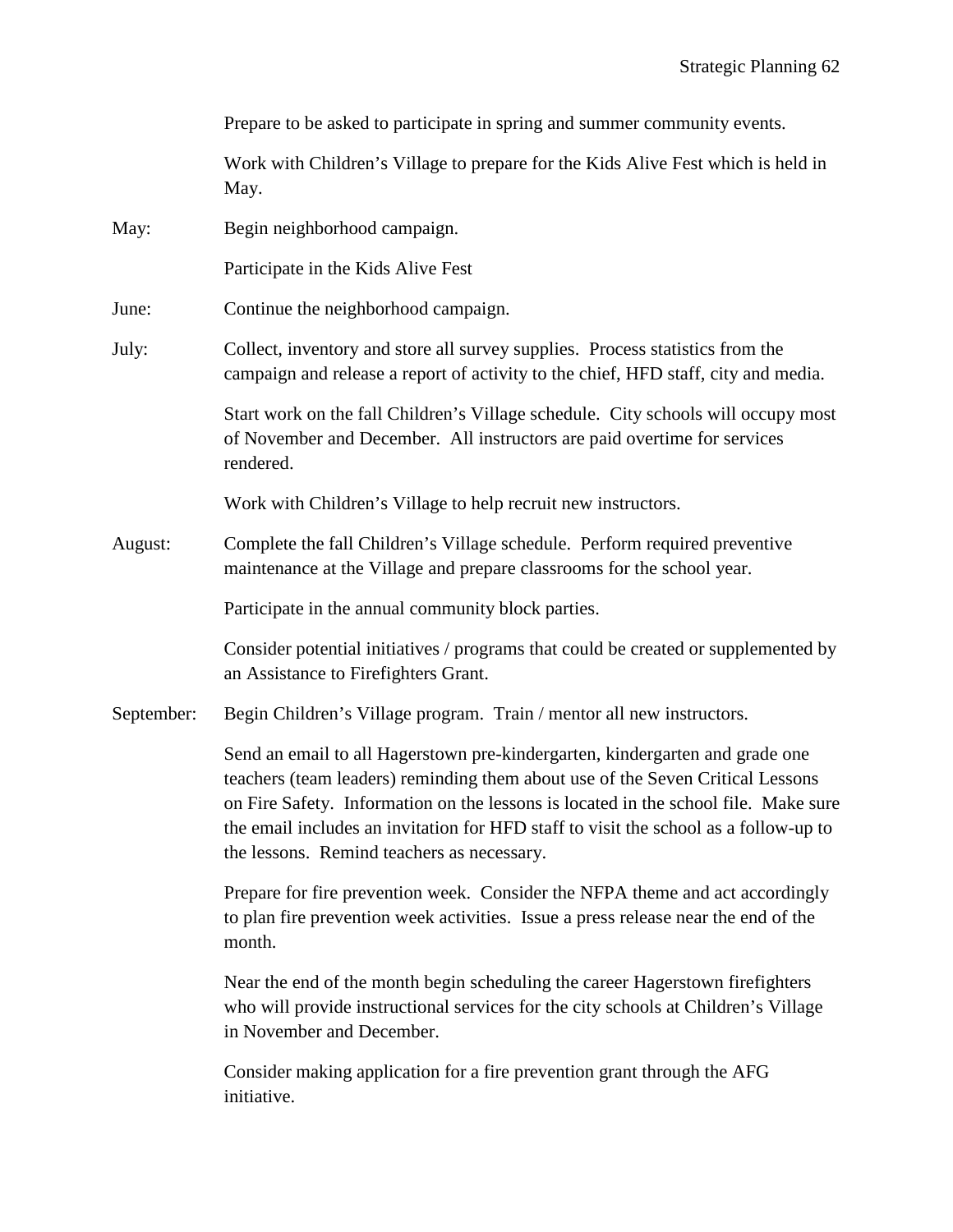October: Call news media to insure receipt of fire prevention week information. Respond to service requests from community groups.

> Visit all city schools as follow-up to the Seven Critical Lessons on Fire Safety. Lesson plan is in the school file. Be sure to have teachers assign the homework assignment. Ask that all completed assignments be sent by the teacher to YOU at Children's Village via school mail.

Prepare clock/battery smoke alarm press release. Email the release to media. Place follow-up calls to insure participation.

Continue working with Children's Village as needed to get new instructors working independently.

Finalize the schedule for HFD instructors at Children's Village. Be aware that YOU are the emergency back-up instructor if an HFD staff member cannot fulfill their obligation.

November: Review all completed homework assignments from the Seven Lessons project. Act accordingly on follow-up services.

> Conduct an inventory of HFD fire prevention materials. Begin working on a budget request for next fiscal year needs. .

December: Finalize budget needs for next FY and submit to supervisor. Obtain and complete the required community development HUD budget request for next FY. Larry Bayer is the contact at community development.

> Contact all Hagerstown childcare centers and remind them of the Start Safe program. Offer the annual fire safety program visit that integrates with Start Safe. Contact information, visitation request memo and lesson plan are in the schools file.

### **General Information:**

- 1. NEVER stop doing regular canvassing of neighborhoods. This has, and long will be, the most effective strategy for reducing the occurrence of residential fires and improving working smoke alarm compliance rates.
- 2. Maintain the smoke alarm program. Monitor the smoke alarm installations and inventory. Do not let installation requests become lost in shift rotations.
- 3. PLEASE continue the Home Safety Makeover program. Although it has proven challenging to market, this program is very valuable because it delivers service to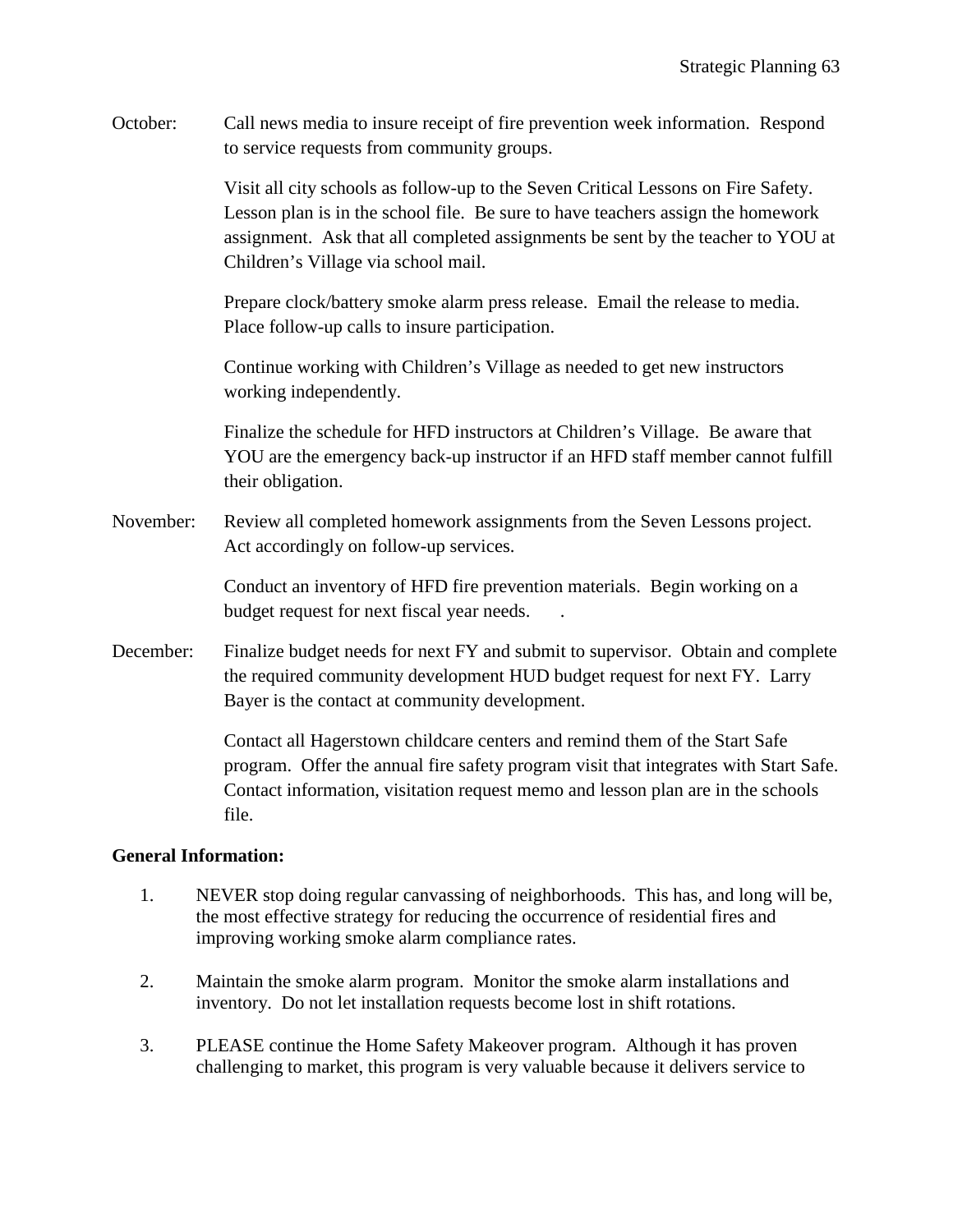seniors who really need it. In addition, the HSM program builds valuable community equity.

4. Consider continuing in a leadership position for Safe Communities Hagerstown. Recruit motivated people (doers) to participate.

Continue searching for creative funding mediums (grants, foundations, etc.) to help supplement programs.

- 5. Assist with delivery of the department's Youth Fire Setting Intervention program. Seek higher education to obtain a greater understanding of the problem and intervention strategies.
- 6. Always be prepared to use a fire-damaged home as an open house window of opportunity. Act promptly on opportunities. Refer to the file for information about this program.
- 7. Continue mitigation strategies on the leading causes of fire in Hagerstown. Always remain abreast of current HFD fire experience through use of departmental software.
- 8. Assist business and industry with development of emergency action plans. Templates and examples are located in the respective files. Provide workplace safety programs as requested.
- 9. Provide all new firefighters with a comprehensive overview of prevention initiatives performed by the department. Work hard to insure all staff understand, value, and cooperate with risk reduction efforts.
- 10. Work closely with Children's Village staff to sustain this vital program. This is your number one priority! Assume full leadership responsibility for the fire safety component of the program. Teach your fair share of the classes. You are ultimately responsible for insuring teaching assignments are covered. Provide educational tours of the campus upon request.
- 11. Work closely with the childcare centers to strengthen the Start Safe program. Use FEMA grant funding to secure teaching kits for all pre-school classrooms.
- 12. Seek and take advantage of continuing education opportunities. Especially the National Fire Academy's public education curriculum. Advanced education in the field of instructional methodology and curriculum development will also be helpful.
- 13. Be flexible! One of the most important attributes of a public education officer is to maintain flexibility and provide quality customer service. You must work odd hours at times to accomplish this task.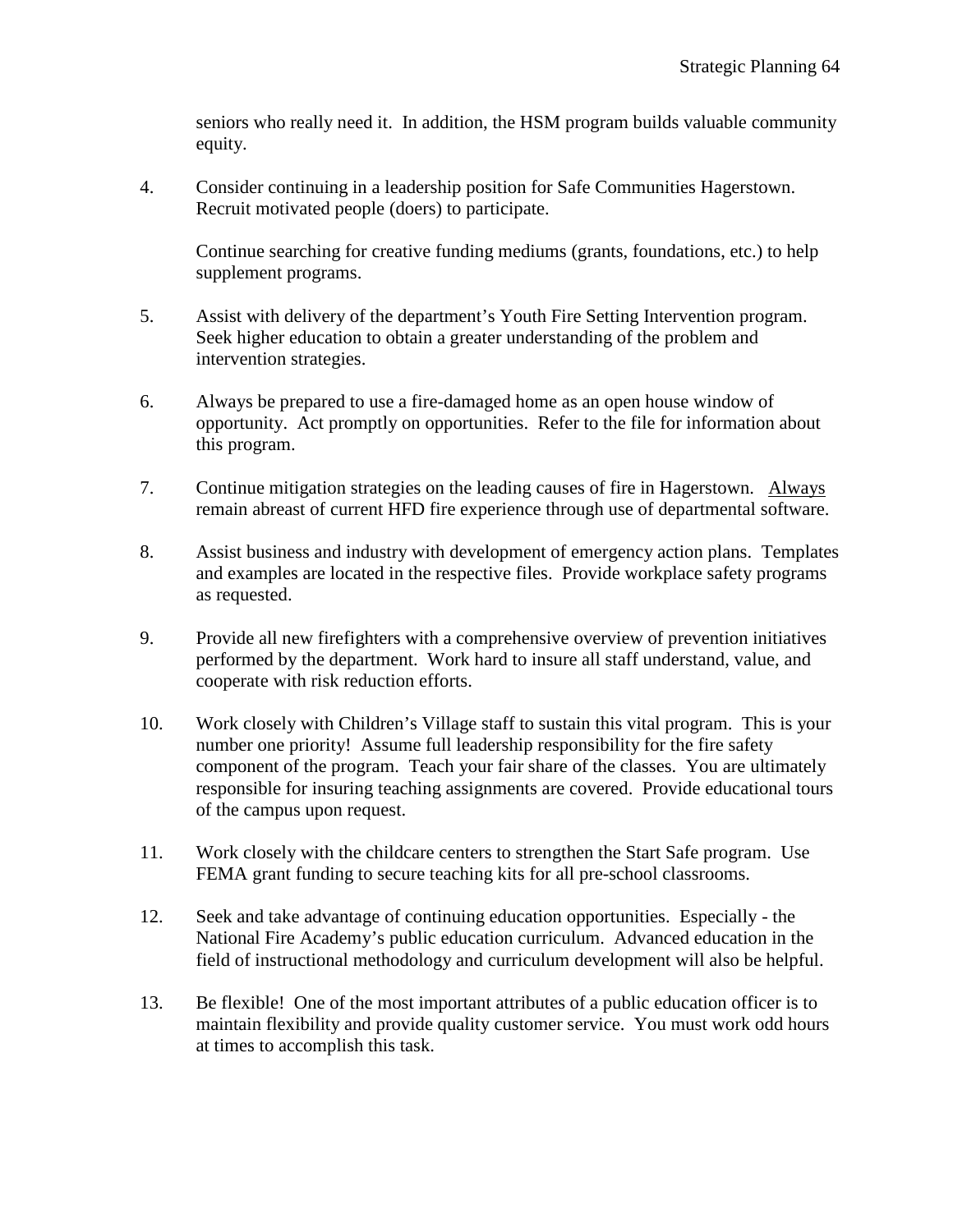- 14. Do not assume that childcare centers and schools will call you for annual programs. Use our timeline schedule and call them first! Be patient with their scheduling issues. Above all – be flexible!
- 15. Employ the same strategy with the news media. Maintain contacts with staff from all message mediums. Be respectful of folks with limited experience in their domain. Consider taking a class on public information officer.
- 16. Continue work on all on-going risk reduction initiatives and campaigns.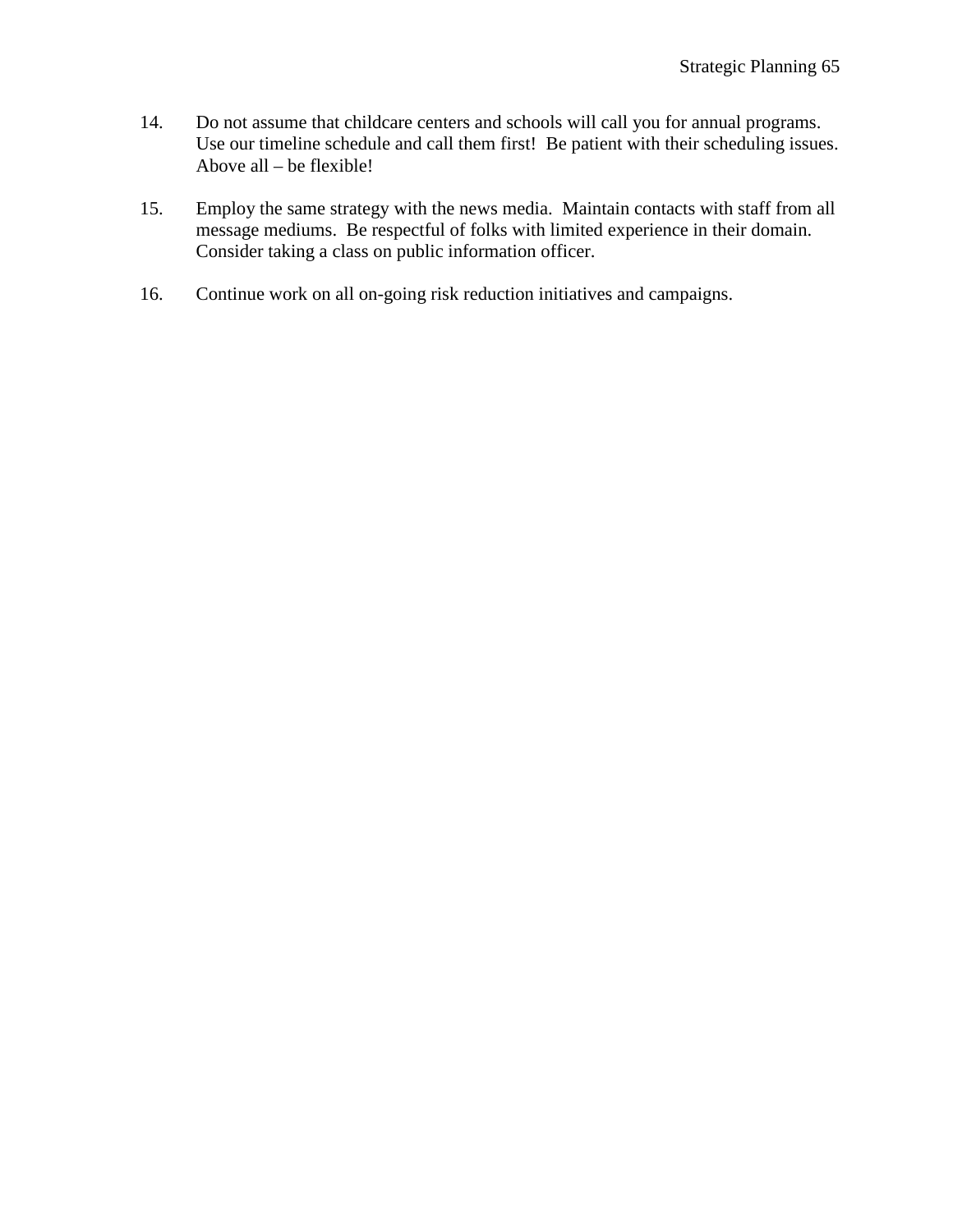# Appendix F Strategic Planning Roadmap

The City of Hagerstown Fire Department should actively pursue the development of a strategic plan. The following process should be utilized to formulate a strategic plan.

- 1. A strategic planning workgroup should be organized to undertake the strategic planning process. This workgroup should include the following individuals: the Fire Chief, Chief Fire Marshal, two additional career officers, four volunteer representatives, IAFF Local 1605 President or designee, three representatives (one from each shift) from IAFF Local 1605. This will provide equal representation of management, volunteer membership, and uniformed labor, which will also have representation from each shift. These individuals represent the internal stakeholders of the organization.
- 2. The strategic planning workgroup should have a leader. This should be the Fire Chief, or his selected designee. This individual should be the champion of the strategic planning process.
- 3. A group of external stakeholders should be identified to provide input into the strategic planning process. These should be individuals from the community who can provide objective input into the strategic planning process. Representatives could be drawn from:
	- A. Community Group Leaders
		- Neighborhoods  $1<sup>st</sup>$  Groups
		- Service Organizations (Rotary Club, Kiwanis Club, etc.).
	- B. Members of City and County Government
		- Mayor and/or council member
		- City Administrator
		- County Commissioners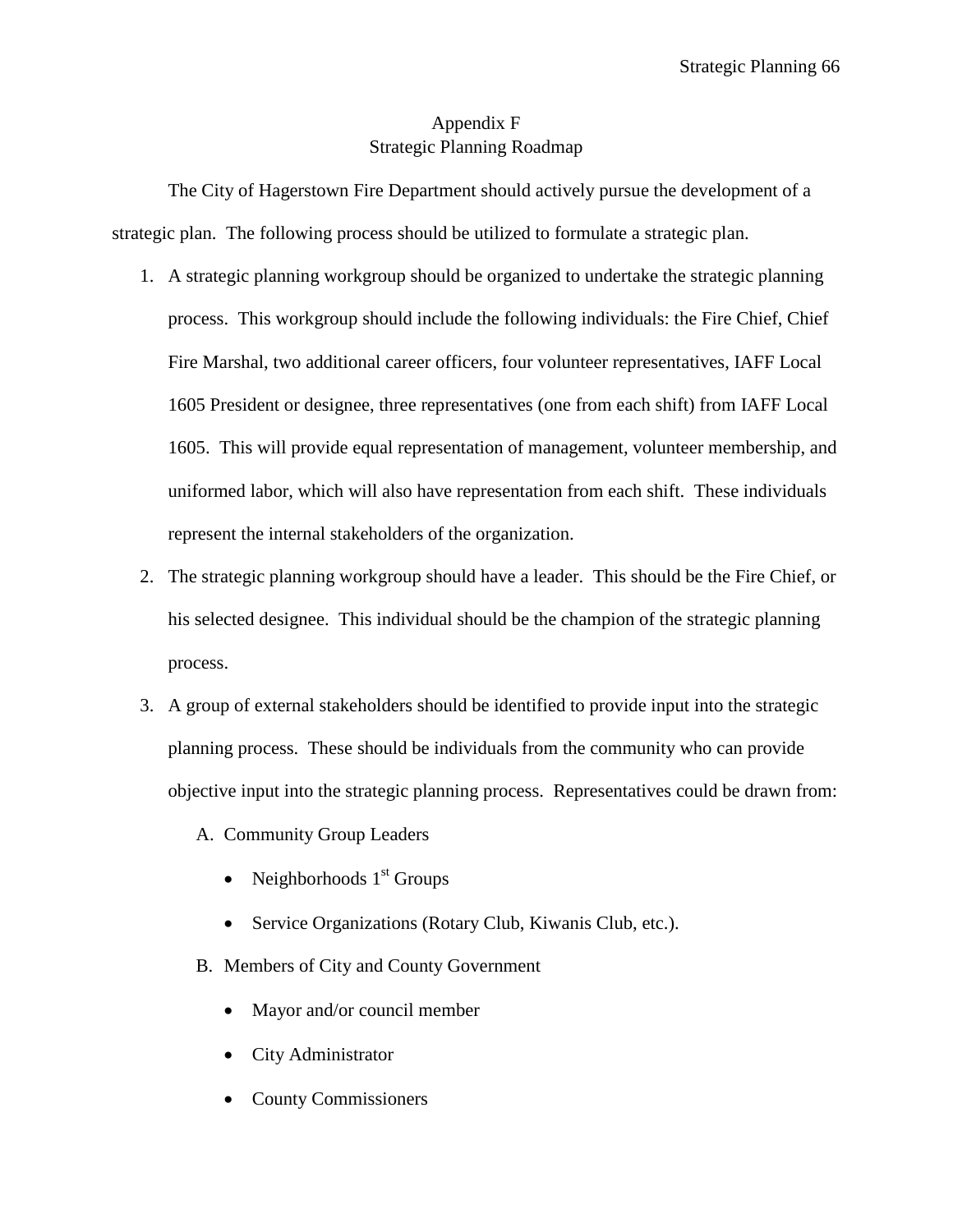- Members of other city departments.
	- Police Chief
	- Community Rescue Service (EMS) Representative
- C. Community business leaders and investors
- D. Citizens at-large

It is up to the internal workgroup to determine the role and depth of involvement of the external stakeholders. This may be limited to a single questionnaire, or may include inviting some or all of the external stakeholders to every planning meeting. At a minimum, the external stakeholders should be consulted to identify the community's expectations for the fire department (clarification of the mission and vision).

- 4. The Hagerstown Fire Department *Mission Statement* should be reviewed by the planning team to ensure that it is contemporary. The current mission is: "Improve the quality of life through fire prevention, fire safety education, fire suppression, rescue and other special services to all the people who live, visit, work, or even invest here."
- 5. The planning work group should develop a *vision* for the Hagerstown Fire Department. This vision should identify where the department would like to be in the future. The Strategic Planning Workgroup should consult the external stakeholders to help establish direction for the department. This vision should be detailed, with supporting statements for clarification.
- 6. *Core Values* of the Fire Department should be identified by the Strategic Planning Workgroup. This should be accomplished by conducting a values scan of the entire organization. The external stakeholders should also be consulted at this juncture, as it is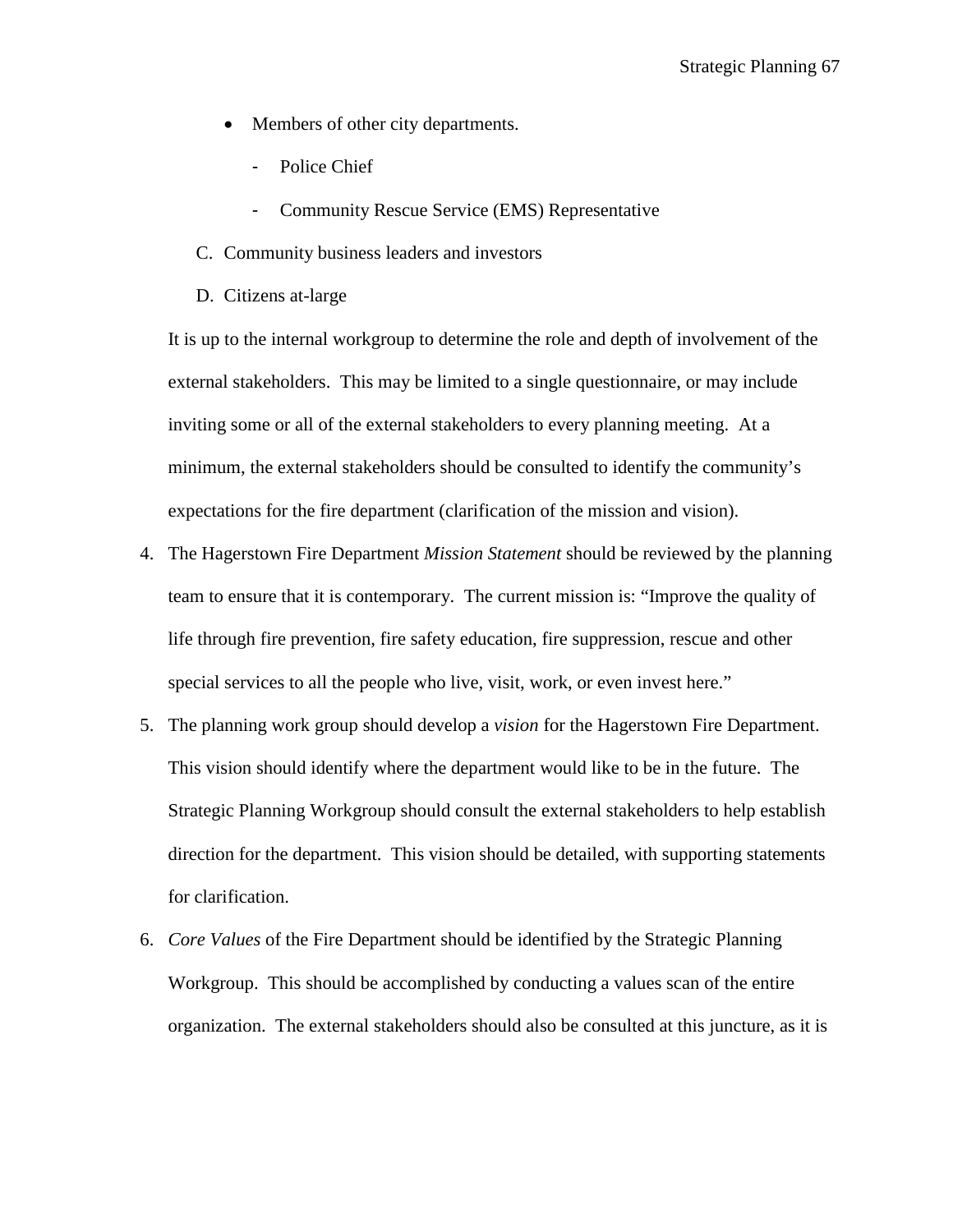critical for the values of the organization to be congruent with the values expected by the external stakeholders.

- 7. Based on the Mission, Vision, and Core Values of the organization, a *Philosophy of Operations* should be developed by the Strategic Planning Workgroup. This should be a statement or a group or statements that can serve as the basis for every decision made regarding fire department operations.
- 8. An environmental assessment study should be conducted, and a summary placed in the strategic plan. This could be accomplished by conducting a COWS (challenges, opportunities, weaknesses, and strengths) analysis, which should include all external stakeholders and all members of the Strategic Planning Workgroup. The Strategic Planning Workgroup may consider conducting the COWS analysis within the entire fire department as well.
- 9. From the environmental assessment, a list of strategic issues should be developed and prioritized. Strategic issues should be framed in the form of questions which will be answered by the subsequent operational objectives. Strategic issues already identified through this research are:
	- A. How do we increase staffing without widening the divide between the volunteer and career factions of our department?
	- B. How can we partner with our bordering volunteer companies to expand the Hagerstown Fire Department's coverage responsibility into areas bordering the city but outside of the city's corporate boundary?
	- C. How can we get the First Hose Company to fit into the Downtown Arts & Entertainment District and remain at their current location?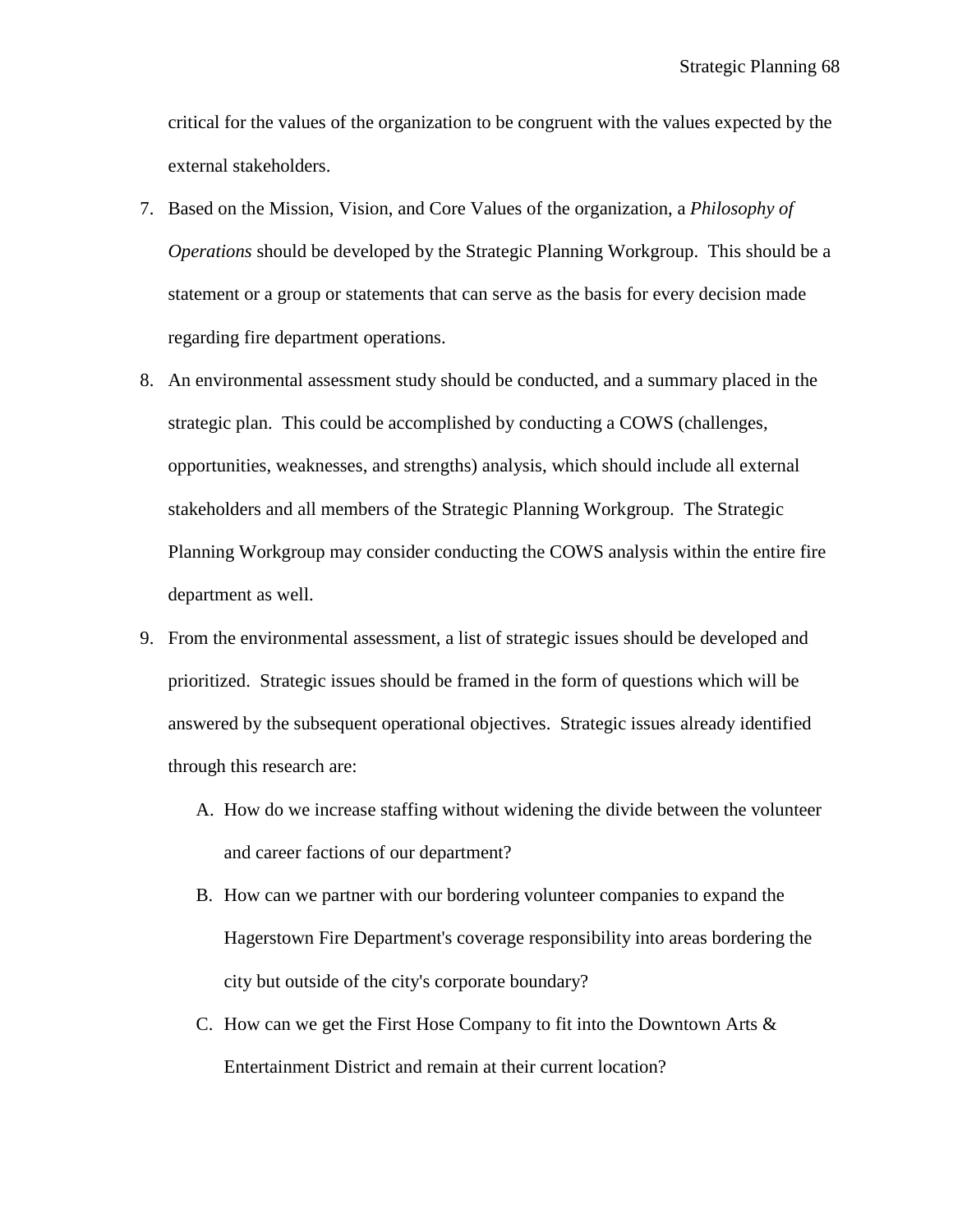- D. How can we reduce overtime expenses within the confines of the contract with the Union?
- E. What can we do to increase the value of the fire department as a work force to the City of Hagerstown, to secure our future in an uncertain economic future; i.e. maintain all current positions?
- F. How do we integrate the remaining station volunteers into the Hagerstown Fire Department (is it time to make one volunteer fire company)?
- G. Should we consider national accreditation versus improving our ISO rating?
- H. How do we develop a metropolitan fire department?
- I. How do we address/prioritize our apparatus purchases based on the changing needs of the city?
- J. How do we direct the focus of our employees towards the positive aspects of our jobs and the goals we can reach as one organization?
- 10. A list of *Strategic Goals* should be developed from each strategic issue included within the Strategic Plan. The strategic goal is the ultimate point that the department would like to reach, meet or achieve, based on its mission and vision. For each strategic goal, one or more *Operational Objectives* should be developed that will provide the means to reach the strategic goal.
- 11. Each Operational Objective should contain the following:
	- A. *Critical Tasks* that need to be accomplished to meet the objective.
	- B. *Performance Measurements/Timelines* that can be used to benchmark progress.
- 12. Operational Plans should be developed for each operational program in the Fire Department. These will provide progressive measurements, to ensure that activities are